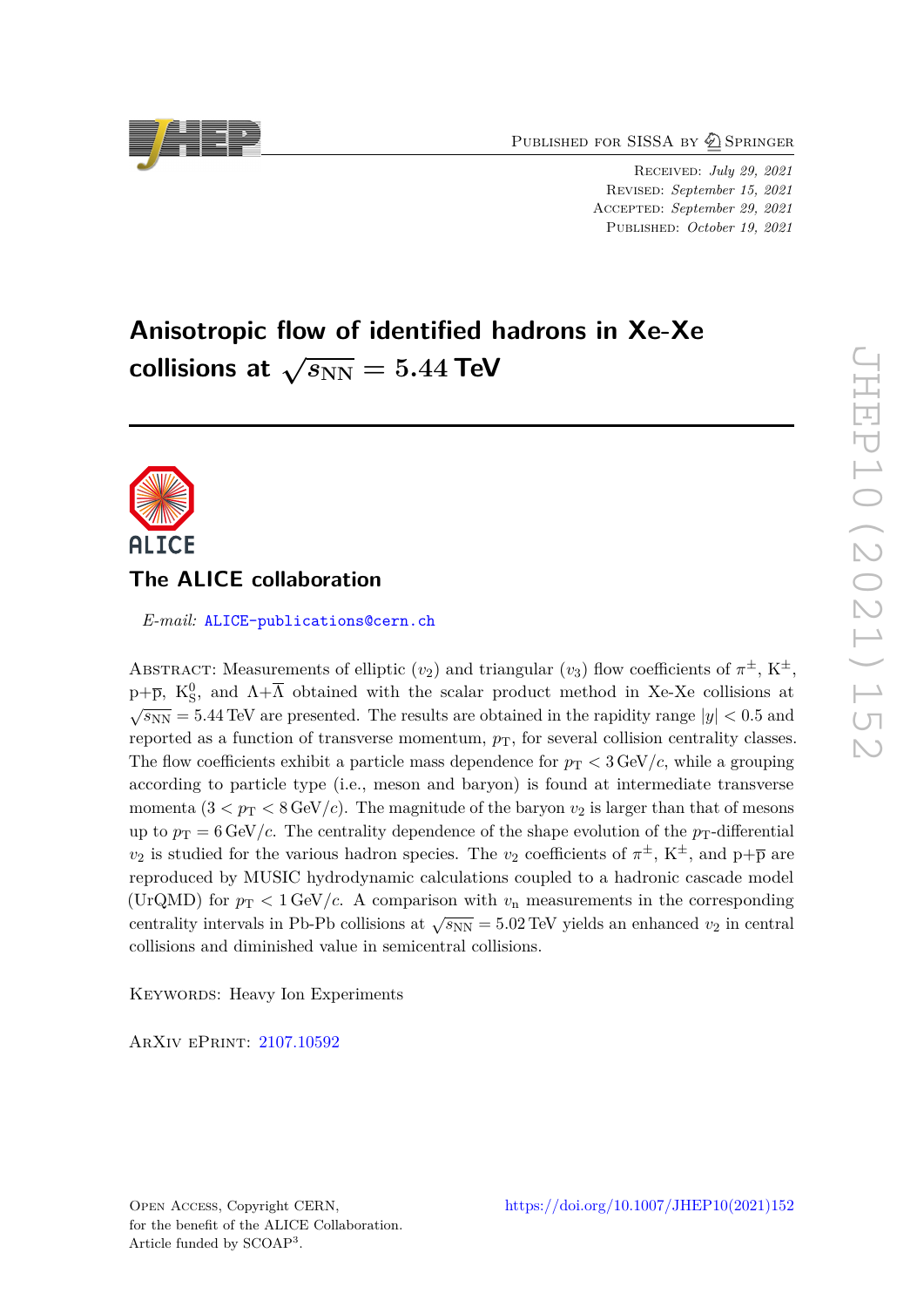# **Contents**

|                         |                                         | 1 Introduction                                                       | 1              |  |  |  |
|-------------------------|-----------------------------------------|----------------------------------------------------------------------|----------------|--|--|--|
| $2^{-}$                 | Experimental setup and analysis details |                                                                      |                |  |  |  |
| $3^-$                   |                                         | Systematic uncertainties                                             | $\overline{7}$ |  |  |  |
| 4                       |                                         | Results and discussion                                               | <b>10</b>      |  |  |  |
|                         | 4.1                                     | Centrality and $p_T$ dependence of flow coefficients                 | 10             |  |  |  |
|                         | 4.2                                     | Scaling properties                                                   | 11             |  |  |  |
|                         | 4.3                                     | Shape evolution of $v_2(p_T)$ as function of centrality              | 13             |  |  |  |
|                         | 4.4                                     | Comparison with hydrodynamic calculations                            | 16             |  |  |  |
|                         | 4.5                                     | Comparison with $v_n$ of identified particles in Pb-Pb collisions at |                |  |  |  |
|                         |                                         | $\sqrt{s_{NN}} = 5.02 \text{ TeV}$                                   | 17             |  |  |  |
| 5                       | Summary                                 |                                                                      |                |  |  |  |
| The ALICE collaboration |                                         |                                                                      |                |  |  |  |

# **1 Introduction**

Collisions of ultra-relativistic nuclei provide the opportunity to study in the laboratory the quark-gluon plasma (QGP), a state of deconfined quarks and gluons [1]. An important feature of the QGP is the collective expansion, called flow, due to pressure gradients in the geometrically overlapping matter in the collisions of nuclei. A direct experimental evidence of this collective flow is the observation of anisotropic flow [2], which arises from the asymmetry in the initial geometry of the collision combined with the initial state inhomogeneities of the system's energy density. Its magnitude is usually quantified by the harmonic coefficients *v*<sup>n</sup> in a Fourier decomposition of the azimuthal distribution of particles with respect to the collision symmetry plane [3, 4]

$$
\frac{dN}{d\varphi} \propto 1 + 2 \sum_{n=1}^{\infty} v_n \cos[n(\varphi - \Psi_n)], \qquad (1.1)
$$

where  $\varphi$  is the azimuthal angle of the produced particle and  $\Psi_n$  is the *n*-th harmonic symmetry-plane angle in the collision. The second  $(v_2)$  and third  $(v_3)$  coefficients are called elliptic and triangular flow, respectively. While  $v_2$  directly reflects the almond-shaped geometry of the interaction volume being the largest contribution to the asymmetry in non-central collisions,  $v_3$  is generated by fluctuations in the initial distribution of nucleons in the overlap region [5–9]. For light and strange particles, both coefficients scale approximately linearly with the corresponding eccentricities  $\varepsilon_n$  ( $v_n \approx \kappa_n \varepsilon_n$ ) [10], which govern the shape of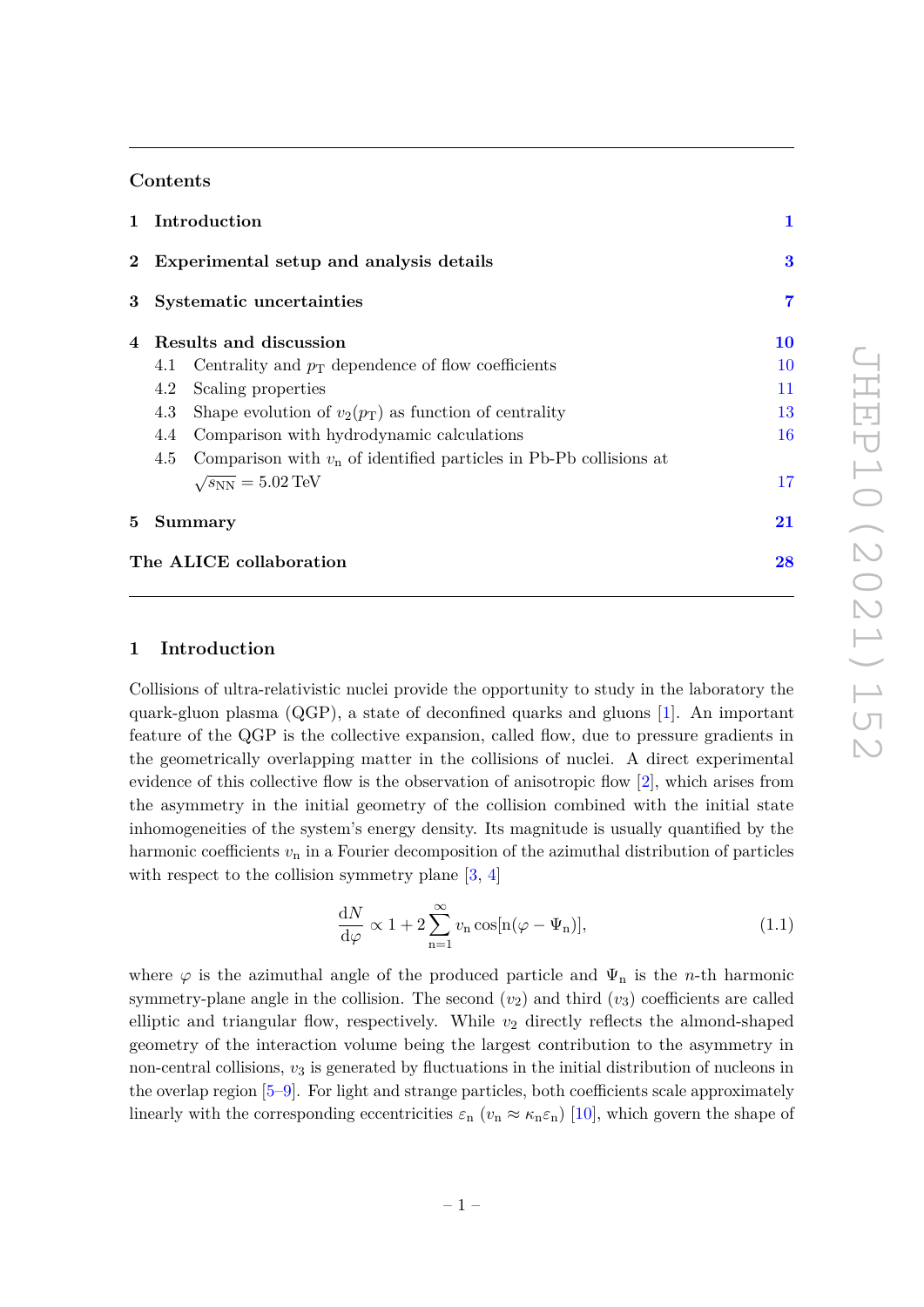the initial collision geometry. The coefficients  $\kappa_n$  are sensitive to the macroscopic properties of the QGP, such as the shear viscosity to entropy density ratio (*η/s*), and the lifetime of the system. A greater sensitivity to  $\eta/s$  is expected for higher-order flow coefficients [11, 12].

Measurements of anisotropic flow performed in Au-Au collisions at the Relativistic Heavy Ion Collider (RHIC) [13–16] and in Pb-Pb collisions at the Large Hadron Collider (LHC) [17–20] indicate that the QGP is strongly-coupled (i.e. constituents have small mean free path) and behaves like a nearly perfect fluid as the extracted *η/s* is close to the lower limit predicted by the anti-de Sitter/conformal field theory (AdS/CFT) correspondence of  $1/(4\pi)$  (setting  $\hbar = k_B = 1$ ) [21]. Recently, the  $v_n$  coefficients of unidentified charged particles have been measured in Xe-Xe collisions at the center-of-mass energy per nucleon pair  $\sqrt{s_{\rm NN}} = 5.44 \text{ TeV}$  [22–24]. These measurements further constrain the transport coefficients of the medium, such as  $\eta/s$  and bulk viscosity to entropy density ratio  $(\zeta/s)$ , and initial state models. Furthermore, comparisons of the  $v_2$  measurements in semicentral Xe-Xe collisions with those from Pb-Pb collisions in the same centrality intervals could provide direct information on the  $\eta/s$ . For these collisions, the two systems have similar  $\varepsilon_2$ coefficients [25, 26] but different sizes, thus the influence of the initial state on  $\eta/s$  mostly cancels out in ratios of Xe-Xe/Pb-Pb  $v_2$  and a finite  $\eta/s$  suppresses  $\kappa_2$  by  $1/R$ , where R corresponds to the transverse size of the system [25]. Centrality estimates the degree of overlap between two colliding nuclei and is expressed as percentiles of the inelastic cross section, with low percentage values corresponding to the most central collisions. Stronger constraints can be placed by studying anisotropic flow of identified particles since the  $\kappa_n$ coefficients depend on particle mass, type, and kinematics [27]. In addition to probing  $\eta/s$  and  $\zeta/s$ , the anisotropic flow of identified particles provides valuable information on the particle production mechanism in different transverse momentum,  $p<sub>T</sub>$ , regions. For  $p_{\rm T} \lesssim 3$  GeV/*c*, the characteristic mass ordering (i.e., lighter particles having a larger  $v_{\rm n}$ than that of heavier particles at fixed  $p_T$ ), which arises from the interplay between radial flow (isotropic expansion) and anisotropic flow [28, 29], is described by hydrodynamic calculations [30–34]. This mass ordering provides constraints on both *η/s* and *ζ/s* as the magnitude of  $v_n$  depends on  $\eta/s$ , while the mass ordering is affected by  $\zeta/s$  through its influence on radial flow. At intermediate  $p_T$ ,  $3 < p_T < 8$  GeV/*c*, a grouping of  $v_n$  of mesons and baryons is observed, with the flow of baryons being larger than that of mesons [32, 35–37]. While this supports the hypothesis of hadronization through quark coalescence (involving the combination of a quark and anti-quark to form a meson and three quarks to form a baryon) [38–40], alternate explanations are attempted in models in which particle production includes interactions of jet fragments with bulk matter [41]. To test the hypothesis of particle production via quark coalescence it was suggested to divide both  $v_n$  and  $p_T$  by the number of constituent quarks since it is assumed that the spectrum of produced particles is proportional to the product of the spectra of their constituents  $[42, 43]$ . However, deviations from the exact scaling at the level of  $\pm 20\%$  are seen in Pb-Pb collisions at the LHC [30–32], while it only holds approximately at RHIC [37]. This scaling can be further tested using measurements of identified particle  $v_n$  in Xe-Xe collisions.

The  $p_T$ -differential elliptic flow coefficient,  $v_2(p_T)$ , of  $\pi^{\pm}$ ,  $K^{\pm}$ ,  $p+\overline{p}$ ,  $K_S^0$ , and  $\Lambda+\overline{\Lambda}$  as well as the  $p_T$ -differential triangular flow coefficient,  $v_3(p_T)$ , of  $\pi^{\pm}$ ,  $K^{\pm}$ , and  $p+\overline{p}$ , measured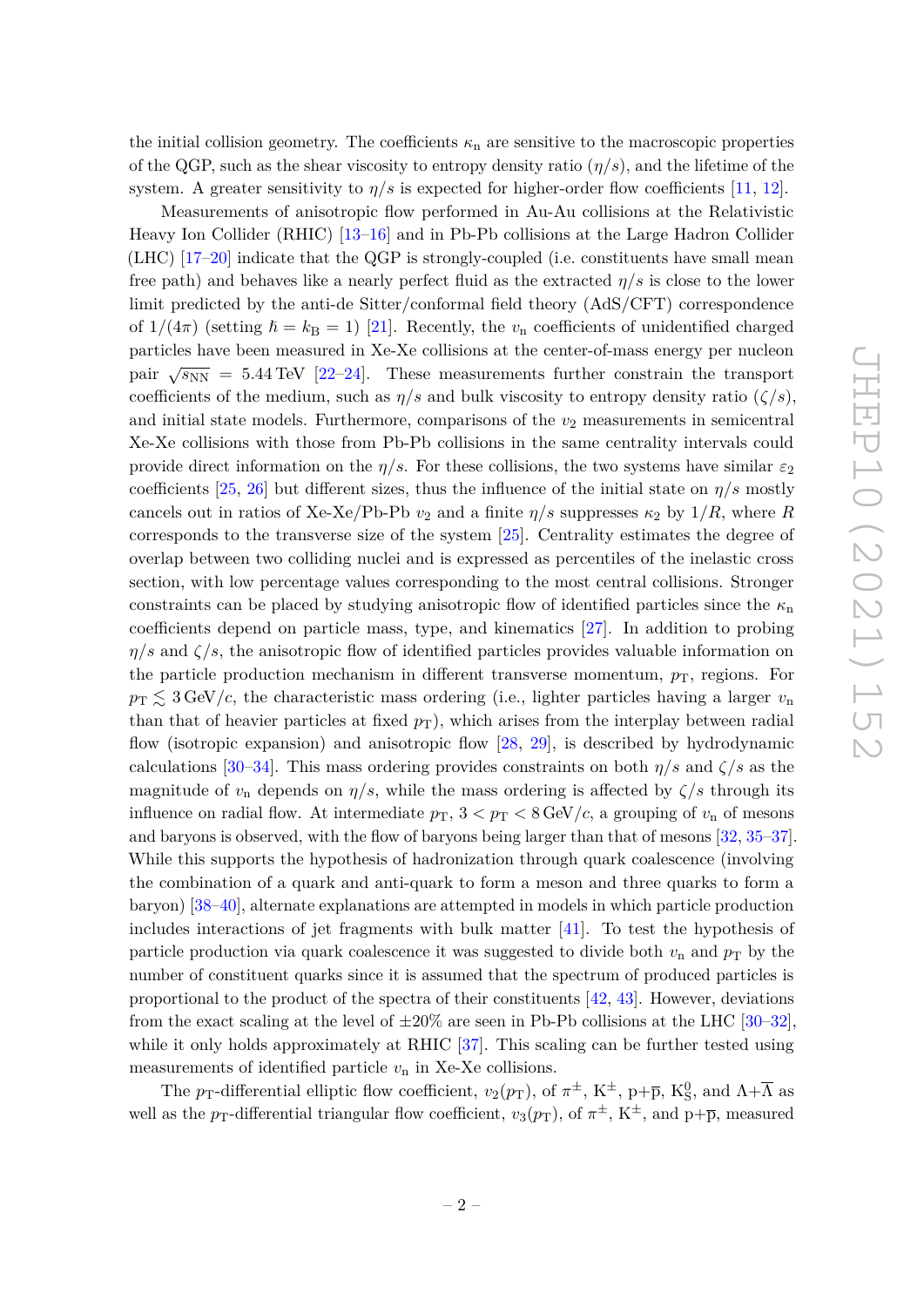in Xe-Xe collisions at  $\sqrt{s_{NN}} = 5.44$  TeV are presented in this paper. The results are reported for  $p_T < 8.5$  GeV/*c* within the rapidity range  $|y| < 0.5$  at different collision centralities in the 0–60% range, where  $v_n$  can be measured accurately. The scalar product method  $[44-46]$ is employed with a pseudorapidity gap of  $|\Delta \eta| > 2.0$  between the identified particles under study and the reference charged particles. The  $v_n$  coefficients denote the average between results for positive and negative particles as they are compatible within uncertainties for most  $p<sub>T</sub>$  and centrality intervals. Any residual difference has been included into the systematic uncertainties.

This paper is organized as follows. A brief description of the ALICE detector, analysis details, particle identification, reconstruction methods, and flow measurement techniques is given in section 2. Section 3 outlines the evaluation of systematic uncertainties, while the results are reported in section 4. Finally, conclusions are drawn in section 5.

#### **2 Experimental setup and analysis details**

A full overview of the ALICE detector and its performance can be found in refs. [47, 48]. The Inner Tracking System (ITS) [49], the Time Projection Chamber (TPC) [50], the Time of Flight (TOF) [51], and the V0 [52] are the main subsystems used in this analysis and are briefly described below. These detectors are located inside a solenoid magnet which provides a nominal magnetic field of  $0.5$  T. However, the field was reduced to  $0.2$ T for Xe-Xe collisions in order to extend particle tracking and identification to the lowest possible momenta. The ITS, TPC, and TOF detectors cover the full azimuth within the pseudorapidity range |*η*| *<* 0*.*9. The ITS consists of six layers of silicon detectors and is employed for tracking, vertex reconstruction, and event selection. The TPC, being the main tracking detector, is used to reconstruct charged-particle tracks but also to identify particles via the measurement of the specific energy loss,  $dE/dx$ . The TOF detector provides particle identification based on the measurement of flight time from the collision point using a start time given by the T0 detector [53], which consists of two arrays of Cherenkov counters located at  $-3.3 < \eta < -3.0$  (T0C) and  $4.5 < \eta < 4.9$  (T0A). The V0 detector, two arrays of 32 scintillator tiles each (four rings in the radial direction with each ring divided into eight sectors in the azimuthal direction) covering −3*.*7 *< η <* −1*.*7 (V0C) and  $2.8 < \eta < 5.1$  (V0A), is used for triggering, event selection, and the determination of centrality [54] and **Q**<sup>n</sup> vectors (see below). Two tungsten-quartz neutron Zero Degree Calorimeters (ZDCs) [55], installed 112.5 meters from the interaction point on each side, are also used for event selection.

The analyzed data set was recorded by the ALICE detector during the Xe-Xe run at  $\sqrt{s_{NN}} = 5.44 \text{ TeV}$  in 2017. The minimum-bias trigger requires signals in both V0A and V0C detectors in coincidence with signals in the two neutron ZDCs, the latter condition suppressing contamination from electromagnetic interactions. In addition, the beam-induced background (i.e., beam-gas events) and pileup events are removed using an offline event selection. The former is rejected utilizing the V0 and ZDC timing information, while pileup events are removed by comparing charged particle multiplicity estimates from the V0 detector with those of tracking detectors at midrapidity, exploiting the difference in readout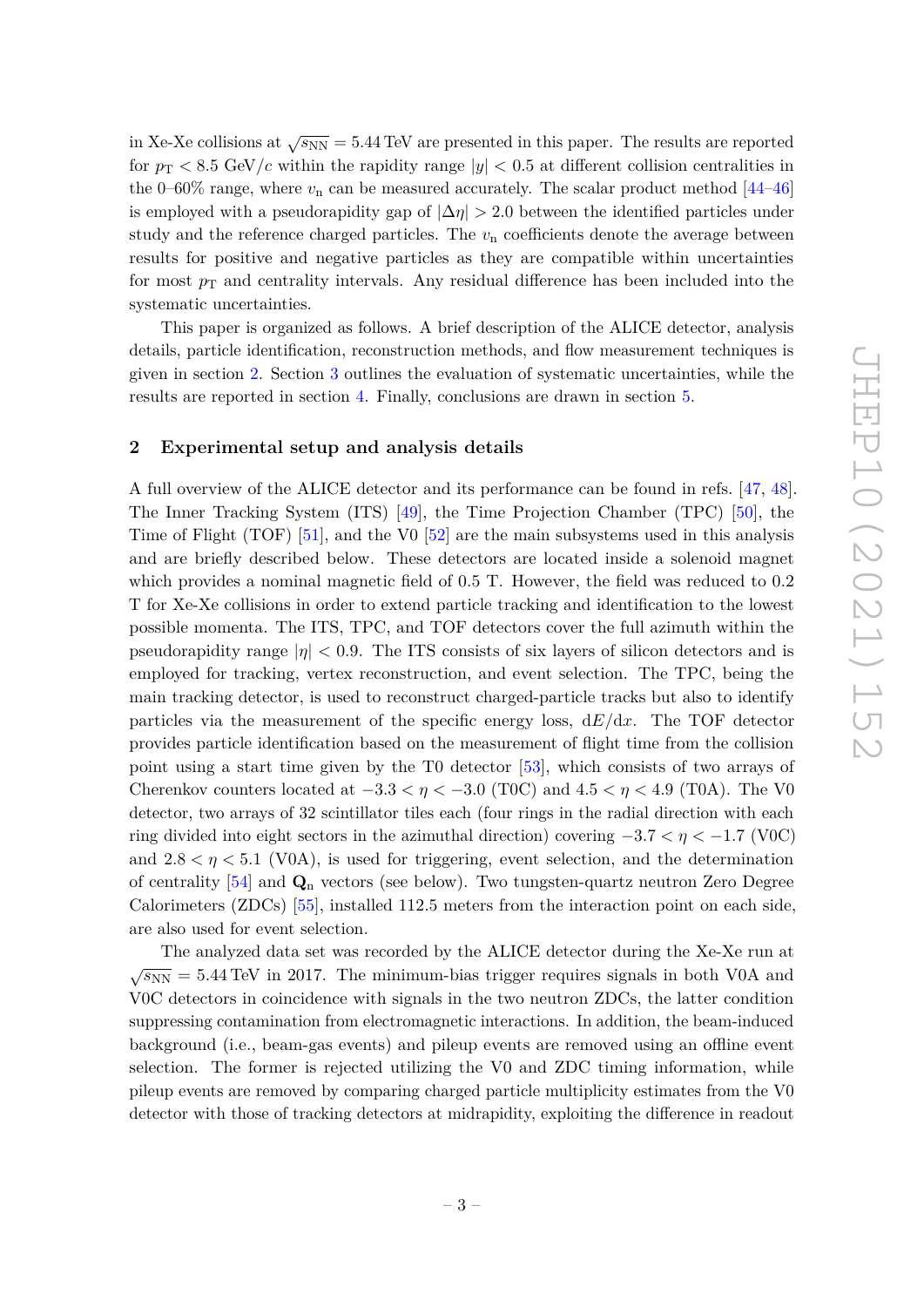times between the systems. The remaining contribution of such interactions is estimated to be negligible. The primary vertex position is determined from tracks reconstructed in the ITS and TPC as described in ref. [48]. Approximately  $9 \times 10^5$  Xe-Xe events in the 0–60% centrality interval, with a primary vertex position within  $\pm 10$  cm from the nominal interaction point along the beam direction, are used in the analysis. Centrality is estimated from the energy deposition measured in the V0 detector [54].

The charged particle tracks used to determine the flow coefficients of  $\pi^{\pm}$ , K<sup> $\pm$ </sup>, and p+ $\overline{p}$ are reconstructed using the ITS and TPC within  $|\eta| < 0.8$  and  $0.4 < p_T < 8.5$  GeV/*c*. Each track is required to cross at least 70 TPC readout rows (out of a maximum of 159), to have a minimum number of 70 TPC space points with a  $\chi^2$  per TPC space point lower than 4, and to have the ratio between the number of space points and the number of crossed rows in the TPC larger than 0.8. The selected tracks are also required to have at least 2 ITS hits, of which at least one in the two innermost layers, and a  $\chi^2$  per ITS hit smaller than 36. Only tracks with a distance of closest approach (DCA) to the reconstructed vertex position smaller than 2 cm in the longitudinal direction (*z*) are accepted. In the transverse plane  $(xy)$ , a  $p_T$ -dependent selection is applied:  $|DCA_{xy}| < 7\sigma_{DCA_{xy}}$ , where  $\sigma_{\text{DCA}_{xy}}$  is the resolution of the  $\text{DCA}_{xy}$  in each  $p_T$  interval. These selection criteria reduce the contamination from secondary charged particles (i.e., particles originating from weak decays, conversions, and secondary hadronic interactions in the detector material) and fake tracks (random associations of space points) and ensure a track momentum resolution better than  $4\%$  for the considered  $p_T$  range [56].

The particle identification for  $\pi^{\pm}$ , K<sup> $\pm$ </sup>, and p+ $\bar{p}$  is performed using signals from the TPC and TOF detectors following the procedure described in ref.  $[32]$ . For  $p_T < 4$  GeV/*c*, particle identification is done track-by-track evaluating the difference between the measured and expected  $dE/dx$  and time-of-flight for a given species in units of the standard deviation  $(\sigma_{TPC}, \sigma_{TOF})$  from the most probable value. Particles are selected combining the TPC and TOF information  $(n_{\sigma_{PID}} = \sqrt{n_{\sigma_{TPC}}^2 + n_{\sigma_{TOF}}^2})$  and requiring  $n_{\sigma_{PID}} < 3$  for each species. When this condition is fulfilled by more than one species, the smallest  $n_{\sigma_{\text{PID}}}$  is used to assign the identity. To exclude contamination in the sample from secondary protons originating from the detector material, only  $\bar{p}$  are considered for  $p_T < 2 \text{ GeV}/c$ . For  $p_T > 4 \text{ GeV}/c$ , only  $\pi^{\pm}$  and p+ $\bar{p}$  are identified using the TPC  $dE/dx$  by selecting them from the upper part of the pion  $dE/dx$  distribution and from the lower part of the proton  $dE/dx$  distribution, respectively. For example, pion selection varies in the range  $0.3\sigma$  to  $2\sigma$ .

The remaining contamination from secondary particles originating in weak decays, studied using the procedure described in ref. [57], is negligible for  $K^{\pm}$  and decreases with increasing  $p<sub>T</sub>$  from about 5% to 0.5% for  $\pi^{\pm}$  and from about 40% to 5% for p+ $\bar{p}$  in the  $p_T$  range 0.4–4.0 GeV/*c*. The  $v_n$  coefficients are not corrected for these contaminations. Their effect on  $v_n$ , estimated from the correlation between  $v_n$  and contamination for various DCA<sub>*xy*</sub> selections in each  $p<sub>T</sub>$  interval, is negligible for  $\pi^{\pm}$  and K<sup> $\pm$ </sup> and up to 20% and 5% for central and peripheral collisions, respectively, for *v*<sub>2</sub> of p+ $\bar{p}$  at  $p_T \sim 0.5 \,\text{GeV}/c$ . The contamination from other particle species is below 2\% and 25\% at  $p_T > 4.0$  GeV/ $c$  for  $\pi^{\pm}$ and  $p+\overline{p}$ , respectively. The contamination from fake tracks is negligible.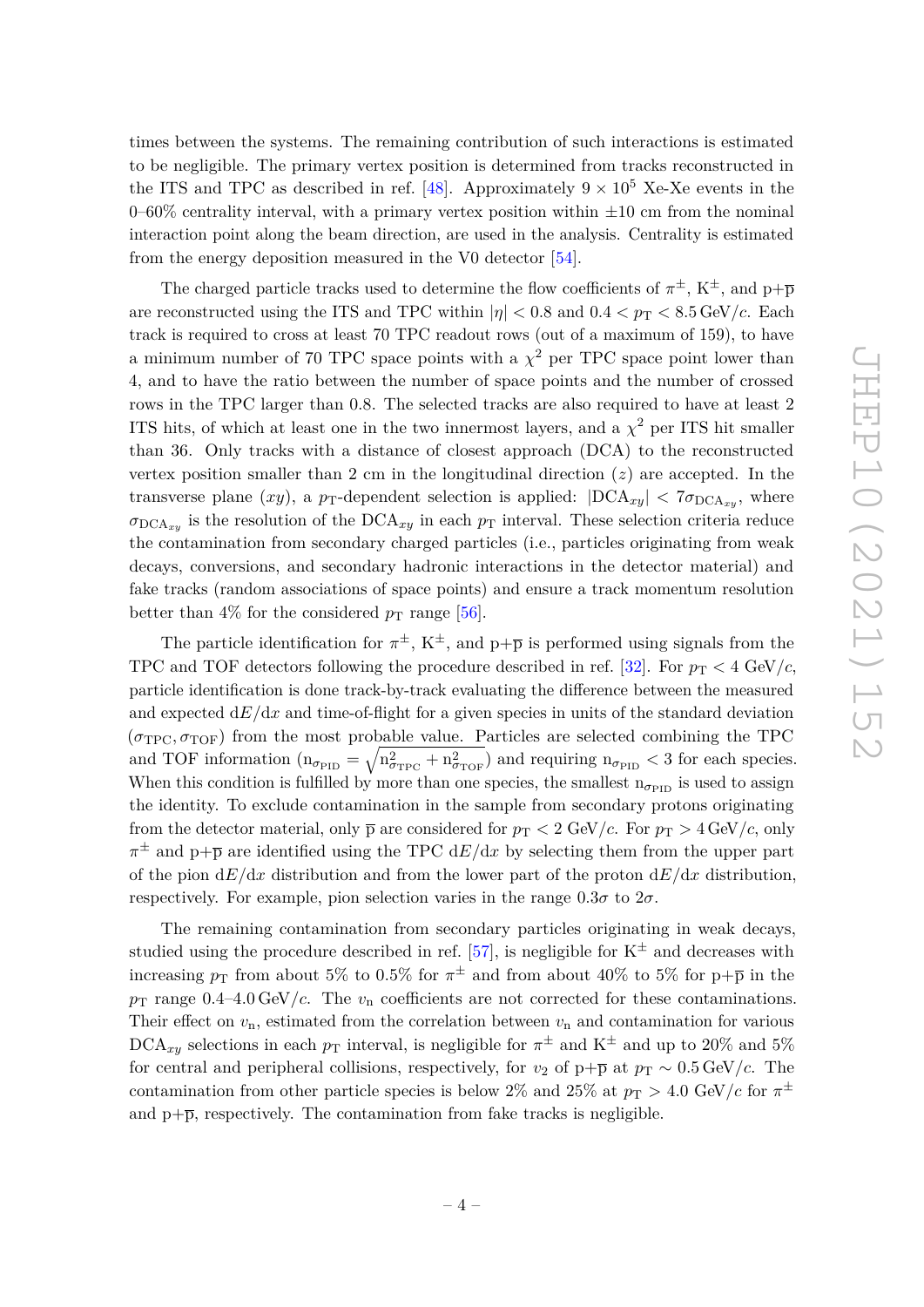The K<sup>0</sup><sub>S</sub> and  $\Lambda + \overline{\Lambda}$  are reconstructed in the K<sup>0</sup><sub>S</sub>  $\to \pi^+ + \pi^-$  and  $\Lambda \to p + \pi^-$  ( $\overline{\Lambda} \to \overline{p} + \pi^+$ ) channels. An offline selection is used to identify secondary vertices (called  $V^0$ s), from which two particles of opposite charge originate. The selection of  $V^0$  candidates is done with an invariant mass between 0.4 and 0.6  $\text{GeV}/c^2$  for  $\text{K}^0_\text{S}$  and 1.07 and 1.17  $\text{GeV}/c^2$  for  $\Lambda + \overline{\Lambda}$ . Daughter particles, identified using the TPC ( $|n_{\sigma_{\text{TPC}}}| < 3$ ), are assumed to be either a  $\pi^+$ – $\pi^-$  pair or a p– $\pi^-$  ( $\bar{p}$ – $\pi^+$ ) pair in the calculation of the invariant mass of the V<sup>0</sup>. The TPC track quality requirements described above for charged tracks are also imposed on daughter particles. In addition, the maximum DCA of daughter tracks to the secondary vertex is 0.5 cm and the minimum DCA of daughter tracks to the primary vertex is 0.1 cm. Secondary vertices created by decays into more than two particles are rejected requiring the cosine of the pointing angle  $\theta_p$  to be larger than 0.998. This angle is defined as the angle between the momentum-vector of the  $V^0$  assessed at its decay position and the line connecting the  $V^0$  decay vertex to the primary vertex and has to be close to 0 as a result of momentum conservation. Only  $V^0$  candidates produced at a radial distance between 5 and 100 cm from the beam line are accepted. Finally, a selection in the Armenteros-Podolanski variables [58] is applied for the  $K^0_S$  candidates to asses the systematic uncertainty related to contamination from  $\Lambda + \overline{\Lambda}$  and electron-positron pairs coming from  $\gamma$  conversions. Earlier studies have shown that contaminations from higher mass baryons  $(\Xi^{\pm}, \Omega^{\pm})$  have a negligible effect on the measured  $v_n$  [30]. More details about this selection can be found in ref. [32].

The scalar product (SP) method  $[44-46]$  is used to measure the flow coefficients  $v_n$ , written as

$$
v_{\rm n} {\rm \{SP\}} = \langle \langle {\bf u}_{\rm n,k} {\bf Q}_{\rm n}^* \rangle \rangle / \sqrt{\frac{\langle {\bf Q}_{\rm n} {\bf Q}_{\rm n}^{\rm A*} \rangle \langle {\bf Q}_{\rm n} {\bf Q}_{\rm n}^{\rm B*} \rangle}{\langle {\bf Q}_{\rm n}^{\rm A} {\bf Q}_{\rm n}^{\rm B*} \rangle}}, \tag{2.1}
$$

where  $\mathbf{u}_{n,k} = \exp(i n \varphi_k)$  is the unit flow vector of the particle of interest k with azimuthal angle  $\varphi_k$ ,  $\mathbf{Q}_n$  is the event flow vector, and *n* is the harmonic number. Brackets  $\langle \cdots \rangle$  denote an average over all events, the double brackets  $\langle \langle \cdots \rangle \rangle$  an average over all particles in all events, and <sup>∗</sup> the complex conjugate. The vector **Q**<sup>n</sup> is obtained from the azimuthal distribution of the energy deposition measured in the V0A, with the *x* and *y* components given by

$$
Q_{n,x} = \sum_{j} w_j \cos(n\varphi_j), \ Q_{n,y} = \sum_{j} w_j \sin(n\varphi_j), \tag{2.2}
$$

where the sum runs over the 32 channels  $j$  of the V0A detector,  $\varphi_j$  is the azimuthal angle of channel *j*, and  $w_j$  is the amplitude measured in channel *j*. The vectors  $\mathbf{Q}_n^{\text{A}}$  and  $\mathbf{Q}_n^{\text{B}}$  are determined from the azimuthal distribution of the energy deposition measured in the V0C and the azimuthal distribution of the tracks reconstructed in the ITS and TPC, respectively. Any non-uniform detector response is taken into account by adjusting the components of the **Q**<sup>n</sup> vectors using a recentering procedure (i.e. subtraction of the **Q**<sup>n</sup> vector averaged over many events from the **Q**<sup>n</sup> vector of each event) [59]. The large gap in pseudorapidity between  $\mathbf{u}_{n,k}$  and  $\mathbf{Q}_n$  ( $|\Delta \eta| > 2.0$ ) greatly suppresses short-range correlations unrelated to the common symmetry planes  $\Psi_n$  ("non-flow"), such as those due to resonances, jets, and quantum statistics correlations. The remaining non-flow contributions are small as reported in ref. [22] where the ratio between  $v_2\{4\}$  and  $v_2\{2, |\Delta \eta| > 2.0\}$  of inclusive charged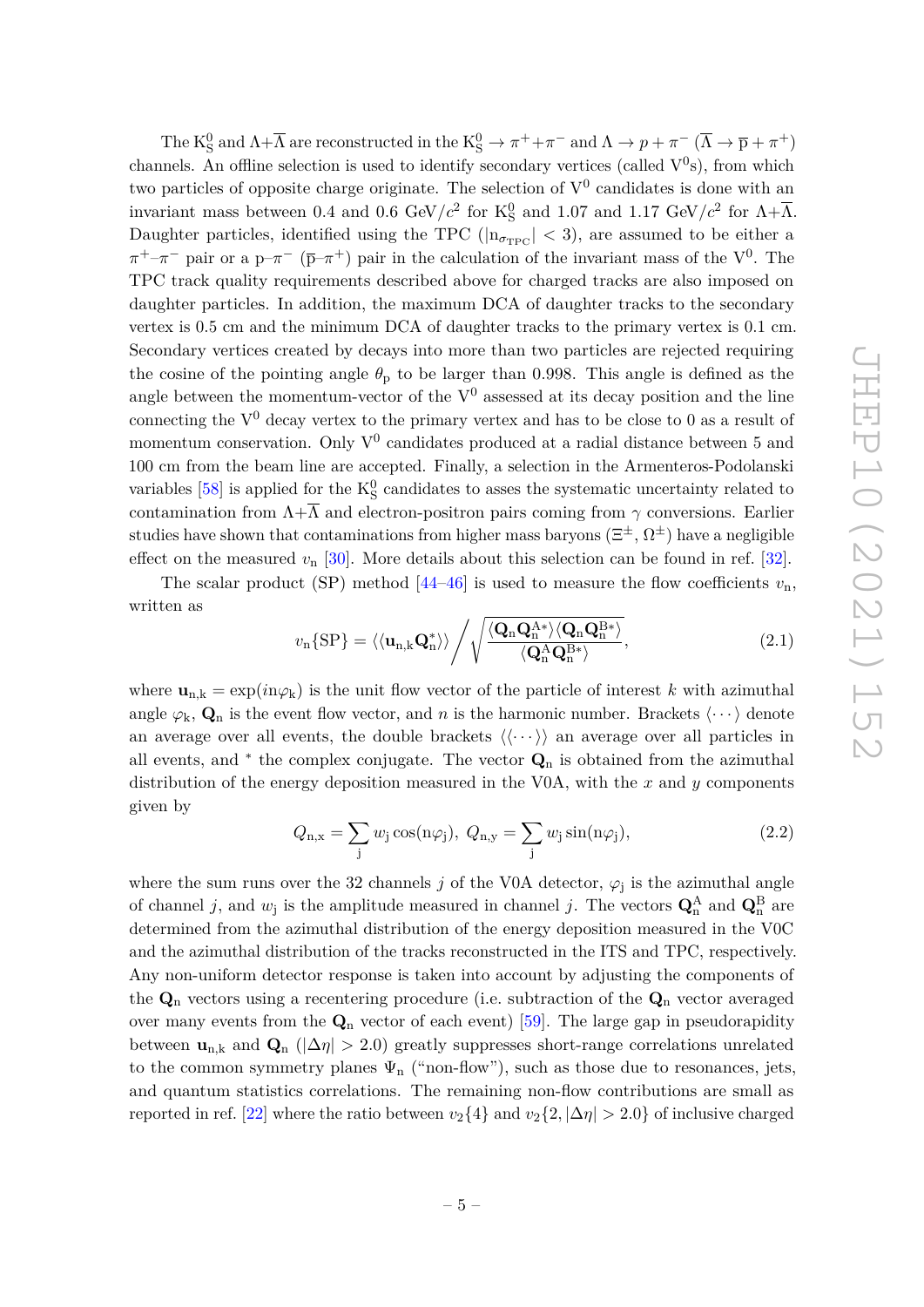

Figure 1. Top panel: invariant mass distribution of opposite-sign pion pairs belonging to candidate  $K_S^0$  in the centrality range 10–20% and  $p_T$  interval  $0.5 < p_T^{\pi^+\pi^-} < 0.8 \,\text{GeV}/c$ . Bottom panel: a fit of eq.  $(2.3)$  to the mass-dependent  $v_2$  distribution.

particles shows a weak centrality dependence for semicentral and peripheral collisions. These contributions are estimated by increasing the pseudorapidity gap to  $|\Delta \eta| > 2.8$ . Any residual difference has been included into the systematic uncertainties (see section 3).

As the  $V^0$ s cannot be identified on a track-by-track basis, eq.  $(2.1)$  cannot be used to measure directly  $v_n$  of  $K_S^0$  and  $\Lambda + \overline{\Lambda}$ . Instead, a statistical approach is employed, with the  $v_n^{\text{tot}}$  of the candidate  $V^0$ s being written as the weighted sum of  $v_n(p_T)$  of the true  $V^0$ s,  $v_n^{\text{sig}}$ , and that of the background pairs,  $v_{\rm n}^{\rm bg}$  [60]

$$
v_{n}^{\text{tot}}(M_{\text{d}+\text{d}^{-}}) = v_{n}^{\text{sig}} \frac{N^{\text{sig}}}{N^{\text{sig}} + N^{\text{bg}}}(M_{\text{d}+\text{d}^{-}}) + v_{n}^{\text{bg}}(M_{\text{d}+\text{d}^{-}}) \frac{N^{\text{bg}}}{N^{\text{sig}} + N^{\text{bg}}}(M_{\text{d}+\text{d}^{-}}),
$$
(2.3)

where signal  $(N^{\text{sig}})$  and background  $(N^{\text{bg}})$  yields are extracted by integration of the Gaussian distribution and the third-order polynomial function used to parametrize the invariant mass  $(M_{d+d-})$  distribution at the given  $p<sub>T</sub>$ , respectively. The latter accounts for residual contaminations that are present in the  $K^0_S$  and  $\Lambda + \overline{\Lambda}$  signals after passing the selection criteria. The  $v_n^{\text{tot}}(M_{d+d-})$  obtained according to eq. (2.1) is fitted using eq. (2.3) with one parameter for the  $v_n^{\text{sig}}$  and a second-order polynomial function to parametrize the  $v_n^{\text{bg}}$ . This procedure is illustrated in figure 1 where the invariant mass distribution of the  $K^0_S$  and a fit of the  $v_2^{\text{tot}}(M_{\pi^+\pi^-})$  distribution are shown in the top and bottom panels, respectively.

The  $\pi^{\pm}$  and  $p+\overline{p}$   $v_2$  and  $v_3$  are reported for  $0.4 < p_T < 8.5$  GeV/*c* and  $0.4 < p_T < 6.0$  GeV/*c*, respectively, while  $K^{\pm}$   $v_n$  are presented for  $0.4 < p_T < 4.0$  GeV/*c*. The  $v_2$  of  $K^0_S$  and  $\Lambda + \overline{\Lambda}$  are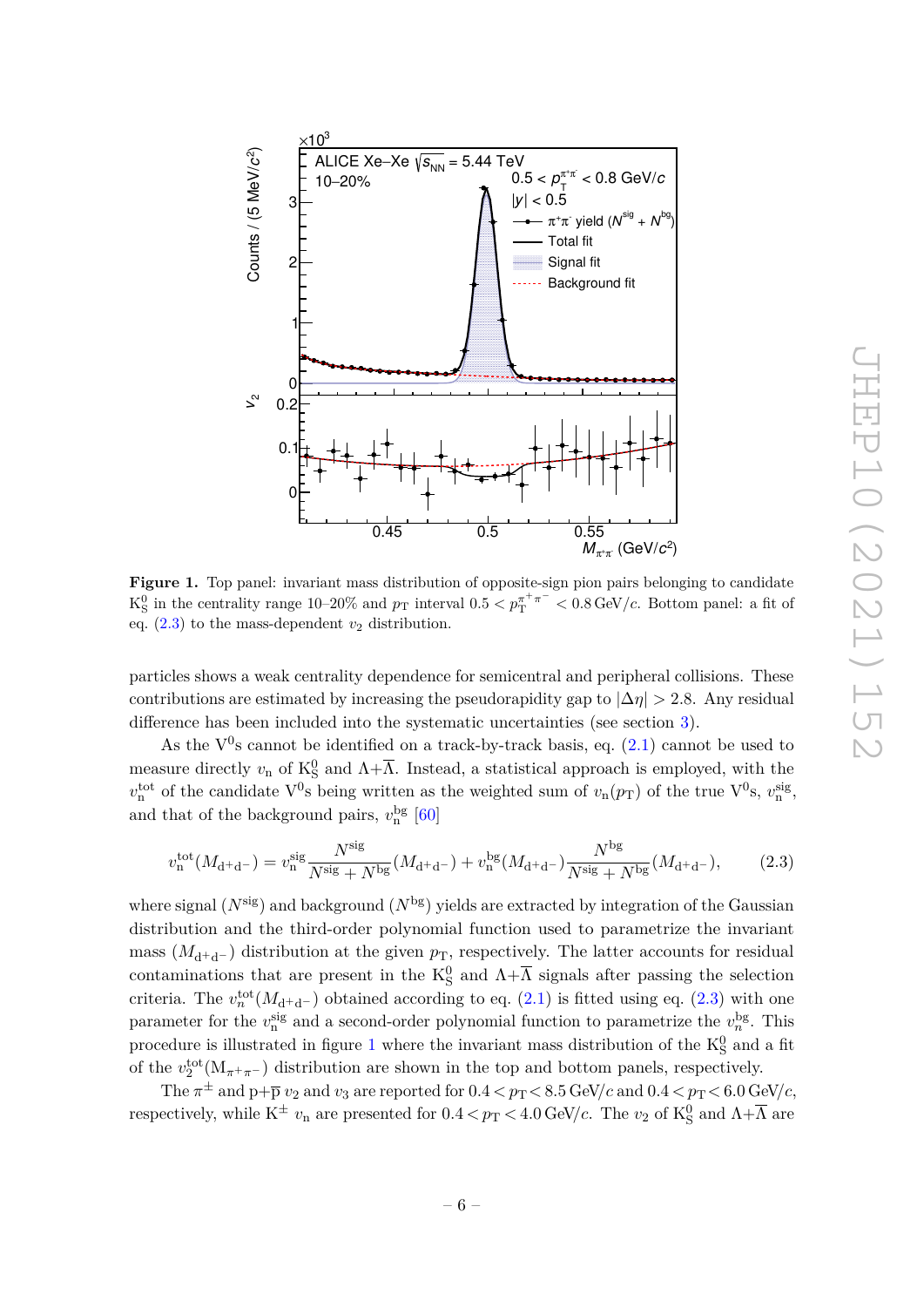reported for  $0.5 < p_T < 6.0$  GeV/*c* and  $0.8 < p_T < 6.0$  GeV/*c*, respectively. All measurements are performed in the rapidity range  $|y| < 0.5$ .

## **3 Systematic uncertainties**

The systematic uncertainties are evaluated by varying the event and charged particle tracking selection criteria, the particle identification approach, the  $V^0$  finding strategy, and the  $v_n(p_T)$  extraction. The default result is compared to a variation on the nominal measurement. If the value of the variation itself differs from the main result by more than  $1\sigma$ , which is evaluated based on the recommendations in ref. [61], it is considered to be a systematic uncertainty. For various checks performed to quantify the effect of one systematic uncertainty (e.g., using different values for the minimum number of TPC space points employed in the reconstruction to estimate an uncertainty in tracking), the maximum significant deviation found between the nominal measurement and the systematic variations is assigned as a systematic uncertainty. The total systematic uncertainties are estimated by summing in quadrature the systematic uncertainties from the independent sources (if applicable) for all particle species,  $v_n(p_T)$ , and centrality intervals. A  $p_T$ -dependent systematic uncertainty is assigned to  $v_n$  of  $\pi^{\pm}$ , K<sup> $\pm$ </sup>, and p+ $\overline{p}$ , while a  $p_T$ -independent average uncertainty is reported for  $v_2$  of  $K^0_S$  and  $\Lambda + \overline{\Lambda}$ . For each particle species, a summary of the magnitude of the relative systematic uncertainties on the values of  $v_2$  and  $v_3$  are given in tables 1 and 2, respectively.

Systematic uncertainties related to event selection criteria are estimated by using an alternative centrality estimator based either on the number of hits in the first or second layer of the ITS; by requiring the reconstructed primary vertex position alternatively within  $\pm 12$  cm,  $\pm 7$  cm, and  $\pm 5$  cm from the nominal interaction point along the beam direction; by imposing a stricter pileup rejection than the default selection (i.e., stronger constraints on the consistency of different event multiplicity estimators) or accepting all events with tracks regardless the pileup selection. The limited size of the Xe-Xe data sample does not allow for testing the effects from centrality fluctuations by measuring the  $v_n$  of  $\pi^{\pm}$ ,  $K^{\pm}$ , and  $p+\overline{p}$  in 1% wide centrality intervals as done in refs. [22, 32]. However, the systematic uncertainties estimated for this check in the  $v_n$  analysis of unidentified charged particles  $[22]$ are applied to the ones for  $v_n$  of  $\pi^{\pm}$ ,  $K^{\pm}$ , and  $p+\overline{p}$ .

The variations for the track selection criteria are: changing the ITS hit requirements (referred to as tracking mode in tables 1 and 2); varying the minimum number of TPC space points from 70 to 60, 80, and 90; changing the  $\chi^2$  per ITS hit; increasing the minimum number of crossed TPC readout rows from 70 to 120 and the ratio between the number of space points and the number of crossed rows in the TPC from 0.8 to 0.9 (these two checks are combined and referred to as track quality in tables 1 and 2).

The uncertainties related to particle identification are evaluated by changing the required minimum number of TPC clusters from 70 to 60, 80, and 90 to estimate the effect on the  $dE/dx$ ; varying the maximum value of the  $n_{\sigma_{PID}}$  from 3 to 1, 2, and 4 for  $p_T < 4 \text{ GeV}/c$ ; rejecting tracks that satisfy the particle identification criterion for more than one particle species simultaneously for  $p_T < 4 \text{ GeV}/c$ ; changing the  $n_{\sigma_T}$  ranges for  $p_T > 4 \text{ GeV}/c$ .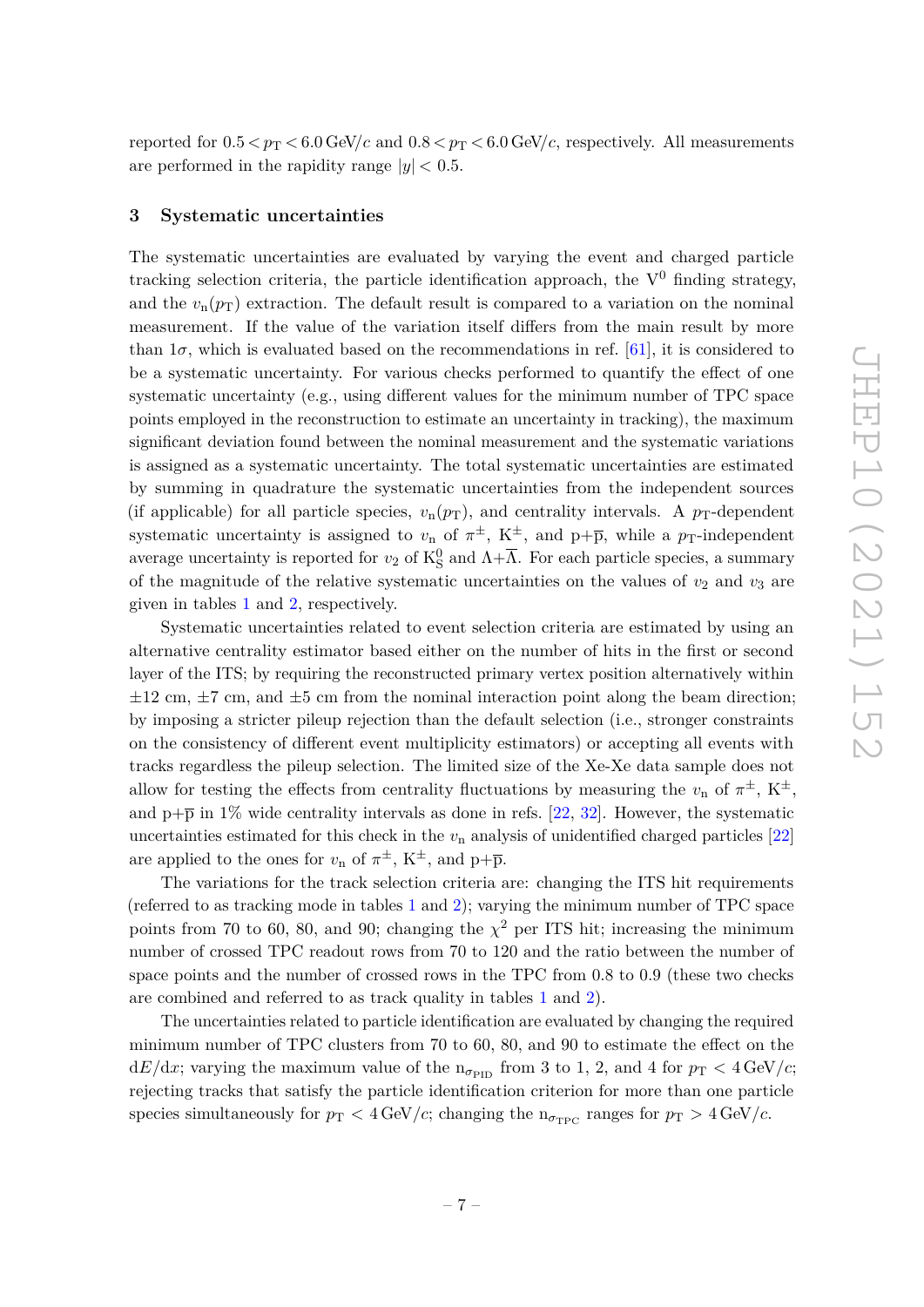| Uncertainty source                      | $\pi^{\pm}$     | $K^{\pm}$       | $p + \overline{p}$ | $K_S^0$         | $\Lambda + \overline{\Lambda}$ |
|-----------------------------------------|-----------------|-----------------|--------------------|-----------------|--------------------------------|
| Vertex position                         | $0\text{--}3\%$ | $0\text{--}2\%$ | $1\text{--}3\%$    | $1 - 2\%$       | $1 - 2\%$                      |
| 1% wide centrality intervals            | $0 - 2\%$       | $0\text{--}2\%$ | $0 - 2\%$          |                 |                                |
| Centrality estimator                    | $0 - 4\%$       | $0 - 2\%$       | $1 - 4\%$          | $2 - 3\%$       | $1 - 3\%$                      |
| Pileup rejection                        | $0 - 1\%$       | $0 - 1\%$       | $0 - 1\%$          | $0 - 1\%$       | $0 - 1\%$                      |
| Tracking mode                           | $0 - 2\%$       | $0 - 3\%$       | $0 - 5\%$          |                 |                                |
| Number of TPC space points              | $0 - 1\%$       | $0 - 2\%$       | $0 - 3\%$          | $0 - 1\%$       | $0 - 1\%$                      |
| Track quality                           | $0 - 1\%$       | $0 - 1\%$       | $0 - 1\%$          | $0 - 2\%$       | $1 - 2\%$                      |
| ITS $\chi^2$                            | negl.           | $0 - 1\%$       | $0 - 1\%$          |                 |                                |
| Particle identification purity          | $1\text{--}2\%$ | $1\text{--}2\%$ | $1\text{--}3\%$    | $1 - 3\%$       | $1\text{--}2\%$                |
| Number of TPC clusters used for         | $0 - 1\%$       | $0\text{--}1\%$ | $0 - 1\%$          | $1\text{--}3\%$ | $1\text{--}3\%$                |
| dE/dx                                   |                 |                 |                    |                 |                                |
| Exclusive particle identification       | negl.           | negl.           | negl.              |                 |                                |
| Decay vertex (radial position)          |                 |                 |                    | $1 - 2\%$       | $1 - 4\%$                      |
| Armenteros-Podolanski variables         |                 |                 |                    | $1 - 2\%$       |                                |
| DCA decay products to primary           |                 |                 |                    | $0 - 2\%$       | $1 - 2\%$                      |
| vertex                                  |                 |                 |                    |                 |                                |
| DCA between decay products              |                 |                 |                    | $1\text{--}2\%$ | $1 - 2\%$                      |
| Pointing angle cos $\theta_p$           |                 |                 |                    | $0 - 1\%$       | negl.                          |
| Minimum $p_T$ of daughter tracks        |                 |                 |                    | $1\text{--}2\%$ | $0 - 1\%$                      |
| $dE/dx$ contamination for $K_{\rm S}^0$ |                 |                 |                    | $0 - 2\%$       |                                |
| $V^0$ online selection                  |                 |                 |                    | $1 - 3\%$       | $0 - 2\%$                      |
| Peak shape                              |                 |                 |                    | $0 - 1\%$       | $0 - 1\%$                      |
| Residual background in yield            |                 |                 |                    | $1 - 2\%$       | $0 - 1\%$                      |
| Positive and negative rapidities        | $1 - 2\%$       | $1\text{--}2\%$ | $1\text{--}3\%$    | $2 - 3\%$       | $1 - 3\%$                      |
| Opposite charges                        | $0 - 2\%$       | $0\text{--}2\%$ | $0 - 2\%$          |                 |                                |
| $v_{\rm n}^{\rm bg}$ parametrization    |                 |                 |                    | $0 - 1\%$       | $1 - 2\%$                      |
| $v_{\rm n}^{\rm tot}$ fit ranges        |                 |                 |                    | $0 - 1\%$       | $0 - 2\%$                      |

JHEP10(2021)152 THEP10(2021)152

**Table 1.** Summary of systematic uncertainties for the  $v_2$  of  $\pi^{\pm}$ , K<sup> $\pm$ </sup>, p+ $\bar{p}$ , K<sup>0</sup><sub>S</sub>, and  $\Lambda + \bar{\Lambda}$ . Uncertainties are given as intervals between the minimum and maximum values for all  $p_T$  and centrality ranges. Empty fields indicate that a given check does not apply, while the field marked *negl.* for negligible implies that the tested uncertainty cannot be resolved within the statistical precision.

The systematic uncertainty related to the  $V<sup>0</sup>$  finding strategy includes contributions from the topological selection criteria on the  $V^0$ s themselves and requirements imposed on their daughter tracks. The latter consists of the following variations: requiring in addition  $p_T > 0.2$  GeV/*c* for each daughter track; changing the minimum number of TPC space points from 70 to 60 and 80; varying the minimum number of crossed TPC readout rows from 70 to 60 and 80; increasing the ratio between the number of space points and the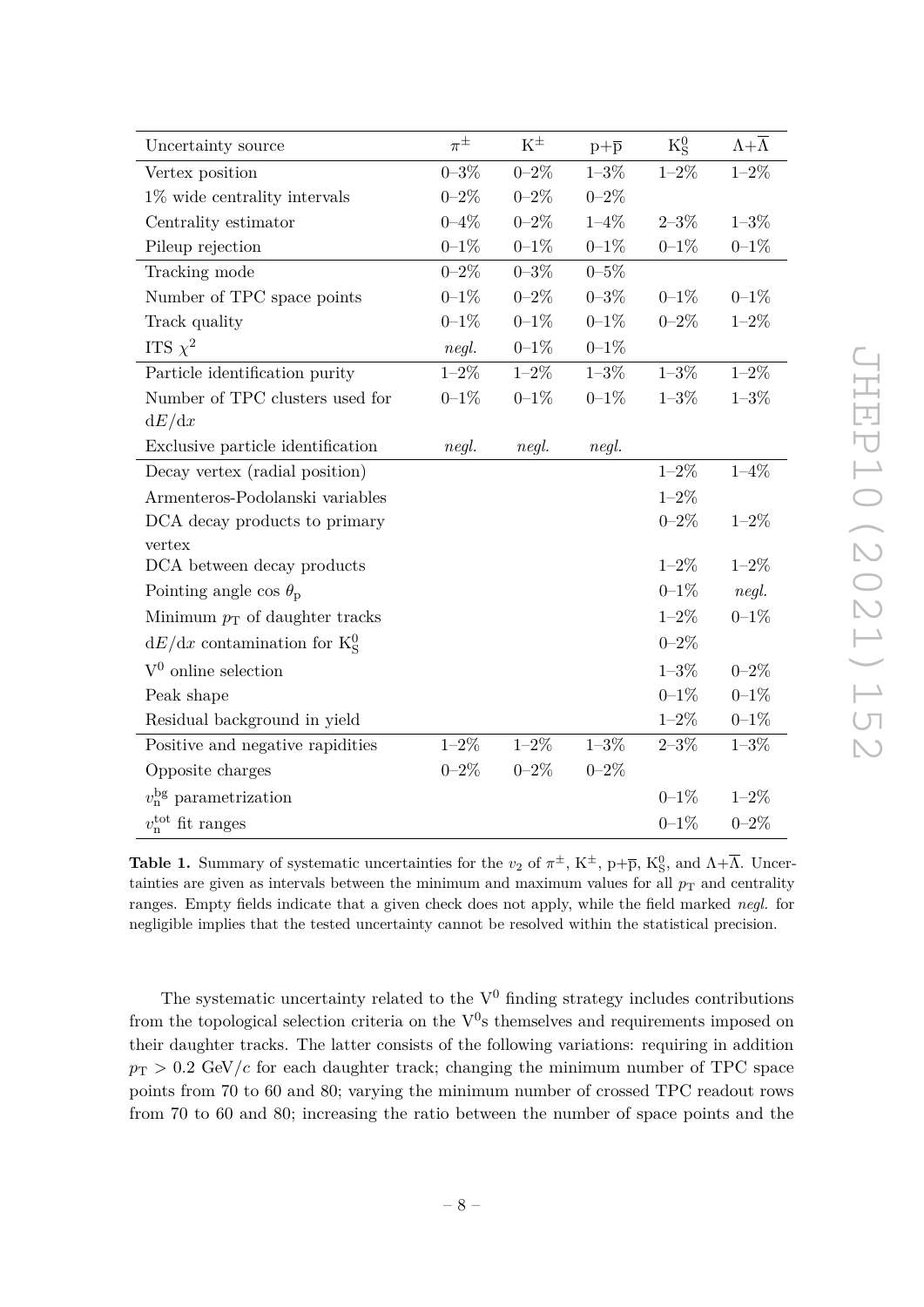| Uncertainty source                | $\pi^{\pm}$ | $\mathrm{K}^{\pm}$ | $p + \overline{p}$ |
|-----------------------------------|-------------|--------------------|--------------------|
| Vertex position                   | $1 - 3\%$   | $1 - 2\%$          | $1 - 3\%$          |
| $1\%$ wide centrality intervals   | $0 - 2\%$   | $0 - 2\%$          | $0 - 2\%$          |
| Centrality estimator              | $2 - 4\%$   | $1 - 3\%$          | $2 - 4\%$          |
| Pileup rejection                  | $0 - 1\%$   | $0 - 1\%$          | $0 - 1\%$          |
| Tracking mode                     | $0 - 2\%$   | $0 - 4\%$          | $0 - 4\%$          |
| Number of TPC space points        | $0 - 1\%$   | $0 - 3\%$          | $0 - 2\%$          |
| Track quality                     | $0 - 1\%$   | $0 - 1\%$          | $0 - 1\%$          |
| ITS $\chi^2$                      | $0 - 1\%$   | $0 - 1\%$          | $0 - 1\%$          |
| Particle identification purity    | $1 - 3\%$   | $1 - 2\%$          | $2 - 3\%$          |
| Number of TPC clusters used for   | $0 - 2\%$   | $0 - 1\%$          | $0 - 2\%$          |
| dE/dx                             |             |                    |                    |
| Exclusive particle identification | negl.       | negl.              | negl.              |
| Positive and negative rapidities  | $1 - 3\%$   | $1 - 2\%$          | $1 - 3\%$          |
| Opposite charges                  | $0 - 2\%$   | $0 - 2\%$          | $0 - 2\%$          |

**Table 2.** Summary of systematic uncertainties for the  $v_3$  of  $\pi^{\pm}$ , K<sup> $\pm$ </sup>, and p+ $\bar{p}$ . Uncertainties are given as intervals between the minimum and maximum values for all  $p_T$  and centrality ranges. The field marked *negl.* for negligible implies that the tested uncertainty cannot be resolved within the statistical precision.

number of crossed rows in the TPC from 0.8 to 0.9; varying the minimum DCA of the  $V^0$ daughter tracks to the primary vertex from 0.1 cm to 0.05 cm and 0.3 cm; changing the maximum DCA of the  $V^0$  daughter tracks to the secondary vertex from 0.5 cm to 0.3 cm and 0.7 cm; requesting at least 60 and 90 TPC clusters instead of 70 to estimate the effect on the  $dE/dx$ ; varying the maximum absolute value of the  $n_{\sigma TPC}$  from 3 to 1 and 4. Concerning the  $V^0$ s selection, the following variations are investigated: changing the minimum value of the  $\cos \theta_p$  from 0.998 to 0.98; requesting a minimum radial distance to the beam line at which the  $V^0$  can be produced of 1 cm and 15 cm instead of 5 cm; changing the maximum radial distance to the beam pipe at which the  $V^0$  can be produced from 100 cm to 50 cm and 150 cm; suppressing the contamination from  $\Lambda + \overline{\Lambda}$  and electron-positron pairs coming from  $\gamma$  conversions to the K<sup>0</sup><sub>S</sub> sample by limiting the value of the Armenteros-Podolanski variables and excluding electrons by only selecting  $V^0$  daughter tracks with a  $dE/dx$  value  $2\sigma$  away from the expected electron  $dE/dx$ . Finally, the yield extraction is varied by using polynomials of different orders as parametrization of the residual background in the invariant mass spectra and employing a sum of two Gaussian distributions with the same mean for the parametrization of the  $K^0_S$  and  $\Lambda + \overline{\Lambda}$  invariant mass yield.

The uncertainties associated with the determination of  $v_n(p_T)$  are estimated by performing the analysis for positive and negative rapidities independently, thus increasing the pseudorapidity gap to  $|\Delta \eta| > 2.8$ ; performing the analysis for  $\pi^{\pm}$ ,  $K^{\pm}$ , and  $p+\overline{p}$  for positive and negative charges independently; varying the  $M_{d+d}$ − range over which eq. (2.3) is fitted; changing the  $v_2^{\text{bg}}$  parametrization from a second-order polynomial to a linear or constant function.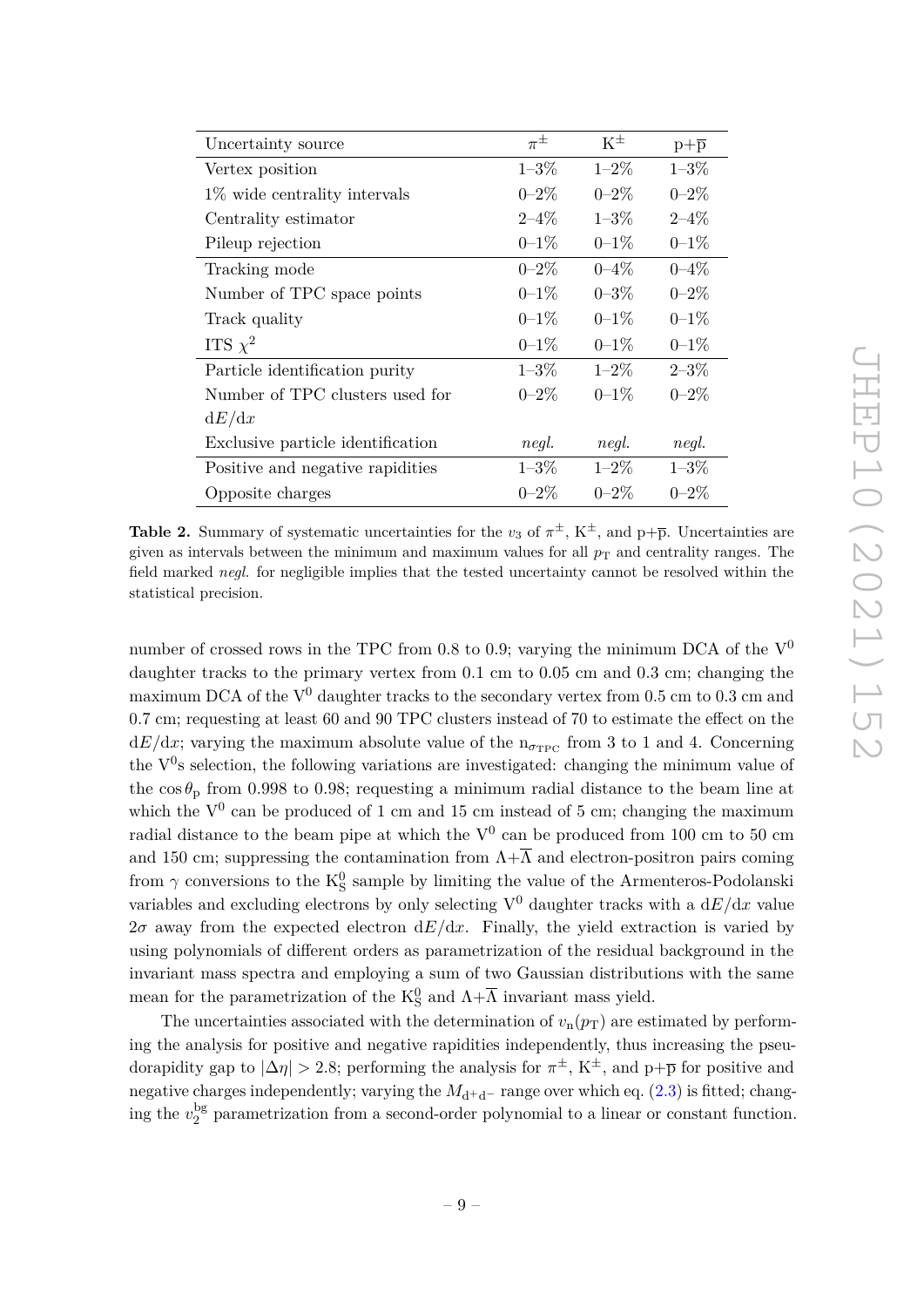

**Figure 2.** Centrality dependence of  $v_2(p_T)$  for  $\pi^{\pm}$ ,  $K^{\pm}$ ,  $p+\overline{p}$ ,  $K^0_S$ , and  $\Lambda+\overline{\Lambda}$ . Bars (boxes) denote statistical (systematic) uncertainties.

#### **4 Results and discussion**

#### **4.1** Centrality and  $p<sub>T</sub>$  dependence of flow coefficients

The  $v_2(p_T)$  of  $\pi^{\pm}$ ,  $K^{\pm}$ ,  $p+\overline{p}$ ,  $K_S^0$ , and  $\Lambda+\overline{\Lambda}$  is presented in figure 2 for various centrality intervals in the  $0-60\%$  range. The measured  $v_2$  of all particle species, being mainly driven by the collision geometry, increases strongly with decreasing centrality up to the 40–50% centrality interval. This evolution is expected since  $v_2$  scales approximately linearly with the eccentricity of the overlap zone of the colliding nuclei  $[10]$ . For the 50–60% centrality class, the value of  $v_2$  is similar to that measured in the previous centrality interval within uncertainties, which is expected due to a shorter lifetime of the system in more peripheral collisions. This together with the reduced contribution of eccentricity fluctuations and hadronic interactions inhibit the generation of large  $v_2$  [62, 63]. The  $v_2(p_T)$  increases up to *p*<sup>T</sup> ∼ 3–4 GeV/*c*, where a maximum is reached, and then decreases with increasing *p*T. The position of this maximum depends weakly on centrality and is located at smaller *p*<sup>T</sup> for lighter compared to heavier particles, over the various centrality intervals studied. The observed phenomenon finds an explanation in the changes in parton density and the centrality dependence of radial flow [32], which will be detailed in section 4.3. The evolution of  $v_2$  with  $p_T$  and centrality is similar to that reported in Pb-Pb collisions  $[30-32]$ .

Unlike  $v_2$ , the third-order flow coefficient  $v_3$  originates from event-by-event fluctuations in the initial nucleon density distribution  $[5-9]$ . A stronger decrease of  $v_3$  compared to  $v_2$ is expected due to the dampening effect of  $\eta/s$ , which implies that  $v_3$  is more sensitive to transport coefficients than  $v_2$  [11, 12]. The limited size of the Xe-Xe data sample does not allow for  $v_3$  to be measured accurately in the centrality intervals used for  $v_2$ . Therefore, these measurements have been combined in larger centrality classes using the  $p_T$ -differential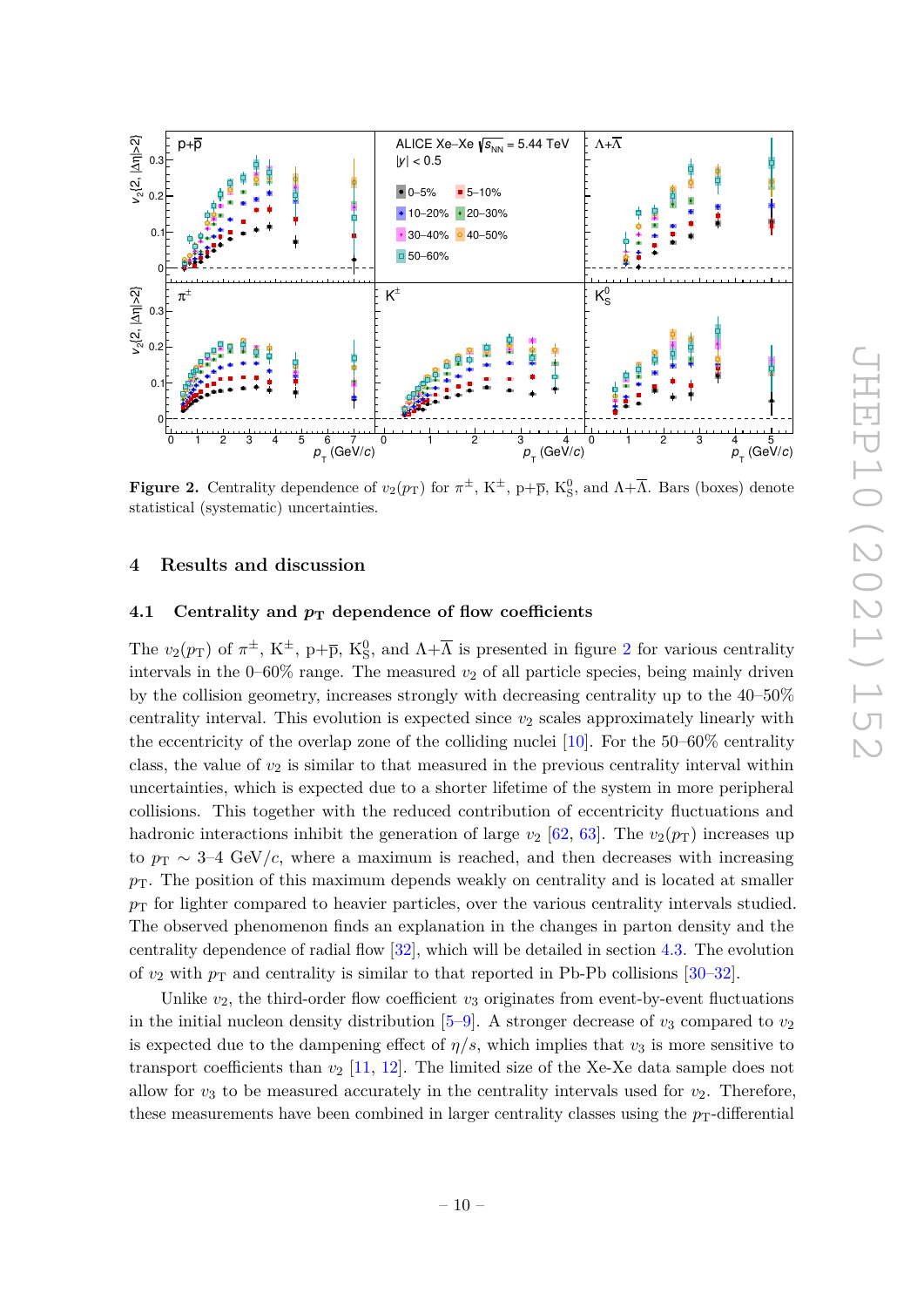

**Figure 3.** Centrality dependence of  $v_3(p_T)$  for  $\pi^{\pm}$ , K<sup> $\pm$ </sup>, and p+ $\bar{p}$ . Bars (boxes) denote statistical (systematic) uncertainties.

yields [64] as weights. Figure 3 presents the  $v_3(p_T)$  of  $\pi^{\pm}$ , K<sup> $\pm$ </sup>, and p+ $\overline{p}$  for the 0–10%,  $10-30\%$ , and  $30-50\%$  centrality intervals. The measured  $v_3$  is non-zero, positive for most of the  $p_T$  ranges and increases with  $p_T$  up to 3–4 GeV/*c*. The coefficient  $v_3$  shows a weak centrality dependence with a magnitude significantly smaller than that of *v*2, except for the  $0-10\%$  centrality interval. These findings illustrate that  $v_3$  originates from fluctuations of the initial geometry of the system.

Figure 4 shows comparisons of the  $v_2(p_T)$  for all particle species in a given centrality interval arranged into panels of various centrality classes. For  $p_T < 2-3 \text{ GeV}/c$ ,  $v_2$  of the different particle species exhibits a mass ordering, meaning that heavier particles have a smaller  $v_2$  than that of lighter particles at the same  $p_T$ . This behaviour can be attributed to the interplay of elliptic flow with radial flow which imposes an isotropic velocity boost equal for all particles, thus pushing heavier particles towards higher  $p_T$  [28, 29]. For  $3 < p<sub>T</sub> < 8$  GeV/c, the  $v<sub>2</sub>$  of baryons becomes larger than that of mesons, indicating that the particle type dependence persists out to high  $p<sub>T</sub>$ . This grouping according to the number of constituent quarks supports the hypothesis of particle production via quark coalescence  $[38]$ . The crossing between meson and baryon  $v_2$  depends on particle species and centrality, occurring at lower  $p<sub>T</sub>$  values for peripheral than central collisions as a result of the smaller radial flow in the former. Comparing the  $K^{\pm}$  and  $K_{S}^{0}$   $v_{2}$ , there is a hint of  $v_2^{\text{K}_\text{S}^0} < v_2^{\text{K}^\pm}$  in the 0–10% centrality range, while the measurements are compatible within statistical uncertainties in the 10–60% centrality interval. One should note that a difference in  $v_2(p_T)$  of  $K^{\pm}$  and  $K^0_S$  was reported by ALICE in Pb-Pb collisions [30, 32].

Figure 5 presents the  $v_3(p_T)$  of  $\pi^{\pm}$ ,  $K^{\pm}$ , and  $p+\overline{p}$  in a given centrality interval. The  $v_3$  of different particle species is mass ordered at  $p_T < 2{\text -}3 \text{ GeV}/c$ , indicating the interplay between triangular and radial flow. For  $3 < p_T < 6$  GeV/c, the  $p + \overline{p} v_3$  is slightly larger than that of  $\pi^{\pm}$ . The crossing between  $v_3$  values of pions and protons shows a weak centrality dependence.

## **4.2 Scaling properties**

Scaling with the number of constituent quarks (NCQ) of  $v_n$  has been suggested to test the hypothesis of particle production via quark coalescence at intermediate  $p<sub>T</sub>$ , which would lead to a meson and baryon  $v_n$  grouping  $[38-40]$ . This can be achieved by dividing both  $v_n$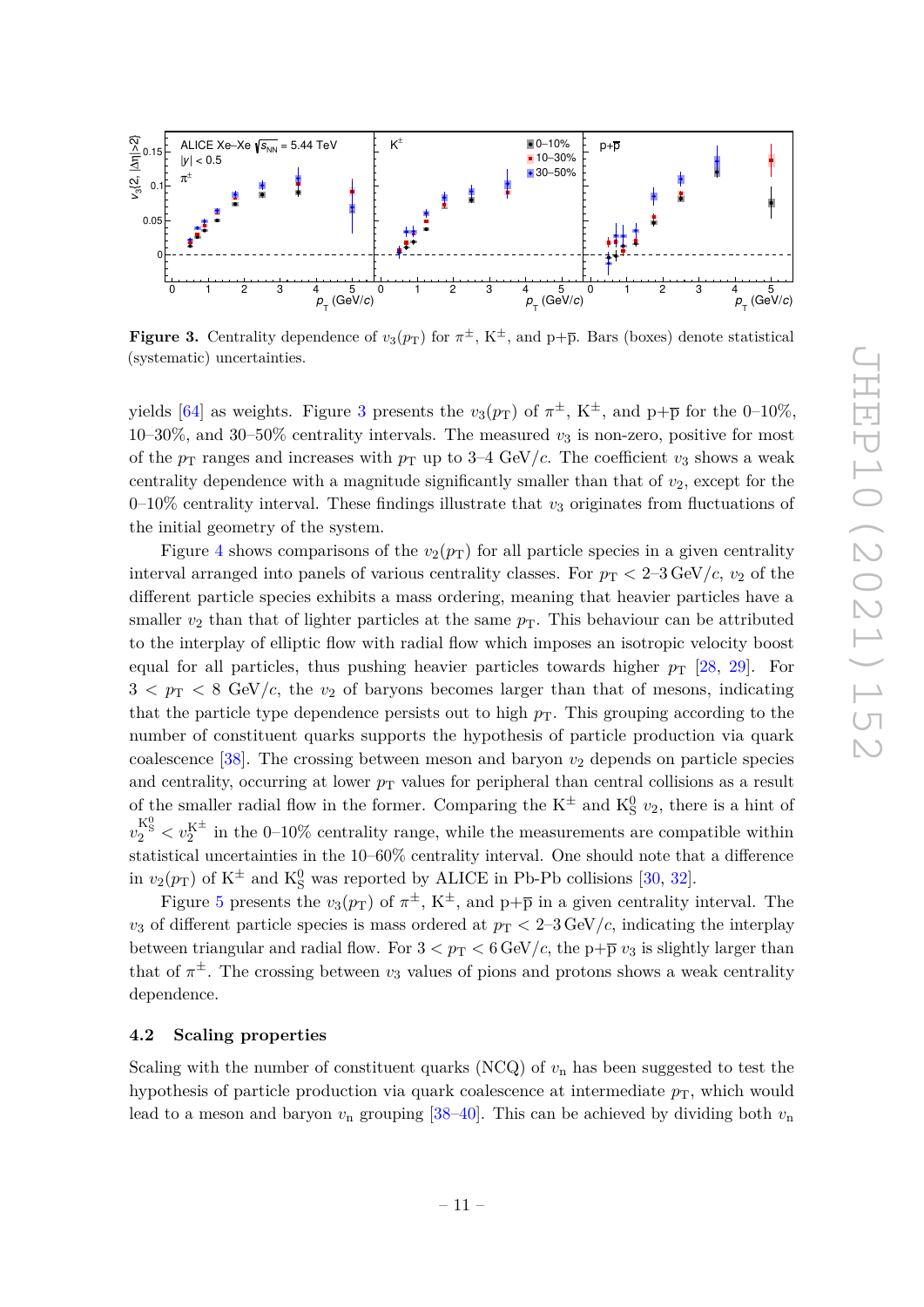

**Figure 4.** The  $p_T$ -differential  $v_2$  of  $\pi^{\pm}$ ,  $K^{\pm}$ ,  $p+\overline{p}$ ,  $K^0_S$ , and  $\Lambda+\overline{\Lambda}$  in a given centrality interval. Bars (boxes) denote statistical (systematic) uncertainties.



**Figure 5.** The  $p_T$ -differential  $v_3$  of  $\pi^{\pm}$ , K<sup> $\pm$ </sup>, and  $p+\overline{p}$  in a given centrality interval. Bars (boxes) denote statistical (systematic) uncertainties.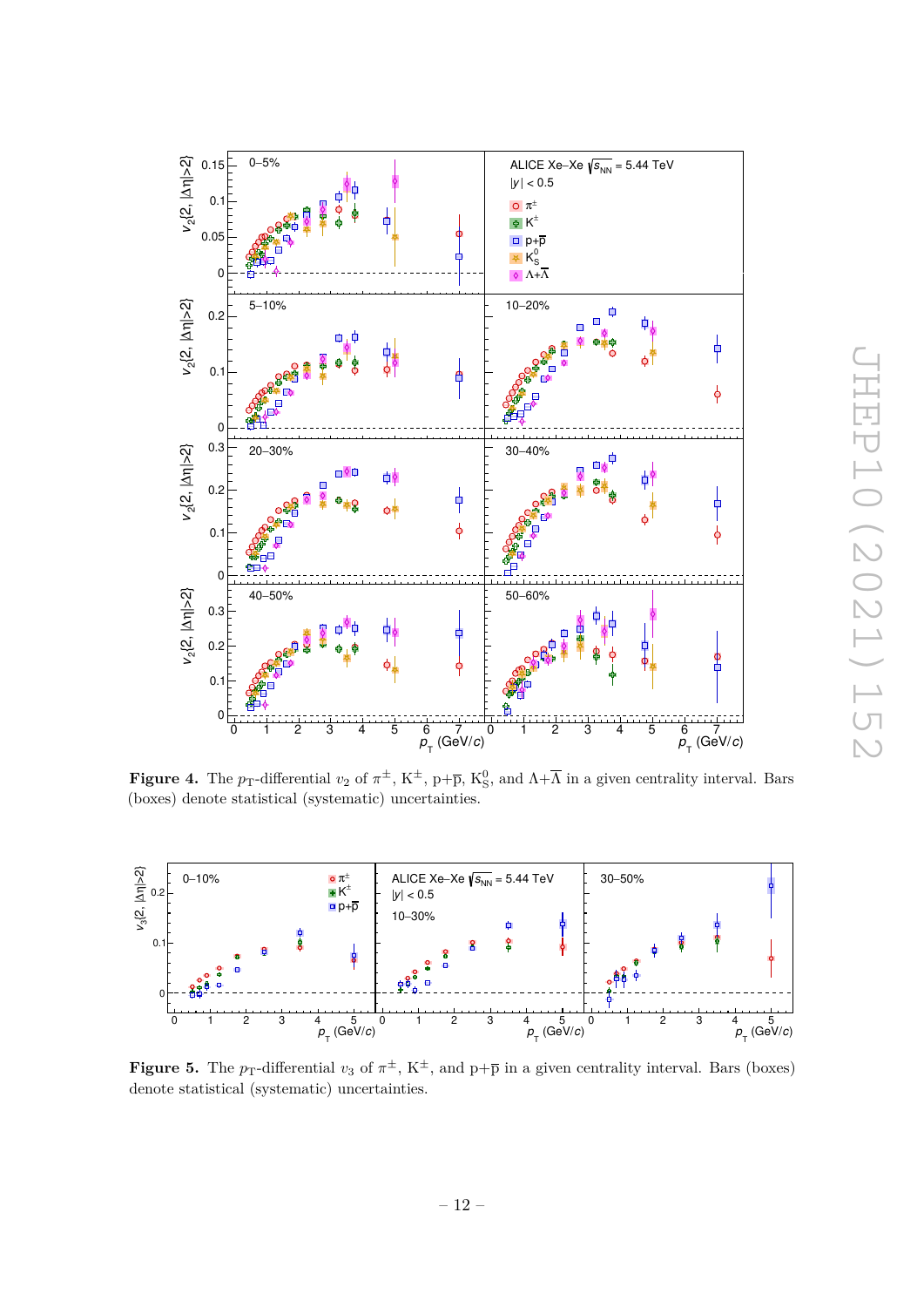

**Figure 6.** The  $p_T/n_q$  dependence of  $v_2/n_q$  of  $\pi^{\pm}$ , K<sup> $\pm$ </sup>, p+ $\overline{p}$ , K<sup>0</sup><sub>S</sub>, and  $\Lambda + \overline{\Lambda}$  for various centrality classes. Bars (boxes) denote statistical (systematic) uncertainties.

and  $p_T$  by the number of constituent quarks  $(n_q)$  independently for each particle species. Figures 6 and 7 present the  $v_2/n_q$  and  $v_3/n_q$  as function of  $p_T/n_q$  for  $\pi^{\pm}$ ,  $K^{\pm}$ ,  $p+\overline{p}$ ,  $K_S^0$ , and  $\Lambda + \overline{\Lambda}$ , for various centrality classes. For  $1 < p_T/n_q < 3 \text{ GeV}/c$ , the region where quark coalescence is hypothesized to be the dominant process [38, 39], a deviation from the exact scaling of  $\pm 20\%$  is found for  $v_2$ , similar to the one reported in Pb-Pb collisions [30–32]. This deviation is quantified by dividing the  $p_T/n_q$  dependence of  $v_2/n_q$  by a cubic spline fit to the  $p+\overline{p} v_2/n_q$ . The scaling for  $v_3$  seems to hold within the relatively large uncertainties.

# **4.3** Shape evolution of  $v_2(p_T)$  as function of centrality

The centrality dependence of the shape evolution of  $v_2(p_T)$  is studied as in ref. [32] by choosing the  $v_2$  measured in the  $20-30\%$  centrality interval as reference. It is quantified by dividing the  $v_2(p_T)$  in a given centrality interval by this reference and denoted as  $v_2(p_T)$ <sub>ratio to 20–30% in the following. The ratio of the *p*T-integrated *v*<sub>2</sub> value obtained in</sub>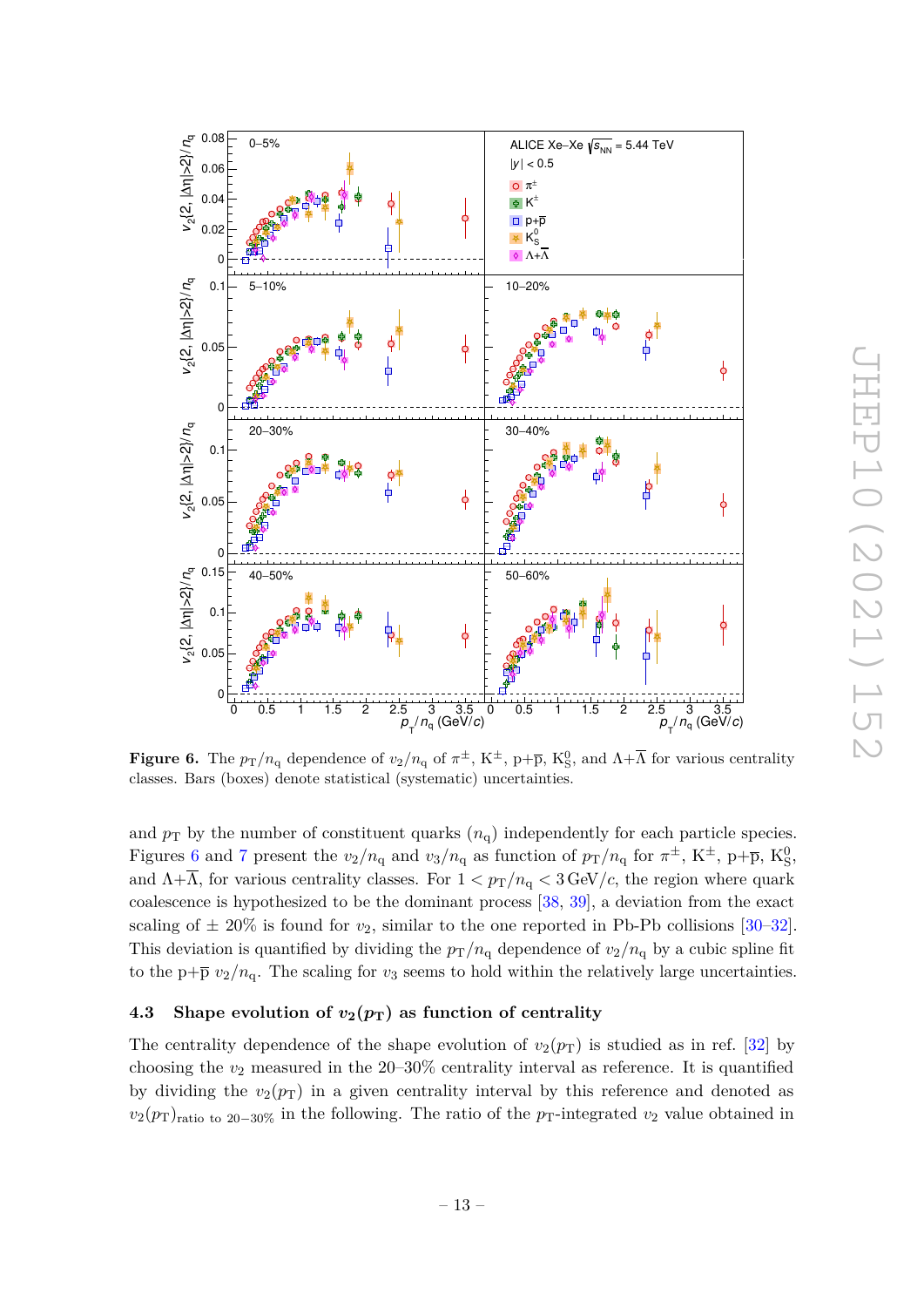

**Figure 7.** The  $p_T/n_q$  dependence of  $v_3/n_q$  of  $\pi^{\pm}$ , K<sup> $\pm$ </sup>, and p+ $\overline{p}$  for various centrality classes. Bars (boxes) denote statistical (systematic) uncertainties.

the 20–30% centrality interval to that in the centrality interval of interest is used as a normalization factor in order for  $v_2(p_T)_{\text{ratio to } 20-30\%}$  to be unity in the absence of centralitydependent variations. The shape evolution of elliptic flow for  $\pi^{\pm}$ , K<sup> $\pm$ </sup>, p+ $\bar{p}$ , and inclusive charged hadrons (the latter taken from ref. [22]) is presented in figure 8. Variations in shape of about 10% are observed for inclusive charged hadrons throughout the considered  $p<sub>T</sub>$  range within uncertainties. The evolution of the shape of the  $v_2(p_T)$  shows different trends for  $\pi^{\pm}$ ,  $K^{\pm}$ , and  $p+\overline{p}$  for  $p_T < 2$  GeV/c and no particle type dependence within uncertainties for  $p_T \geq 2$  GeV/*c*. The variations are more pronounced for p+ $\bar{p}$  *v*<sub>2</sub>( $p_T$ )<sub>ratio to 20–30%, reaching</sub> around 60% at low  $p_T$  in peripheral collisions. The elliptic flow of  $K^{\pm}$  varies up to 40% for  $p_{\rm T}$  *<* 1 GeV/*c*, while the  $v_2(p_{\rm T})_{\rm ratio\ to\ 20-30\%}$  of  $\pi^{\pm}$  follows the results for inclusive charged particles. Radial flow and transverse quark density should play important roles in this mass dependence for  $p_T < 2 \text{ GeV}/c$  as both depend on centrality, having larger values in central than peripheral collisions. The latter influences the peak value of  $v_n(p_T)$  in the coalescence model  $[65]$ , while the effect of the former on  $v_n$  of heavier particles is greater than on the lighter particles at low  $p_T$ .

An alternative way of quantifying the shape of the  $v_2(p_T)$  is the position of the maximum  $v_2$ . It is expected to be located at higher  $p<sub>T</sub>$  in central than peripheral collisions as the quark density depends on centrality. Its centrality dependence, quantified by the  $p<sub>T</sub>$  where  $v_2(p_T)$  reaches a maximum divided by the number of constituent quarks  $n_q$ , is reported in figure 9 for  $\pi^{\pm}$  and p+ $\bar{p}$ . The K<sup> $\pm$ </sup>, K<sup>0</sup><sub>S</sub>, and  $\Lambda + \bar{\Lambda}$  are not included since the kinematic range and granularity of the measurements do not allow for a reliable extraction of a maximum. The  $p_T/n_q$  at which  $v_2(p_T)$  reaches a maximum, denoted as  $p_T|_{v_2^{\max}}$ , shows a weak centrality dependence with a decreasing trend from central to peripheral collisions. This behavior is expected from the hypothesis of hadronization through coalescence where an increase in the transverse density of quarks, as in more central collisions, results in a higher value of  $p_T|_{v_2^{\max}}$  [65]. The observed  $p_T|_{v_2^{\max}}$  is compatible between  $\pi^{\pm}$  and  $p+\overline{p}$  for all centrality intervals within uncertainties. The systematic uncertainties presented in figure 9 are evaluated directly on  $p_T|_{v_2^{\max}}$  to accurately take into account that some systematic uncertainties can be point-by-point correlated in  $p<sub>T</sub>$ .

If  $v_2$  exhibits a power law dependence on  $p_T^2$  up to  $p_T \sim M$  for particles with mass *M* as in the scenario of ideal hydrodynamics [66], ratios of the form  $|v_2|^{1/2}/p_T$  should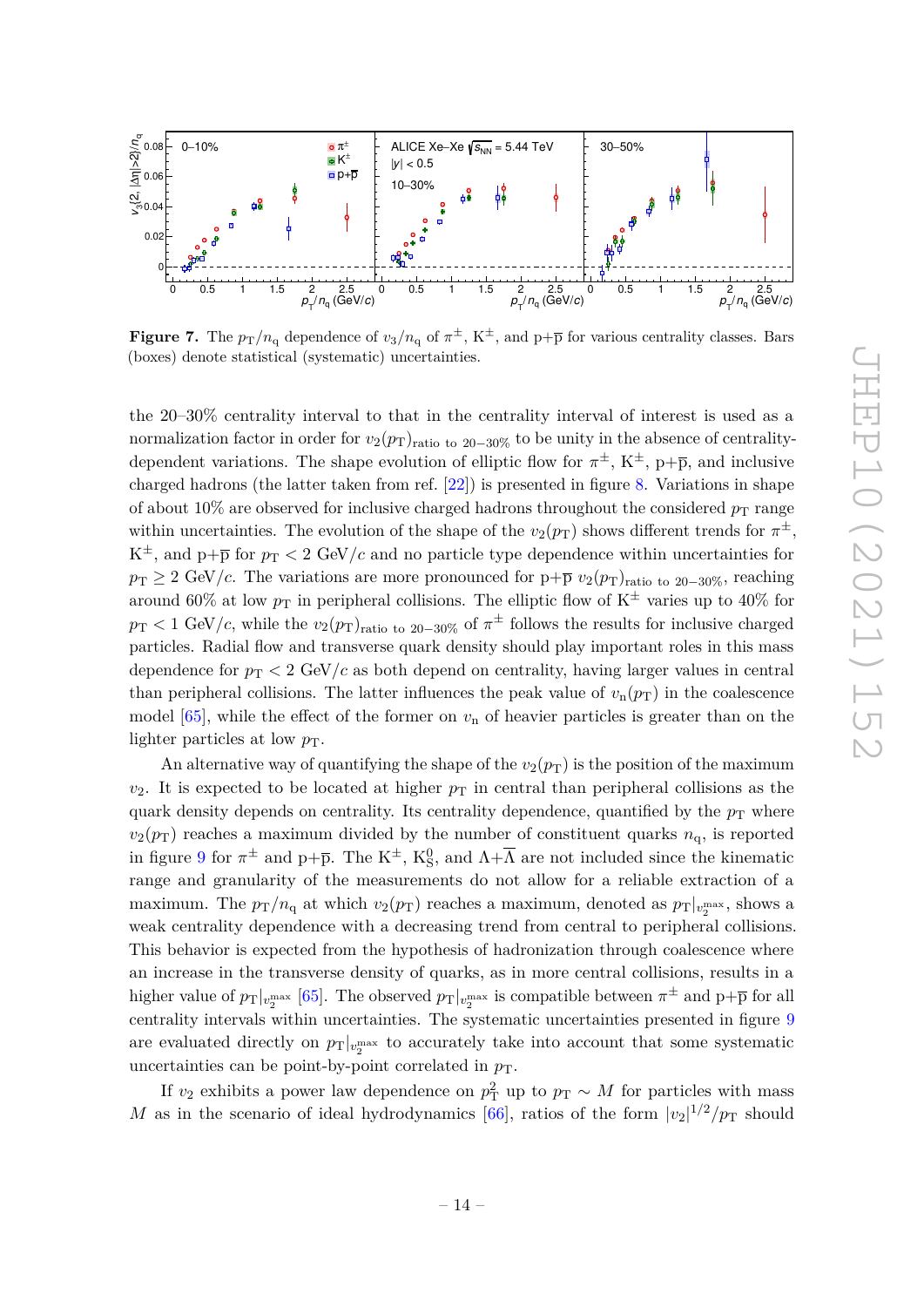

**Figure 8.** Centrality dependence of  $v_2(p_T)$ <sub>ratio to 20–30%</sub> for  $\pi^{\pm}$ , K<sup> $\pm$ </sup>, p+ $\overline{p}$ , and inclusive charged hadrons  $(h^{\pm})$  [22]. Bars (boxes) denote statistical (systematic) uncertainties.

be constant. Previous measurements performed by ALICE in Pb-Pb collisions [32] have shown that the  $v_2 \propto p_T^2$  scaling is broken for  $\pi^{\pm}$  and the inclusive charged particles for all centrality intervals. However, this scaling holds up to  $p_T \approx 1 \text{ GeV}/c$  for  $K^{\pm}$  and  $K^0_S$ , and up to  $p_T \approx 2 \text{ GeV}/c$  for  $p + \overline{p}$  and  $\Lambda + \overline{\Lambda}$  for central and semicentral collisions [32]. It should be noted, however, that the kinematic constraints imposed on the measurement preclude testing the scaling hypothesis in the full relevant momentum region for  $\pi^{\pm}$  and the inclusive charged particles. Figure 10 shows  $|v_2|^{1/2}/p_T$  for inclusive charged particles [22],  $\pi^{\pm}$ , K<sup> $\pm$ </sup>, p+ $\bar{p}$ , K<sup>0</sup><sub>S</sub>, and  $\Lambda + \bar{\Lambda}$  as a function of  $p_T$  in various centrality intervals. The ratios  $|v_2|^{1/2}/p_T$  show a strong  $p_T$  dependence for  $\pi^{\pm}$  and the inclusive charged particles, while they exhibit a weak (if any)  $p_T$  dependence up to  $p_T \approx 1 \text{ GeV}/c$  for K<sup> $\pm$ </sup> and K<sup>0</sup><sub>S</sub>, and up to  $p_T \approx 2 \text{ GeV}/c$  for  $p + \overline{p}$  and  $\Lambda + \overline{\Lambda}$  for the 0–5% and 10–20% centrality intervals.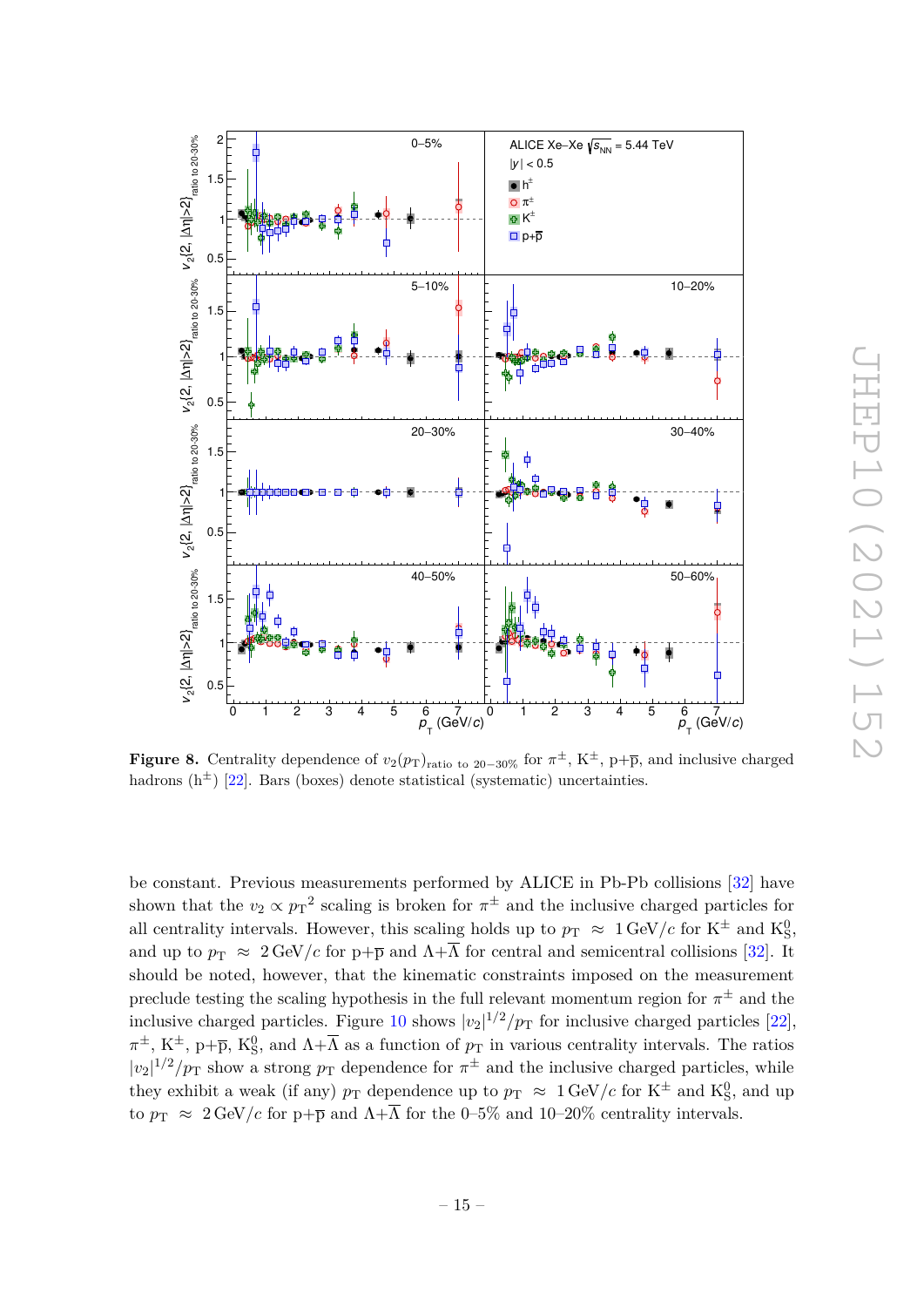

**Figure 9.** Centrality dependence of  $p_T|_{v_2^{\max}}$  for  $\pi^{\pm}$  and  $p+\overline{p}$  divided by number of constituent quarks,  $n_a$ . The p+ $\overline{p}$  points are slightly shifted along the horizontal axis for better visibility. Bars (boxes) denote statistical (systematic) uncertainties.



**Figure 10.**  $|v_2|^{1/2}/p_T$  of inclusive charged hadrons  $(h^{\pm})$  [22],  $\pi^{\pm}$ , K<sup>±</sup>, p+ $\overline{p}$ , K<sup>0</sup><sub>S</sub>, and  $\Lambda + \overline{\Lambda}$ as function of  $p<sub>T</sub>$  for various centrality intervals. Bars (boxes) denote statistical (systematic) uncertainties.

### **4.4 Comparison with hydrodynamic calculations**

Figure 11 presents the  $p_T$ -differential  $v_2$  of  $\pi^{\pm}$ ,  $K^{\pm}$ , and  $p+\overline{p}$  for various centrality intervals compared with predictions from MUSIC hydrodynamic simulations [67]. MUSIC [68], an event-by-event 3+1 dimensional viscous hydrodynamic model, uses the IP-Glasma model [69, 70] to describe the initial conditions of the collision and is coupled to a hadronic cascade model (UrQMD) [71, 72], which allows one to study the influence of the hadronic phase on the development of anisotropic flow for different particle species. The starting time for the hydrodynamic evolution and the switching energy between hydrodynamics and the microscopic transport evolution are set to  $\tau_0 = 0.4 \,\text{fm}/c$  and  $e_{\text{sw}} = 0.18 \,\text{GeV}/\text{fm}^3$ , respectively. A value of  $\eta/s = 0.12$  and a temperature dependent  $\zeta/s$  are also employed in this model. It should be noted that these parameters do not depend on collision system or centrality.

Figure 11 shows that the MUSIC calculations qualitatively reproduce the mass ordering. The predictions are in agreement with the measured  $v_2(p_T)$  of  $\pi^{\pm}$ ,  $K^{\pm}$ , and  $p+\overline{p}$  for  $p_T < 1$  GeV/*c*, while they overestimate the data points at higher  $p_T$ . However, the *v*<sub>2</sub> of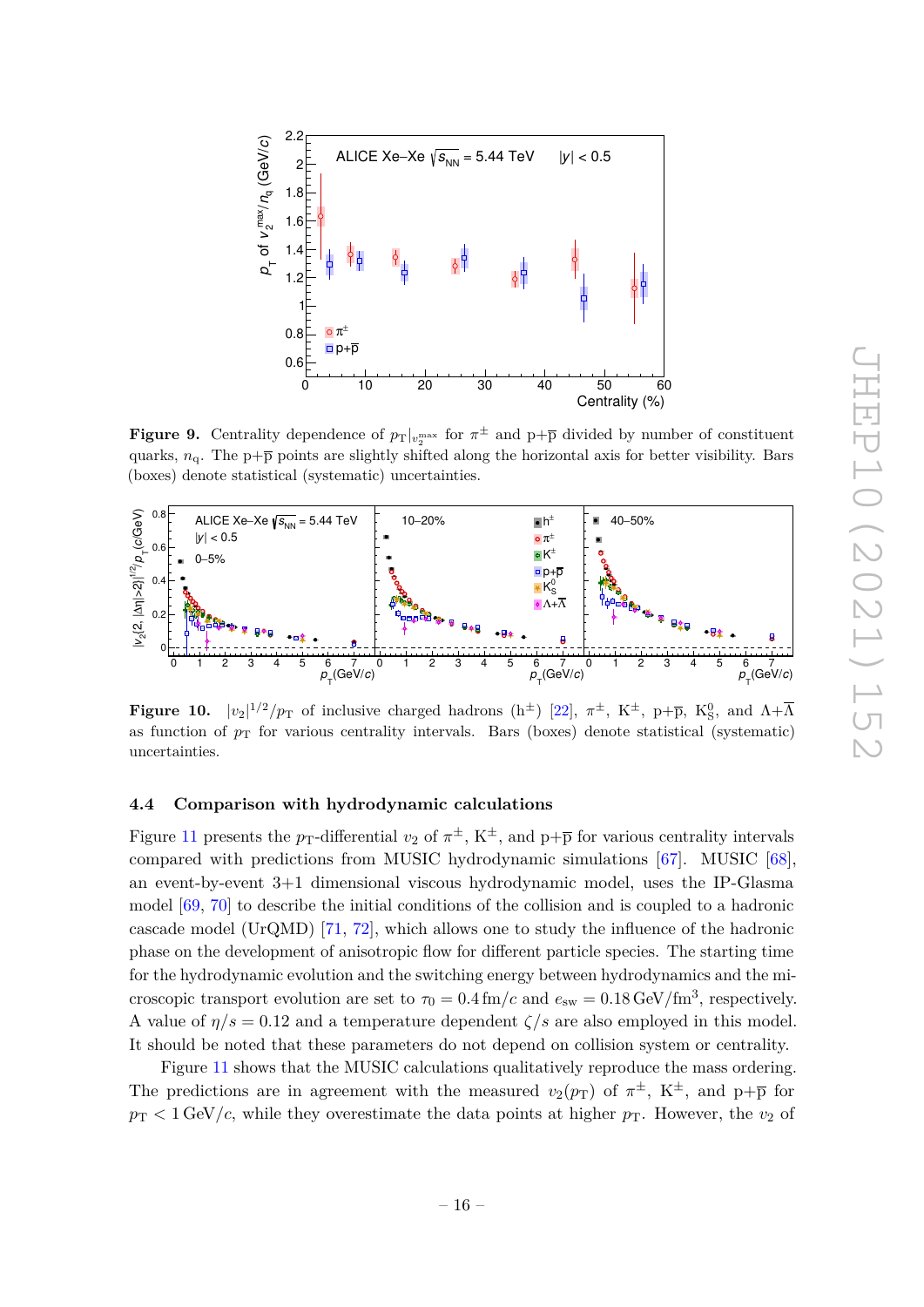

**Figure 11.** The  $p_T$ -differential  $v_2$  of  $\pi^{\pm}$ ,  $K^{\pm}$ , and  $p+\overline{p}$  for various centrality classes compared to hydrodynamic calculations from MUSIC model using IP-Glasma initial conditions (colored curves) [67]. Bars (boxes) denote statistical (systematic) uncertainties. The uncertainties of the hydrodynamic calculations are depicted by the thickness of the curves. The ratios of the measured *v*<sup>2</sup> to a fit to the hydrodynamic calculations are also presented for clarity.

 $p+\overline{p}$  is more accurately described than that of  $\pi^{\pm}$  and  $K^{\pm}$  for  $p_T \geq 1$  GeV/*c* in all centrality intervals. A better agreement with the data points is found in central than in peripheral collisions. The differences between the data points and model are also illustrated in figure 11 as the ratios of the measured  $v_2$  to a fit to the theoretical calculations.

# **4.5 Comparison with** *v***<sup>n</sup> of identified particles in Pb-Pb collisions at**  $\sqrt{s_{NN}} = 5.02 \text{ TeV}$

As mentioned in section 1, the initial state models and transport properties can be further constrained by comparing anisotropic flow coefficients measured in Xe-Xe collisions with those from Pb-Pb collisions. Figures 12 and 13 show the  $v_2(p_T)$  and  $v_3(p_T)$  of  $\pi^{\pm}$ , K<sup> $\pm$ </sup>,  $p+\overline{p}$ ,  $K_S^0$ , and  $\Lambda+\overline{\Lambda}$  compared with ALICE measurements performed in Pb-Pb collisions at  $\sqrt{s_{\text{NN}}}$  = 5.02 TeV [32] for various centrality intervals. The  $v_n$  coefficients from Pb-Pb collisions were measured employing the same procedure as described in section 2, resulting in similar non-flow contributions to *v*n. Ratios of the measurements presented in this paper to a cubic spline fit to the ones performed in Pb-Pb collisions are also given in the figures for each presented centrality interval. The uncertainties in these ratios are obtained by summing the statistical and systematic uncertainties on the Xe-Xe and Pb-Pb measurements in quadrature, and propagating the obtained uncertainties as uncorrelated.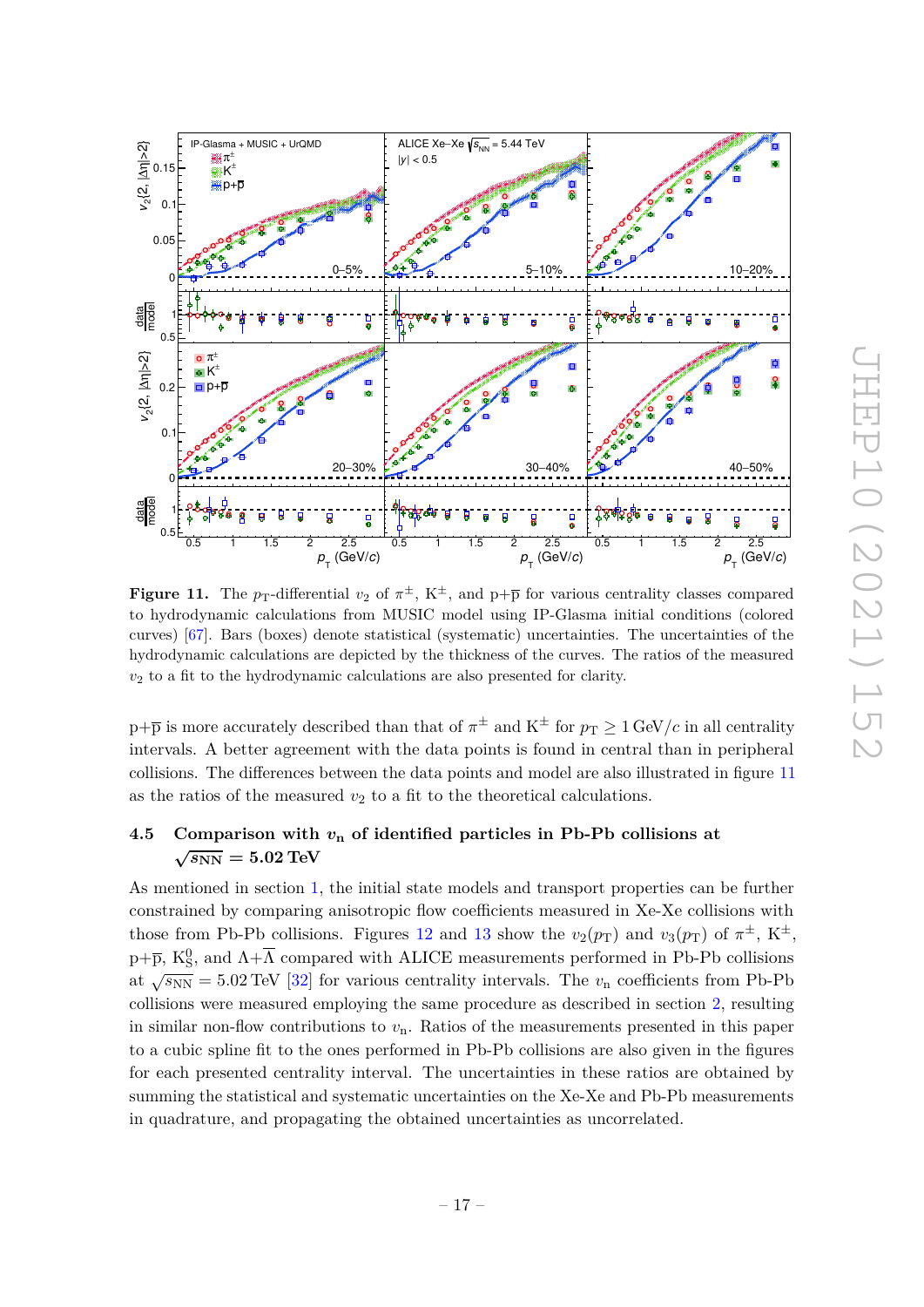

**Figure 12.** The p<sub>1</sub>-differential  $v_2$  of  $\pi^{\pm}$ , K<sup>+</sup>, p+p, K<sup>0</sup><sub>3</sub>, and  $\Lambda + \overline{\Lambda}$  (red markers) compared to ALICE measurements performed in Pb-Pb collisions at  $\sqrt{s_{NN}}$  = 5.02 TeV [32] (black markers) for the 0-5% (top panels), 10-20% (middle panels), and 40-50% (bottom panels) centrality intervals. The ratios of Xe-Xe measurements to a cubic spline fit to Pb-Pb measurements are also presented for clarity. The colored curves represent hydrodynamic calculations from MUSIC model using IP-Glasma initial conditions [67]. Bars (boxes) denote statistical (systematic) uncertainties. The uncertainties **Figure 12.** The *p*<sub>T</sub>-differential *v*<sub>2</sub> of  $\pi^{\pm}$ , K<sup>+</sup>, p+p, K<sub>2</sub><sup>3</sup>, and Λ+Λ (red markers) compared to ALICE measurements performed in Pb-Pb collisions at √*s*NN = 5.02 TeV [32] (black markers) for the 0–5% (top panels), 10–20% (middle panels), and 40–50% (bottom panels) centrality intervals. The ratios of Xe-Xe measurements to a cubic spline fit to Pb-Pb measurements are also presented for clarity. The colored curves represent hydrodynamic calculations from MUSIC model using IP-Glasma initial conditions [67]. Bars (boxes) denote statistical (systematic) uncertainties. The uncertainties of the hydrodynamic calculations are depicted by the thickness of the curves. of the hydrodynamic calculations are depicted by the thickness of the curves.

# JHEP10(2021)152 IEP10 (2021) 152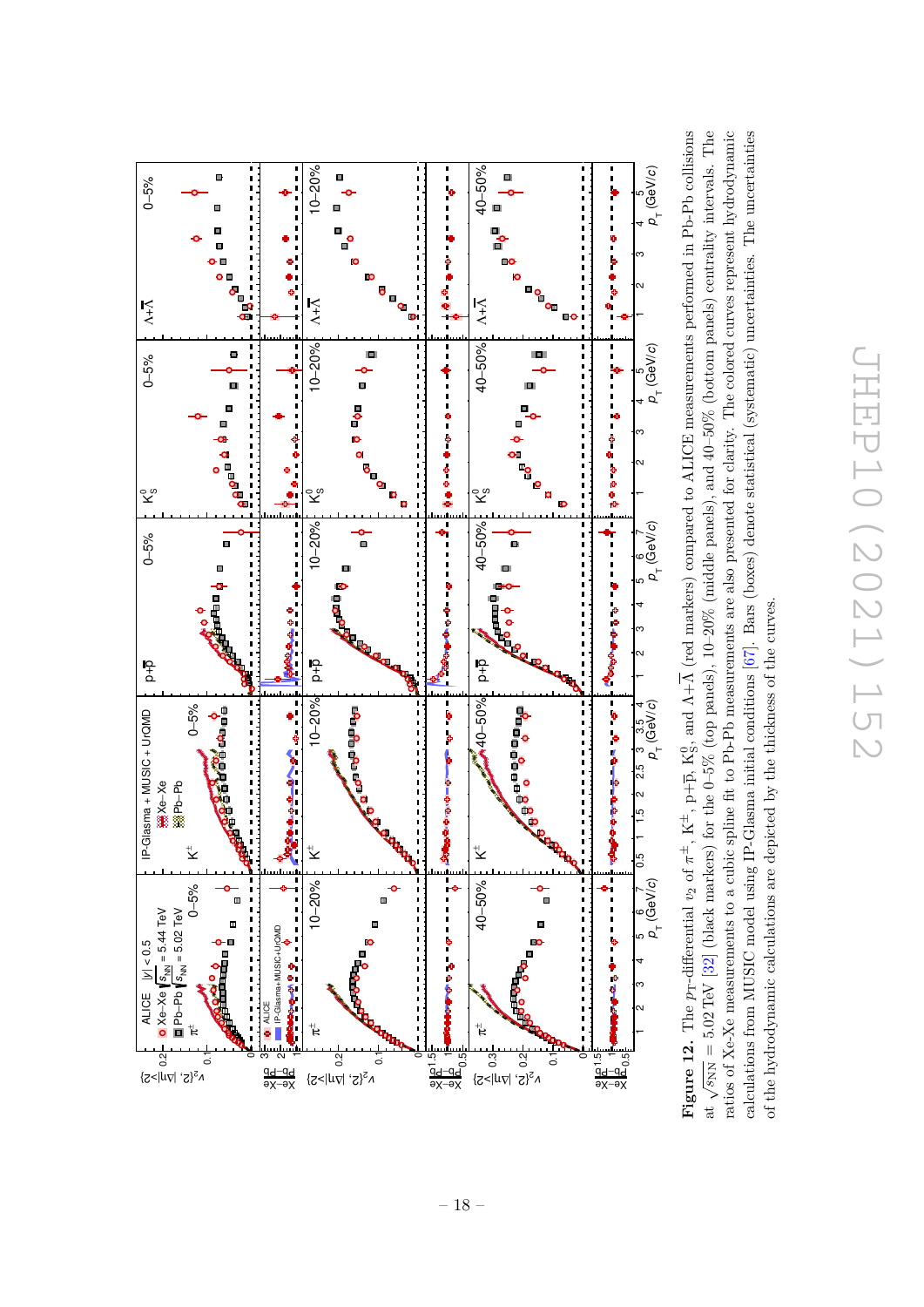

**Figure 13.** The  $p_T$ -differential  $v_3$  of  $\pi^{\pm}$ , K<sup> $\pm$ </sup>, and  $p+\overline{p}$  (black markers) compared to ALICE measurements performed in Pb-Pb collisions at  $\sqrt{s_{NN}} = 5.02 \text{ TeV}$  [32] (red markers) for the 0–10% (top panels), 10–30% (middle panels), and 30–50% (bottom panels) centrality classes. The ratios of Xe-Xe measurements to a cubic spline fit to Pb-Pb measurements are also presented for clarity. Bars (boxes) denote statistical (systematic) uncertainties.

The  $v_n$  coefficients at low  $p_T$  are expected to be smaller in Pb-Pb collisions than the corresponding Xe-Xe results due to a larger radial flow in the former, an effect which would be most pronounced in central collisions and for heavier particles. However, the  $v_2$  of all particle species in Xe-Xe collisions is systematically above that from Pb-Pb in the entire  $p_T$ range in the 0–5% centrality class. The ratios do not depend significantly on  $p_T$  and particle species within uncertainties, showing ∼37% larger Xe-Xe values. In terms of the initial state, two effects can be responsible for this behaviour. The first relates to the fact that the <sup>208</sup>Pb nucleus is spherical while the  $129Xe$  nucleus is deformed with parameters of the nuclearcharge density distribution not yet measured directly but extrapolated from neighboring isotopes or predicted (the deformation parameter  $\beta_2$  is predicted to be 0.162 in ref. [75] and extrapolated to  $0.18 \pm 0.02$  in ref. [54]). The second involves initial-state fluctuations being proportional to  $A^{-1/2}$  [76], where *A* is the mass number, and the dependence of  $\varepsilon_n$  {2} on the number of sources contributing to it which decreases when the number of sources increases [76, 77]. These effects imply larger values of  $\varepsilon_2\{2\}$  for central Xe-Xe collisions than central Pb-Pb collisions, which in turn induce larger  $v_2$ . However, viscosity is expected to be larger for Xe-Xe collisions as it is proportional to *A*−1*/*<sup>3</sup> [78] which will decrease  $v_2$  [79]. For the 10–20% centrality interval, the measurements are compatible within uncertainties for the different particle species although a possible suppression of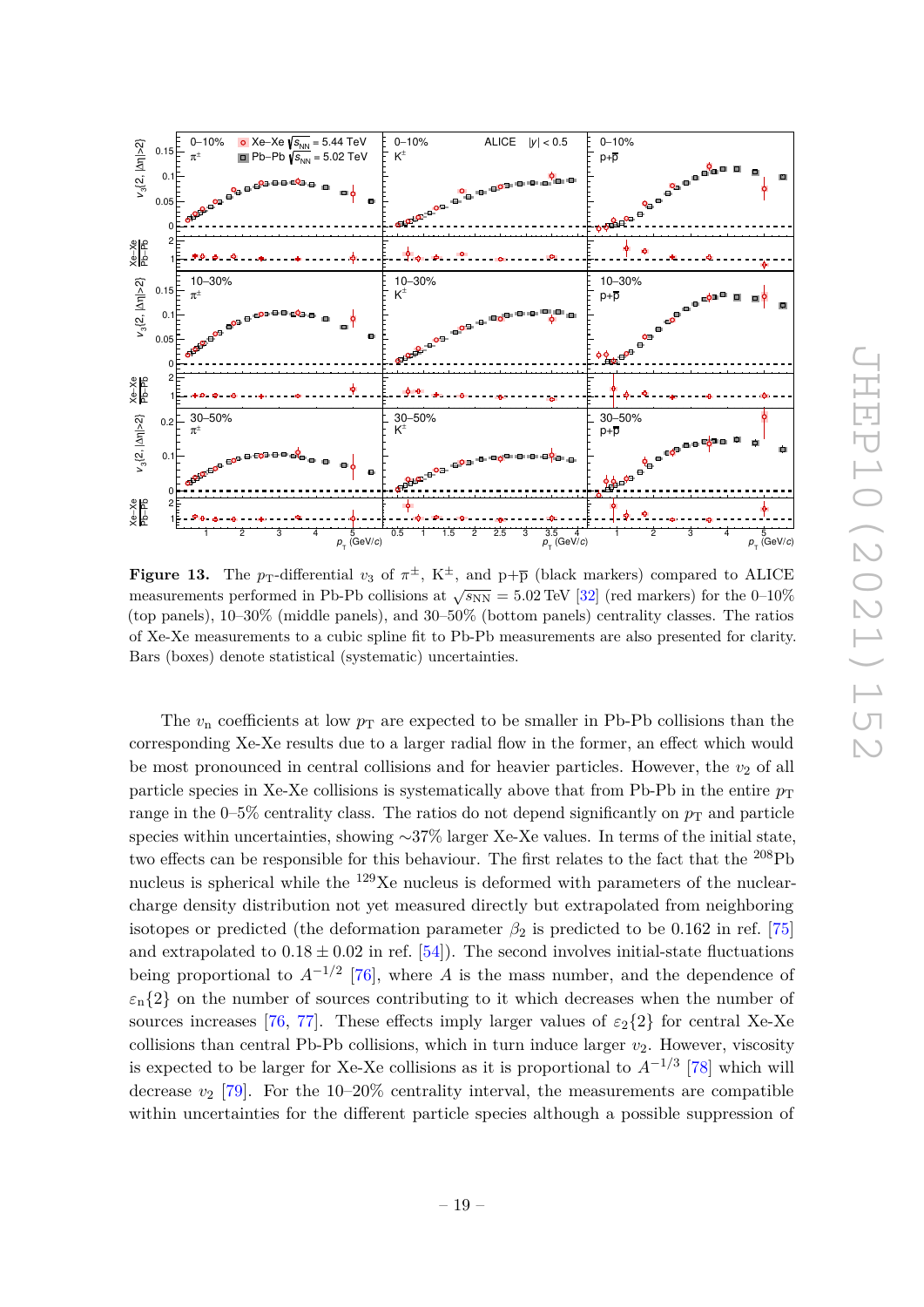

**Figure 14.** The  $p_T|_{v_2^{\max}}$  for  $\pi^{\pm}$  and  $p+\overline{p}$  (black markers) compared to ALICE measurements performed in Pb-Pb collisions at  $\sqrt{s_{NN}} = 5.02 \text{ TeV}$  [32] (red markers) as a function of centrality (left) and charged-particle density (right) [73, 74]. The Pb-Pb points are slightly shifted along the horizontal axis for better visibility in both panels. Bars (boxes) denote statistical (systematic) uncertainties.

 $p+\overline{p}$  *v*<sub>2</sub> from Pb-Pb collisions can be seen for  $p_T < 1.5$  GeV/*c*. For the 40–50% centrality class, no differences are observed between the  $K^0_S$  and  $\Lambda + \overline{\Lambda}$   $v_2(p_T)$  measured in the two systems within uncertainties, while the  $v_2$  of  $\pi^{\pm}$ ,  $K^{\pm}$ , and  $p+\overline{p}$  from Xe-Xe collisions is ∼8% lower than the corresponding Pb-Pb results. This difference is almost independent of  $p<sub>T</sub>$  within uncertainties although a possible gradual decrease with increasing  $p<sub>T</sub>$  up to 2 GeV/c can be seen for  $p+\overline{p}$ . The larger  $v_2$  values in Pb-Pb collisions might be explained by viscous effects related to the different radial flow and transverse size of the systems since the  $\varepsilon_2$ {2} coefficients are similar in this centrality interval (differences within 1%) [25, 26]. Although *v*<sup>3</sup> is expected to be larger in Xe-Xe compared to Pb-Pb due to larger values of  $\varepsilon_3$ {2} in the same centrality interval [25, 26], the precision of the results does not allow for conclusions to be drawn. The ratios are close to 1 with no significant  $p<sub>T</sub>$  dependence within uncertainties, except for  $\pi^{\pm}$  and  $p+\overline{p}$   $v_3$  for  $p_T < 2 \text{ GeV}/c$  in the 0–10% centrality class.

The  $v_2(p_T)$  of  $\pi^{\pm}$ , K<sup> $\pm$ </sup>, and p+p measured in Xe-Xe and Pb-Pb collisions is also compared with MUSIC hydrodynamic calculations [67] in figure 12. It is worth noting that these calculations employ the same parameters for Xe-Xe and Pb-Pb collisions (see section 4.4). The Pb-Pb calculations show similar trends to those reported for Xe-Xe collisions: they are in agreement with the measurements for  $p_T < 1$  GeV/*c* and overestimate the data points at higher  $p_T$ . However, the MUSIC Xe-Xe/Pb-Pb  $v_2$  ratios quantitatively reproduce the ones of the measurements up to  $p_T = 3 \text{ GeV}/c$ . This points to similar differences between the data points and model for both systems. Two potential sources might be responsible for this behavior: improper *δf* corrections, which are introduced in hydrodynamic models to account for non equilibrium processes at freeze-out and are highly model dependent [80], or sub-optimal tunes of  $\eta/s$  and  $\zeta/s$ .

Figure 14 shows the value of  $p_T|_{v_2^{\max}}$  of  $\pi^{\pm}$  and  $p+\overline{p}$  and compares these to the ALICE measurements performed in Pb-Pb collisions at  $\sqrt{s_{NN}} = 5.02 \text{ TeV}$  [32] as function of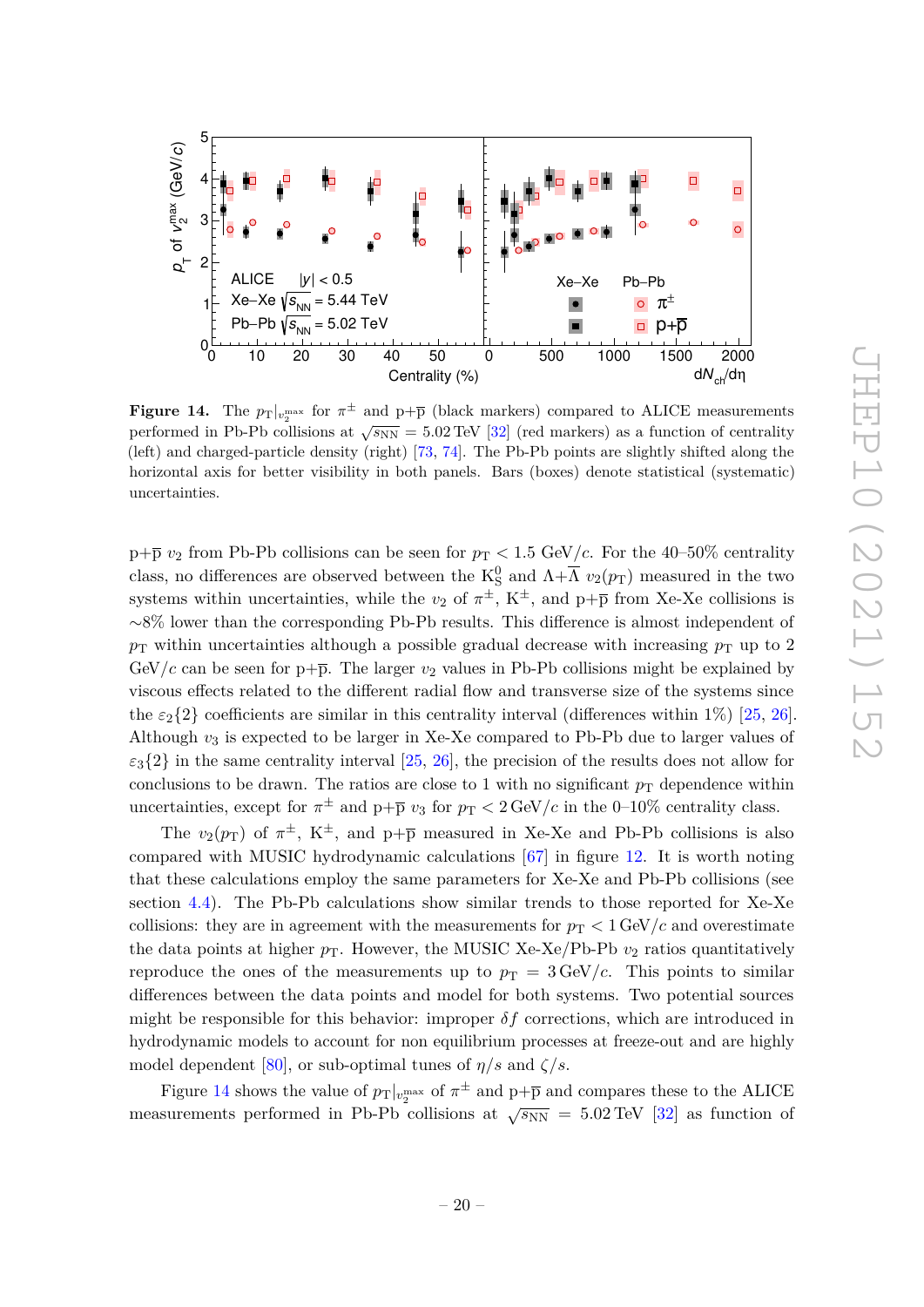centrality and charged-particle density [73, 74]. For all centrality intervals, the  $p_T|_{v_2^{\max}}$  of  $p+\overline{p}$  has similar values in the two collision systems, within uncertainties. The  $p_T|_{v_2^{\max}}$  of  $\pi^{\pm}$ is slightly lower in Xe-Xe collisions in the 5–40% centrality range. This can be attributed to a different quark density and radial flow at the same centrality in the two systems. Indeed, the  $p_T|_{v_2^{\max}}$  is the same in Xe-Xe and Pb-Pb collisions for the different particle species within uncertainties when reported as function of charged-particle density.

#### **5 Summary**

The elliptic and triangular flow coefficients of  $\pi^{\pm}$ , K<sup> $\pm$ </sup>, p+ $\overline{p}$ , K<sup>0</sup><sub>S</sub>, and  $\Lambda + \overline{\Lambda}$  were measured in Xe-Xe collisions at  $\sqrt{s_{NN}} = 5.44 \text{ TeV}$ . The magnitude of *v*<sub>2</sub> increases strongly with decreasing centrality up to the 40–50% centrality interval for all particle species, while *v*<sup>3</sup> shows a weak centrality dependence with a smaller increase than for  $v_2$ . This indicates that collision geometry dominates the generation of elliptic flow while triangular flow is generated by event-by-event fluctuations in the initial nucleon and gluon densities. For  $p<sub>T</sub> < 3$  GeV/*c*, the  $v_n$  coefficients show a mass ordering which can be attributed to the interplay between anisotropic flow and radial flow. In this transverse momentum range, MUSIC hydrodynamic calculations reproduce the measured  $v_2$  of  $\pi^{\pm}$ , K<sup> $\pm$ </sup>, and p+ $\bar{p}$  for  $p_T < 1 \text{ GeV}/c$ . At intermediate transverse momenta  $(3 < p_T < 8 \text{ GeV}/c)$ , the baryon  $v_n$  has a magnitude larger than that of mesons, indicating that the particle type dependence persists up to high  $p<sub>T</sub>$ . Furthermore, particles show an approximate grouping by the number of constituent quarks at the level of  $\pm 20\%$  for  $v_2$ . The centrality dependence of the shape evolution of  $v_2(p_T)$  is different for  $\pi^{\pm}$ ,  $K^{\pm}$ , and  $p+\overline{p}$  for  $p_T < 2$  GeV/*c*, being more pronounced for  $p+\overline{p}$ , but shows no particle type dependence within uncertainties for  $p_T \geq 2$  GeV/*c*. Comparing these measurements to those from Pb-Pb collisions at  $\sqrt{s_{NN}} = 5.02 \text{ TeV}$ , *v*<sub>2</sub> is larger in central collisions at the same centrality and it has smaller value in peripheral collisions.

# **Acknowledgments**

The ALICE Collaboration would like to thank all its engineers and technicians for their invaluable contributions to the construction of the experiment and the CERN accelerator teams for the outstanding performance of the LHC complex. The ALICE Collaboration gratefully acknowledges the resources and support provided by all Grid centres and the Worldwide LHC Computing Grid (WLCG) collaboration. The ALICE Collaboration acknowledges the following funding agencies for their support in building and running the ALICE detector: A.I. Alikhanyan National Science Laboratory (Yerevan Physics Institute) Foundation (ANSL), State Committee of Science and World Federation of Scientists (WFS), Armenia; Austrian Academy of Sciences, Austrian Science Fund (FWF): [M 2467-N36] and Nationalstiftung für Forschung, Technologie und Entwicklung, Austria; Ministry of Communications and High Technologies, National Nuclear Research Center, Azerbaijan; Conselho Nacional de Desenvolvimento Científico e Tecnológico (CNPq), Financiadora de Estudos e Projetos (Finep), Fundação de Amparo à Pesquisa do Estado de São Paulo (FAPESP) and Universidade Federal do Rio Grande do Sul (UFRGS), Brazil; Ministry of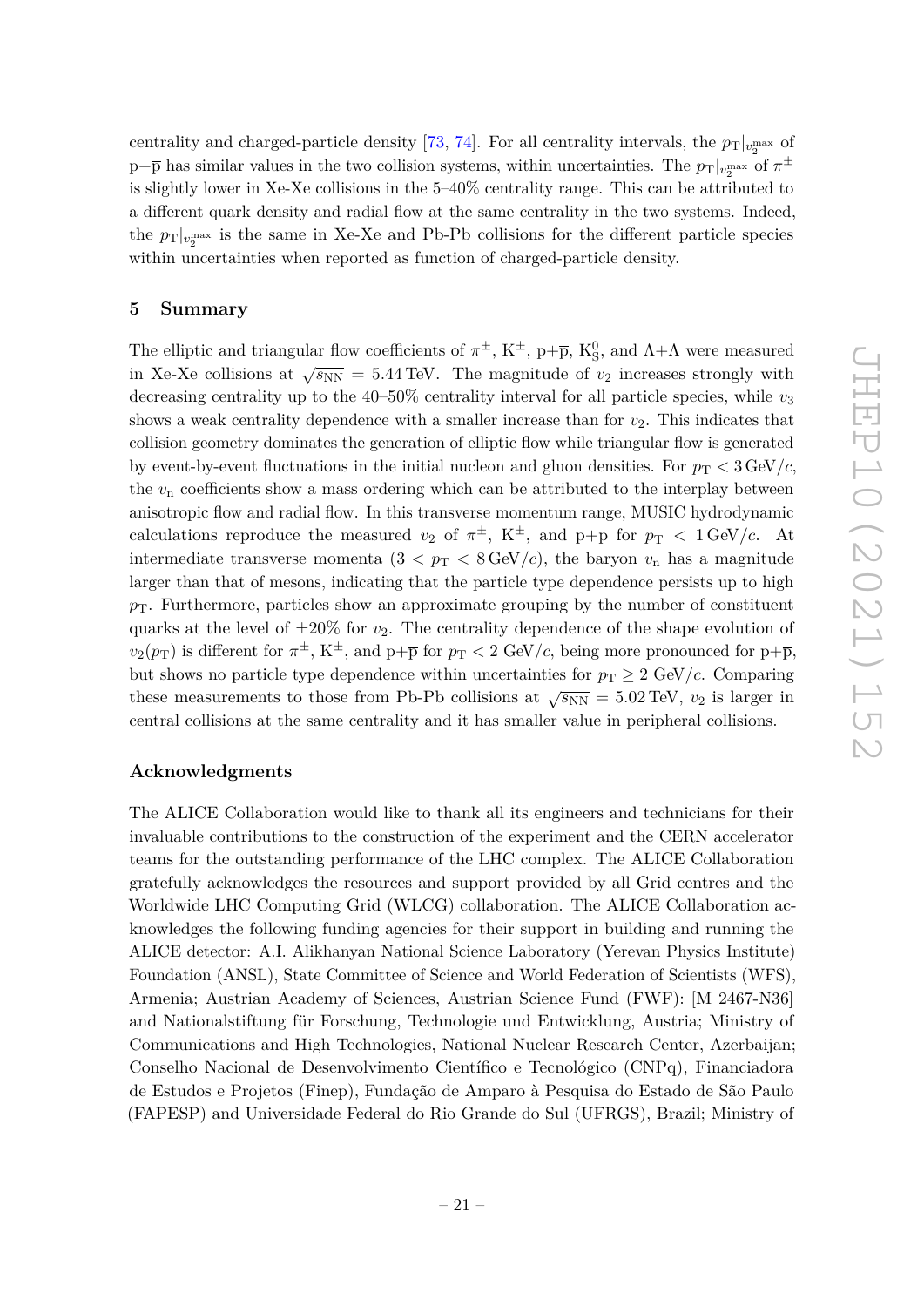Education of China (MOEC), Ministry of Science & Technology of China (MSTC) and National Natural Science Foundation of China (NSFC), China; Ministry of Science and Education and Croatian Science Foundation, Croatia; Centro de Aplicaciones Tecnológicas y Desarrollo Nuclear (CEADEN), Cubaenergía, Cuba; Ministry of Education, Youth and Sports of the Czech Republic, Czech Republic; The Danish Council for Independent Research | Natural Sciences, the VILLUM FONDEN and Danish National Research Foundation (DNRF), Denmark; Helsinki Institute of Physics (HIP), Finland; Commissariat à l'Energie Atomique (CEA) and Institut National de Physique Nucléaire et de Physique des Particules (IN2P3) and Centre National de la Recherche Scientifique (CNRS), France; Bundesministerium für Bildung und Forschung (BMBF) and GSI Helmholtzzentrum für Schwerionenforschung GmbH, Germany; General Secretariat for Research and Technology, Ministry of Education, Research and Religions, Greece; National Research, Development and Innovation Office, Hungary; Department of Atomic Energy Government of India (DAE), Department of Science and Technology, Government of India (DST), University Grants Commission, Government of India (UGC) and Council of Scientific and Industrial Research (CSIR), India; Indonesian Institute of Science, Indonesia; Istituto Nazionale di Fisica Nucleare (INFN), Italy; Institute for Innovative Science and Technology, Nagasaki Institute of Applied Science (IIST), Japanese Ministry of Education, Culture, Sports, Science and Technology (MEXT) and Japan Society for the Promotion of Science (JSPS) KAKENHI, Japan; Consejo Nacional de Ciencia (CONACYT) y Tecnología, through Fondo de Cooperación Internacional en Ciencia y Tecnología (FONCICYT) and Dirección General de Asuntos del Personal Academico (DGAPA), Mexico; Nederlandse Organisatie voor Wetenschappelijk Onderzoek (NWO), Netherlands; The Research Council of Norway, Norway; Commission on Science and Technology for Sustainable Development in the South (COMSATS), Pakistan; Pontificia Universidad Católica del Perú, Peru; Ministry of Education and Science, National Science Centre and WUT ID-UB, Poland; Korea Institute of Science and Technology Information and National Research Foundation of Korea (NRF), Republic of Korea; Ministry of Education and Scientific Research, Institute of Atomic Physics and Ministry of Research and Innovation and Institute of Atomic Physics, Romania; Joint Institute for Nuclear Research (JINR), Ministry of Education and Science of the Russian Federation, National Research Centre Kurchatov Institute, Russian Science Foundation and Russian Foundation for Basic Research, Russia; Ministry of Education, Science, Research and Sport of the Slovak Republic, Slovakia; National Research Foundation of South Africa, South Africa; Swedish Research Council (VR) and Knut & Alice Wallenberg Foundation (KAW), Sweden; European Organization for Nuclear Research, Switzerland; Suranaree University of Technology (SUT), National Science and Technology Development Agency (NSDTA) and Office of the Higher Education Commission under NRU project of Thailand, Thailand; Turkish Energy, Nuclear and Mineral Research Agency (TENMAK), Turkey; National Academy of Sciences of Ukraine, Ukraine; Science and Technology Facilities Council (STFC), United Kingdom; National Science Foundation of the United States of America (NSF) and United States Department of Energy, Office of Nuclear Physics (DOE NP), United States of America.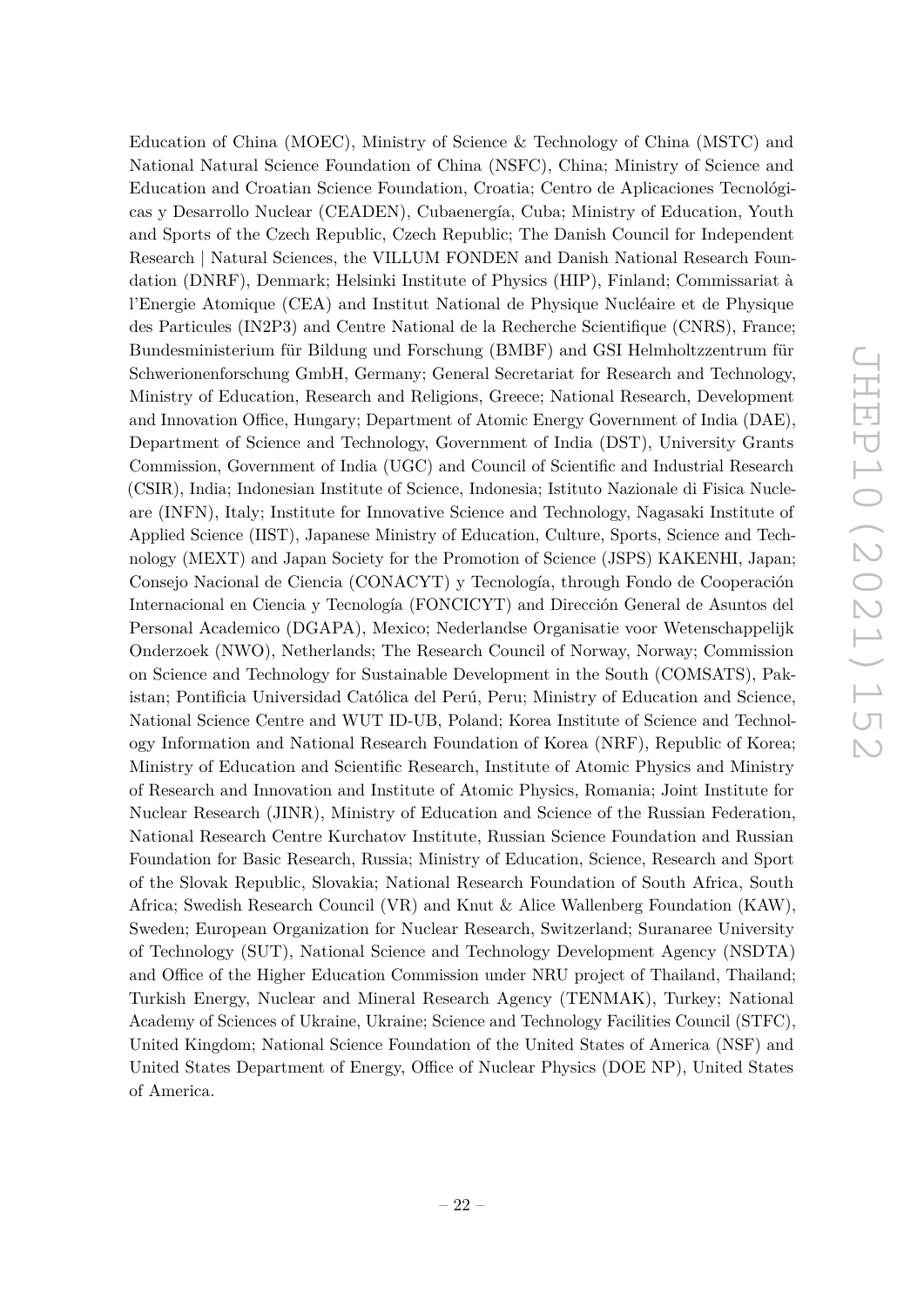**Open Access.** This article is distributed under the terms of the Creative Commons Attribution License [\(CC-BY 4.0\)](https://creativecommons.org/licenses/by/4.0/), which permits any use, distribution and reproduction in any medium, provided the original author(s) and source are credited.

#### **References**

- [1] S.A. Bass, M. Gyulassy, H. Stoecker and W. Greiner, *Signatures of quark gluon plasma formation in high-energy heavy ion collisions: A Critical review*, *[J. Phys. G](https://doi.org/10.1088/0954-3899/25/3/013)* **25** (1999) R1 [[hep-ph/9810281](https://arxiv.org/abs/hep-ph/9810281)] [IN[SPIRE](https://inspirehep.net/search?p=find+EPRINT%2Bhep-ph%2F9810281)].
- [2] J.-Y. Ollitrault, *Anisotropy as a signature of transverse collective flow*, *[Phys. Rev. D](https://doi.org/10.1103/PhysRevD.46.229)* **46** (1992) [229](https://doi.org/10.1103/PhysRevD.46.229) [IN[SPIRE](https://inspirehep.net/search?p=find+J%20%22Phys.Rev.%2CD46%2C229%22)].
- [3] S. Voloshin and Y. Zhang, *Flow study in relativistic nuclear collisions by Fourier expansion of Azimuthal particle distributions*, *[Z. Phys. C](https://doi.org/10.1007/s002880050141)* **70** (1996) 665 [[hep-ph/9407282](https://arxiv.org/abs/hep-ph/9407282)] [IN[SPIRE](https://inspirehep.net/search?p=find+EPRINT%2Bhep-ph%2F9407282)].
- [4] A.M. Poskanzer and S.A. Voloshin, *Methods for analyzing anisotropic flow in relativistic nuclear collisions, [Phys. Rev. C](https://doi.org/10.1103/PhysRevC.58.1671)* 58 (1998) 1671  $[nuc1-ex/9805001]$   $[NSPIRE]$  $[NSPIRE]$  $[NSPIRE]$ .
- [5] R.S. Bhalerao and J.-Y. Ollitrault, *Eccentricity fluctuations and elliptic flow at RHIC*, *[Phys.](https://doi.org/10.1016/j.physletb.2006.08.055) Lett. B* **641** [\(2006\) 260](https://doi.org/10.1016/j.physletb.2006.08.055) [[nucl-th/0607009](https://arxiv.org/abs/nucl-th/0607009)] [IN[SPIRE](https://inspirehep.net/search?p=find+EPRINT%2Bnucl-th%2F0607009)].
- [6] PHOBOS collaboration, *Importance of correlations and fluctuations on the initial source eccentricity in high-energy nucleus-nucleus collisions*, *Phys. Rev. C* **77** [\(2008\) 014906](https://doi.org/10.1103/PhysRevC.77.014906) [[arXiv:0711.3724](https://arxiv.org/abs/0711.3724)] [IN[SPIRE](https://inspirehep.net/search?p=find+EPRINT%2BarXiv%3A0711.3724)].
- [7] J. Takahashi et al., *Topology studies of hydrodynamics using two particle correlation analysis*, *[Phys. Rev. Lett.](https://doi.org/10.1103/PhysRevLett.103.242301)* **103** (2009) 242301 [[arXiv:0902.4870](https://arxiv.org/abs/0902.4870)] [IN[SPIRE](https://inspirehep.net/search?p=find+EPRINT%2BarXiv%3A0902.4870)].
- [8] B. Alver and G. Roland, *Collision geometry fluctuations and triangular flow in heavy-ion collisions*, *Phys. Rev. C* **81** [\(2010\) 054905](https://doi.org/10.1103/PhysRevC.82.039903) [*Erratum ibid.* **82** (2010) 039903] [[arXiv:1003.0194](https://arxiv.org/abs/1003.0194)] [IN[SPIRE](https://inspirehep.net/search?p=find+EPRINT%2BarXiv%3A1003.0194)].
- [9] B.H. Alver, C. Gombeaud, M. Luzum and J.-Y. Ollitrault, *Triangular flow in hydrodynamics and transport theory, Phys. Rev. C* 82 [\(2010\) 034913](https://doi.org/10.1103/PhysRevC.82.034913) [[arXiv:1007.5469](https://arxiv.org/abs/1007.5469)] [IN[SPIRE](https://inspirehep.net/search?p=find+EPRINT%2BarXiv%3A1007.5469)].
- [10] F.G. Gardim, F. Grassi, M. Luzum and J.-Y. Ollitrault, *Mapping the hydrodynamic response to the initial geometry in heavy-ion collisions*, *Phys. Rev. C* **85** [\(2012\) 024908](https://doi.org/10.1103/PhysRevC.85.024908) [[arXiv:1111.6538](https://arxiv.org/abs/1111.6538)] [IN[SPIRE](https://inspirehep.net/search?p=find+EPRINT%2BarXiv%3A1111.6538)].
- [11] G.-Y. Qin, H. Petersen, S.A. Bass and B. Müller, *Translation of collision geometry fluctuations into momentum anisotropies in relativistic heavy-ion collisions*, *[Phys. Rev. C](https://doi.org/10.1103/PhysRevC.82.064903)* **82** (2010) [064903](https://doi.org/10.1103/PhysRevC.82.064903) [[arXiv:1009.1847](https://arxiv.org/abs/1009.1847)] [IN[SPIRE](https://inspirehep.net/search?p=find+EPRINT%2BarXiv%3A1009.1847)].
- [12] D. Teaney and L. Yan, *Triangularity and Dipole Asymmetry in Heavy Ion Collisions*, *[Phys.](https://doi.org/10.1103/PhysRevC.83.064904) Rev. C* **83** [\(2011\) 064904](https://doi.org/10.1103/PhysRevC.83.064904) [[arXiv:1010.1876](https://arxiv.org/abs/1010.1876)] [IN[SPIRE](https://inspirehep.net/search?p=find+EPRINT%2BarXiv%3A1010.1876)].
- [13] BRAHMS collaboration, *Quark gluon plasma and color glass condensate at RHIC? The Perspective from the BRAHMS experiment*, *[Nucl. Phys. A](https://doi.org/10.1016/j.nuclphysa.2005.02.130)* **757** (2005) 1 [[nucl-ex/0410020](https://arxiv.org/abs/nucl-ex/0410020)] [IN[SPIRE](https://inspirehep.net/search?p=find+EPRINT%2Bnucl-ex%2F0410020)].
- [14] PHENIX collaboration, *Formation of dense partonic matter in relativistic nucleus-nucleus collisions at RHIC: Experimental evaluation by the PHENIX collaboration*, *[Nucl. Phys. A](https://doi.org/10.1016/j.nuclphysa.2005.03.086)* **757** [\(2005\) 184](https://doi.org/10.1016/j.nuclphysa.2005.03.086) [[nucl-ex/0410003](https://arxiv.org/abs/nucl-ex/0410003)] [IN[SPIRE](https://inspirehep.net/search?p=find+EPRINT%2Bnucl-ex%2F0410003)].
- [15] PHOBOS collaboration, *The PHOBOS perspective on discoveries at RHIC*, *[Nucl. Phys. A](https://doi.org/10.1016/j.nuclphysa.2005.03.084)* **757** [\(2005\) 28](https://doi.org/10.1016/j.nuclphysa.2005.03.084) [[nucl-ex/0410022](https://arxiv.org/abs/nucl-ex/0410022)] [IN[SPIRE](https://inspirehep.net/search?p=find+EPRINT%2Bnucl-ex%2F0410022)].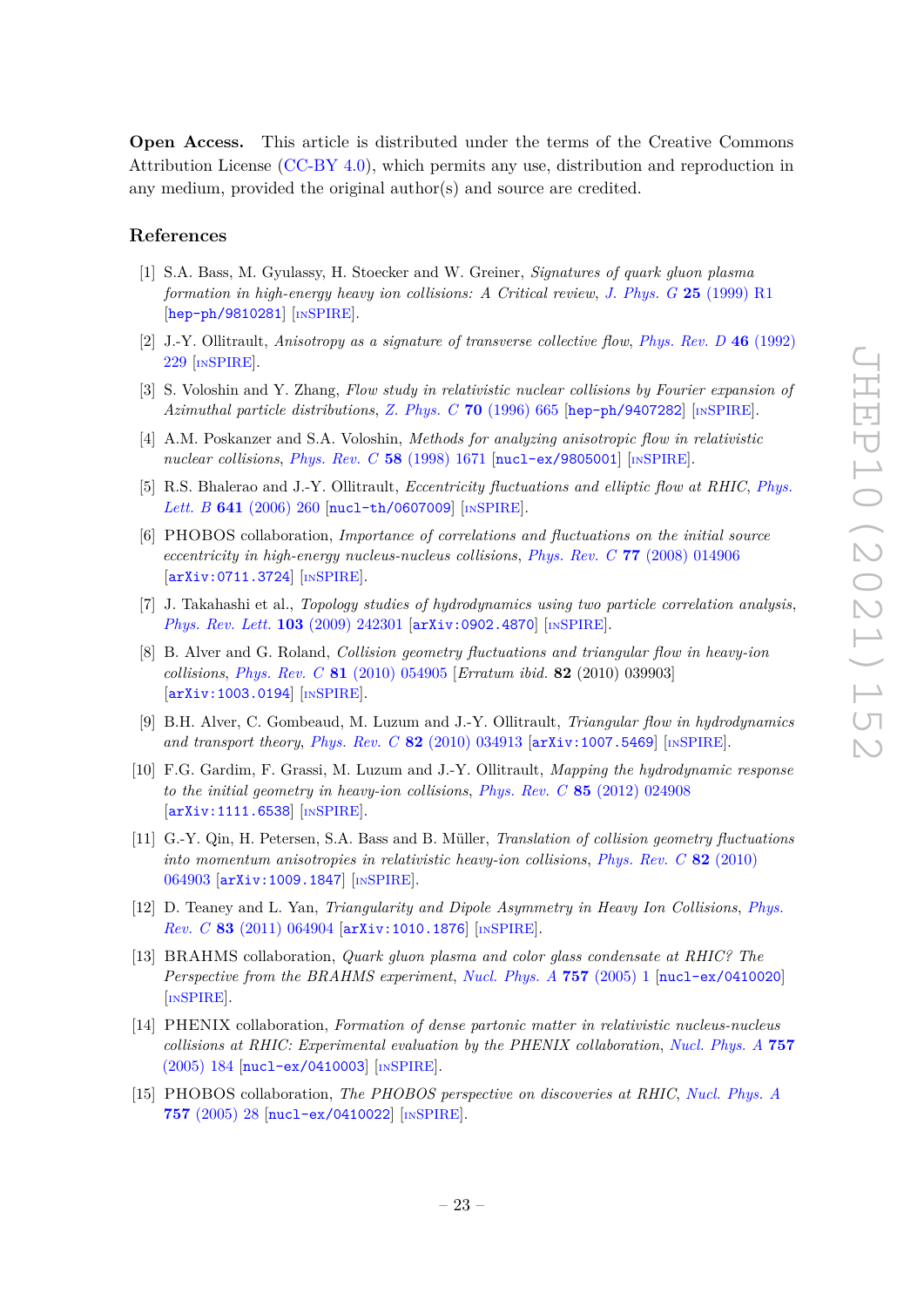- [16] STAR collaboration, *Experimental and theoretical challenges in the search for the quark gluon plasma: The STAR Collaboration's critical assessment of the evidence from RHIC collisions*, *[Nucl. Phys. A](https://doi.org/10.1016/j.nuclphysa.2005.03.085)* **757** (2005) 102 [[nucl-ex/0501009](https://arxiv.org/abs/nucl-ex/0501009)] [IN[SPIRE](https://inspirehep.net/search?p=find+EPRINT%2Bnucl-ex%2F0501009)].
- [17] ALICE collaboration, *Higher harmonic anisotropic flow measurements of charged particles in Pb-Pb collisions at*  $\sqrt{s_{NN}} = 2.76$  *TeV*, *[Phys. Rev. Lett.](https://doi.org/10.1103/PhysRevLett.107.032301)* **107** (2011) 032301 [[arXiv:1105.3865](https://arxiv.org/abs/1105.3865)] [IN[SPIRE](https://inspirehep.net/search?p=find+EPRINT%2BarXiv%3A1105.3865)].
- [18] ALICE collaboration, *Energy dependence and fluctuations of anisotropic flow in Pb-Pb collisions at*  $\sqrt{s_{\text{NN}}}$  = 5.02 *and* 2.76 *TeV*, *JHEP* **07** [\(2018\) 103](https://doi.org/10.1007/JHEP07(2018)103) [[arXiv:1804.02944](https://arxiv.org/abs/1804.02944)] [IN[SPIRE](https://inspirehep.net/search?p=find+EPRINT%2BarXiv%3A1804.02944)].
- [19] ATLAS collaboration, *Measurement of the azimuthal anisotropy for charged particle production in*  $\sqrt{s_{NN}} = 2.76$  *TeV lead-lead collisions with the ATLAS detector, <i>[Phys. Rev. C](https://doi.org/10.1103/PhysRevC.86.014907)* 86 [\(2012\) 014907](https://doi.org/10.1103/PhysRevC.86.014907) [[arXiv:1203.3087](https://arxiv.org/abs/1203.3087)] [IN[SPIRE](https://inspirehep.net/search?p=find+EPRINT%2BarXiv%3A1203.3087)].
- [20] CMS collaboration, *Measurement of Higher-Order Harmonic Azimuthal Anisotropy in PbPb Collisions at*  $\sqrt{s_{NN}} = 2.76$  *TeV, Phys. Rev. C* **89** [\(2014\) 044906](https://doi.org/10.1103/PhysRevC.89.044906) [[arXiv:1310.8651](https://arxiv.org/abs/1310.8651)] [IN[SPIRE](https://inspirehep.net/search?p=find+EPRINT%2BarXiv%3A1310.8651)].
- [21] P. Kovtun, D.T. Son and A.O. Starinets, *Viscosity in strongly interacting quantum field theories from black hole physics*, *[Phys. Rev. Lett.](https://doi.org/10.1103/PhysRevLett.94.111601)* **94** (2005) 111601 [[hep-th/0405231](https://arxiv.org/abs/hep-th/0405231)] [IN[SPIRE](https://inspirehep.net/search?p=find+EPRINT%2Bhep-th%2F0405231)].
- [22] ALICE collaboration, *Anisotropic flow in Xe-Xe collisions at*  $\sqrt{s_{NN}} = 5.44 \text{ TeV}$ , *[Phys. Lett. B](https://doi.org/10.1016/j.physletb.2018.06.059)* **784** [\(2018\) 82](https://doi.org/10.1016/j.physletb.2018.06.059) [[arXiv:1805.01832](https://arxiv.org/abs/1805.01832)] [IN[SPIRE](https://inspirehep.net/search?p=find+EPRINT%2BarXiv%3A1805.01832)].
- [23] CMS collaboration, *Charged-particle angular correlations in XeXe collisions at*  $\sqrt{s_{NN}} = 5.44 \text{ TeV}, \text{Phys. Rev. C } 100 \text{ (2019) 044902 [arXiv:1901.07997] [INSPIRE].}$  $\sqrt{s_{NN}} = 5.44 \text{ TeV}, \text{Phys. Rev. C } 100 \text{ (2019) 044902 [arXiv:1901.07997] [INSPIRE].}$  $\sqrt{s_{NN}} = 5.44 \text{ TeV}, \text{Phys. Rev. C } 100 \text{ (2019) 044902 [arXiv:1901.07997] [INSPIRE].}$  $\sqrt{s_{NN}} = 5.44 \text{ TeV}, \text{Phys. Rev. C } 100 \text{ (2019) 044902 [arXiv:1901.07997] [INSPIRE].}$  $\sqrt{s_{NN}} = 5.44 \text{ TeV}, \text{Phys. Rev. C } 100 \text{ (2019) 044902 [arXiv:1901.07997] [INSPIRE].}$  $\sqrt{s_{NN}} = 5.44 \text{ TeV}, \text{Phys. Rev. C } 100 \text{ (2019) 044902 [arXiv:1901.07997] [INSPIRE].}$  $\sqrt{s_{NN}} = 5.44 \text{ TeV}, \text{Phys. Rev. C } 100 \text{ (2019) 044902 [arXiv:1901.07997] [INSPIRE].}$
- [24] ATLAS collaboration, *Measurement of the azimuthal anisotropy of charged-particle production in*  $Xe + Xe$  collisions at  $\sqrt{s_{NN}} = 5.44$  *TeV with the ATLAS detector, [Phys. Rev. C](https://doi.org/10.1103/PhysRevC.101.024906)* **101** (2020) [024906](https://doi.org/10.1103/PhysRevC.101.024906) [[arXiv:1911.04812](https://arxiv.org/abs/1911.04812)] [IN[SPIRE](https://inspirehep.net/search?p=find+EPRINT%2BarXiv%3A1911.04812)].
- [25] G. Giacalone, J. Noronha-Hostler, M. Luzum and J.-Y. Ollitrault, *Hydrodynamic predictions for* 5*.*44 *TeV Xe+Xe collisions*, *Phys. Rev. C* **97** [\(2018\) 034904](https://doi.org/10.1103/PhysRevC.97.034904) [[arXiv:1711.08499](https://arxiv.org/abs/1711.08499)] [IN[SPIRE](https://inspirehep.net/search?p=find+EPRINT%2BarXiv%3A1711.08499)].
- [26] K.J. Eskola, H. Niemi, R. Paatelainen and K. Tuominen, *Predictions for multiplicities and flow harmonics in* 5*.*44 *TeV Xe+Xe collisions at the CERN Large Hadron Collider*, *[Phys. Rev.](https://doi.org/10.1103/PhysRevC.97.034911) C* **97** [\(2018\) 034911](https://doi.org/10.1103/PhysRevC.97.034911) [[arXiv:1711.09803](https://arxiv.org/abs/1711.09803)] [IN[SPIRE](https://inspirehep.net/search?p=find+EPRINT%2BarXiv%3A1711.09803)].
- [27] Z. Qiu and U.W. Heinz, *Event-by-event shape and flow fluctuations of relativistic heavy-ion collision fireballs*, *Phys. Rev. C* **84** [\(2011\) 024911](https://doi.org/10.1103/PhysRevC.84.024911) [[arXiv:1104.0650](https://arxiv.org/abs/1104.0650)] [IN[SPIRE](https://inspirehep.net/search?p=find+EPRINT%2BarXiv%3A1104.0650)].
- [28] P. Huovinen, P.F. Kolb, U.W. Heinz, P.V. Ruuskanen and S.A. Voloshin, *Radial and elliptic flow at RHIC: Further predictions*, *[Phys. Lett. B](https://doi.org/10.1016/S0370-2693(01)00219-2)* **503** (2001) 58 [[hep-ph/0101136](https://arxiv.org/abs/hep-ph/0101136)] [IN[SPIRE](https://inspirehep.net/search?p=find+EPRINT%2Bhep-ph%2F0101136)].
- [29] C. Shen, U. Heinz, P. Huovinen and H. Song, *Radial and elliptic flow in Pb+Pb collisions at the Large Hadron Collider from viscous hydrodynamic*, *Phys. Rev. C* **84** [\(2011\) 044903](https://doi.org/10.1103/PhysRevC.84.044903) [[arXiv:1105.3226](https://arxiv.org/abs/1105.3226)] [IN[SPIRE](https://inspirehep.net/search?p=find+EPRINT%2BarXiv%3A1105.3226)].
- [30] ALICE collaboration, *Elliptic flow of identified hadrons in Pb-Pb collisions at*  $\sqrt{s_{NN}} = 2.76 \text{ TeV}, \text{ JHEP}$  **06** [\(2015\) 190](https://doi.org/10.1007/JHEP06(2015)190) [[arXiv:1405.4632](https://arxiv.org/abs/1405.4632)] [IN[SPIRE](https://inspirehep.net/search?p=find+EPRINT%2BarXiv%3A1405.4632)].
- [31] ALICE collaboration, *Higher harmonic flow coefficients of identified hadrons in Pb-Pb collisions at*  $\sqrt{s_{\text{NN}}}$  = 2.76 *TeV*, *JHEP* **09** [\(2016\) 164](https://doi.org/10.1007/JHEP09(2016)164) [[arXiv:1606.06057](https://arxiv.org/abs/1606.06057)] [IN[SPIRE](https://inspirehep.net/search?p=find+EPRINT%2BarXiv%3A1606.06057)].
- [32] ALICE collaboration, *Anisotropic flow of identified particles in Pb-Pb collisions at* √  $\sqrt{s}_{NN} = 5.02 \text{ TeV}, \text{ JHEP}$  **09** [\(2018\) 006](https://doi.org/10.1007/JHEP09(2018)006) [[arXiv:1805.04390](https://arxiv.org/abs/1805.04390)] [IN[SPIRE](https://inspirehep.net/search?p=find+EPRINT%2BarXiv%3A1805.04390)].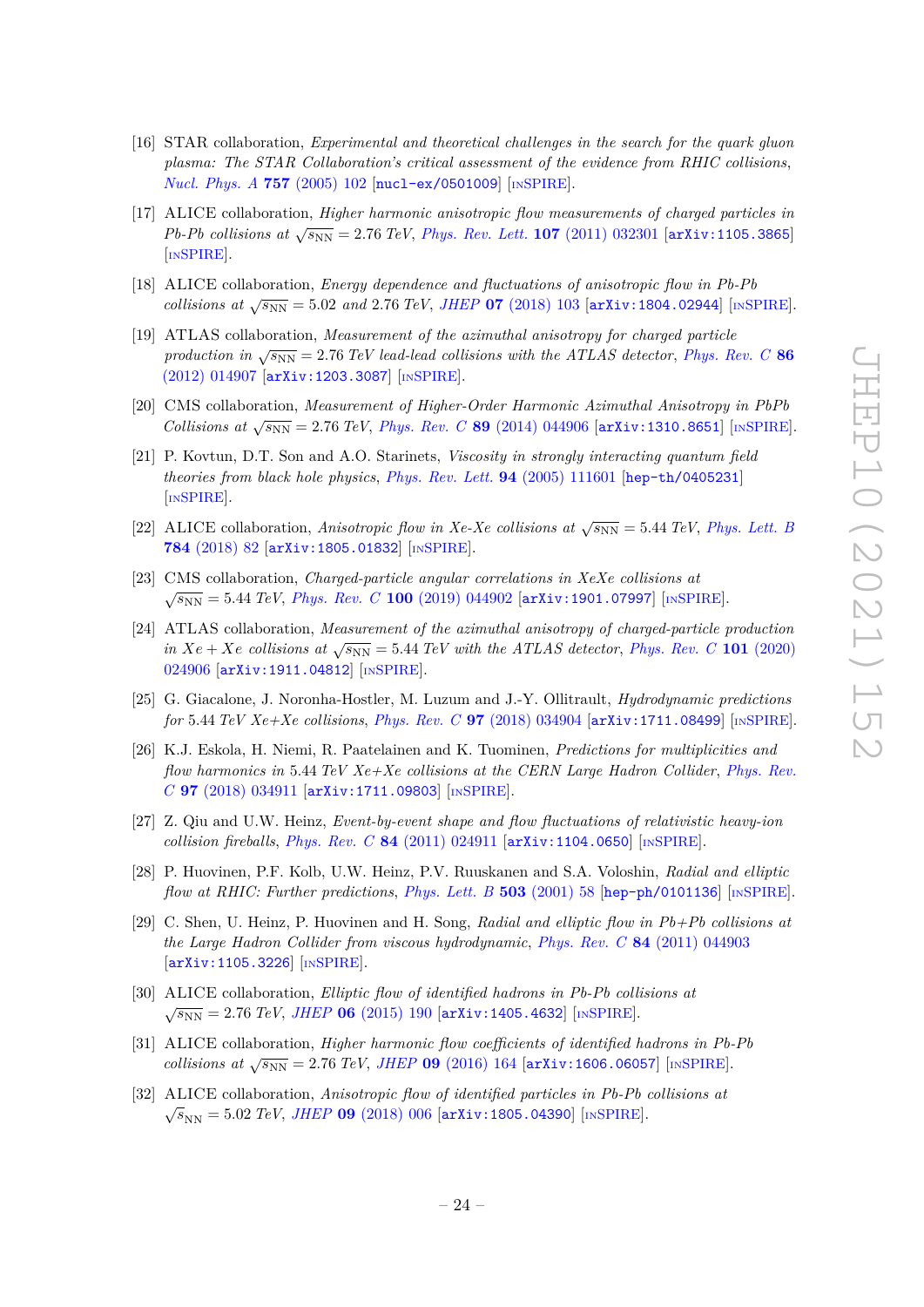- [33] STAR collaboration, *Particle type dependence of azimuthal anisotropy and nuclear modification of particle production in Au+Au collisions at*  $\sqrt{s_{NN}} = 200$  *GeV*, *[Phys. Rev. Lett.](https://doi.org/10.1103/PhysRevLett.92.052302)* **92** [\(2004\) 052302](https://doi.org/10.1103/PhysRevLett.92.052302) [[nucl-ex/0306007](https://arxiv.org/abs/nucl-ex/0306007)] [IN[SPIRE](https://inspirehep.net/search?p=find+EPRINT%2Bnucl-ex%2F0306007)].
- [34] PHENIX collaboration, *Elliptic flow of identified hadrons in Au+Au collisions at*  $\sqrt{s_{NN}} = 200 \text{ GeV},$  *[Phys. Rev. Lett.](https://doi.org/10.1103/PhysRevLett.91.182301)* **91** (2003) 182301 [[nucl-ex/0305013](https://arxiv.org/abs/nucl-ex/0305013)] [IN[SPIRE](https://inspirehep.net/search?p=find+EPRINT%2Bnucl-ex%2F0305013)].
- [35] ALICE collaboration, *Anisotropic flow of charged hadrons, pions and (anti-)protons measured at high transverse momentum in Pb-Pb collisions at*  $\sqrt{s_{NN}} = 2.76$  *TeV*, *[Phys. Lett. B](https://doi.org/10.1016/j.physletb.2012.12.066)* **719** [\(2013\) 18](https://doi.org/10.1016/j.physletb.2012.12.066) [[arXiv:1205.5761](https://arxiv.org/abs/1205.5761)] [IN[SPIRE](https://inspirehep.net/search?p=find+EPRINT%2BarXiv%3A1205.5761)].
- [36] STAR collaboration, *Mass, quark-number, and*  $\sqrt{s_{NN}}$  *dependence of the second and fourth flow harmonics in ultra-relativistic nucleus-nucleus collisions*, *Phys. Rev. C* **75** [\(2007\) 054906](https://doi.org/10.1103/PhysRevC.75.054906) [[nucl-ex/0701010](https://arxiv.org/abs/nucl-ex/0701010)] [IN[SPIRE](https://inspirehep.net/search?p=find+EPRINT%2Bnucl-ex%2F0701010)].
- [37] PHENIX collaboration, *Deviation from quark-number scaling of the anisotropy parameter*  $v_2$ *of pions, kaons, and protons in Au+Au collisions at*  $\sqrt{s_{NN}} = 200$  *GeV, [Phys. Rev. C](https://doi.org/10.1103/PhysRevC.85.064914)* 85 (2012) [064914](https://doi.org/10.1103/PhysRevC.85.064914) [[arXiv:1203.2644](https://arxiv.org/abs/1203.2644)] [IN[SPIRE](https://inspirehep.net/search?p=find+EPRINT%2BarXiv%3A1203.2644)].
- [38] D. Molnar and S.A. Voloshin, *Elliptic flow at large transverse momenta from quark coalescence*, *[Phys. Rev. Lett.](https://doi.org/10.1103/PhysRevLett.91.092301)* **91** (2003) 092301 [[nucl-th/0302014](https://arxiv.org/abs/nucl-th/0302014)] [IN[SPIRE](https://inspirehep.net/search?p=find+EPRINT%2Bnucl-th%2F0302014)].
- [39] V. Greco, C.M. Ko and P. Levai, *Parton coalescence at RHIC*, *Phys. Rev. C* **68** [\(2003\) 034904](https://doi.org/10.1103/PhysRevC.68.034904) [[nucl-th/0305024](https://arxiv.org/abs/nucl-th/0305024)] [IN[SPIRE](https://inspirehep.net/search?p=find+EPRINT%2Bnucl-th%2F0305024)].
- [40] R.J. Fries, B. Müller, C. Nonaka and S.A. Bass, *Hadron production in heavy ion collisions: Fragmentation and recombination from a dense parton phase*, *Phys. Rev. C* **68** [\(2003\) 044902](https://doi.org/10.1103/PhysRevC.68.044902) [[nucl-th/0306027](https://arxiv.org/abs/nucl-th/0306027)] [IN[SPIRE](https://inspirehep.net/search?p=find+EPRINT%2Bnucl-th%2F0306027)].
- [41] K. Werner, I. Karpenko, M. Bleicher, T. Pierog and S. Porteboeuf-Houssais, *Jets, Bulk Matter, and their Interaction in Heavy Ion Collisions at Several TeV*, *Phys. Rev. C* **85** [\(2012\) 064907](https://doi.org/10.1103/PhysRevC.85.064907) [[arXiv:1203.5704](https://arxiv.org/abs/1203.5704)] [IN[SPIRE](https://inspirehep.net/search?p=find+EPRINT%2BarXiv%3A1203.5704)].
- [42] H. Sato and K. Yazaki, *On the coalescence model for high-energy nuclear reactions*, *[Phys. Lett.](https://doi.org/10.1016/0370-2693(81)90976-X) B* **98** [\(1981\) 153](https://doi.org/10.1016/0370-2693(81)90976-X) [IN[SPIRE](https://inspirehep.net/search?p=find+J%20%22Phys.Lett.%2CB98%2C153%22)].
- [43] C.B. Dover, U.W. Heinz, E. Schnedermann and J. Zimanyi, *Relativistic coalescence model for high-energy nuclear collisions, [Phys. Rev. C](https://doi.org/10.1103/PhysRevC.44.1636)* 44 (1991) 1636 [IN[SPIRE](https://inspirehep.net/search?p=find+J%20%22Phys.Rev.%2CC44%2C1636%22)].
- [44] STAR collaboration, *Elliptic flow from two and four particle correlations in Au+Au collisions at*  $\sqrt{s_{NN}} = 130 \text{ GeV}$ , *Phys. Rev. C* **66** [\(2002\) 034904](https://doi.org/10.1103/PhysRevC.66.034904) [[nucl-ex/0206001](https://arxiv.org/abs/nucl-ex/0206001)] [IN[SPIRE](https://inspirehep.net/search?p=find+EPRINT%2Bnucl-ex%2F0206001)].
- [45] S.A. Voloshin, A.M. Poskanzer and R. Snellings, *Collective phenomena in non-central nuclear collisions*, *[Landolt-Bornstein](https://doi.org/10.1007/978-3-642-01539-7_10)* **23** (2010) 293 [[arXiv:0809.2949](https://arxiv.org/abs/0809.2949)] [IN[SPIRE](https://inspirehep.net/search?p=find+EPRINT%2BarXiv%3A0809.2949)].
- [46] M. Luzum and J.-Y. Ollitrault, *Eliminating experimental bias in anisotropic-flow measurements of high-energy nuclear collisions*, *Phys. Rev. C* **87** [\(2013\) 044907](https://doi.org/10.1103/PhysRevC.87.044907) [[arXiv:1209.2323](https://arxiv.org/abs/1209.2323)] [IN[SPIRE](https://inspirehep.net/search?p=find+EPRINT%2BarXiv%3A1209.2323)].
- [47] ALICE collaboration, *The ALICE experiment at the CERN LHC*, 2008 *JINST* **3** [S08002](https://doi.org/10.1088/1748-0221/3/08/S08002) [IN[SPIRE](https://inspirehep.net/search?p=find+J%20%22JINST%2C3%2CS08002%22)].
- [48] ALICE collaboration, *Performance of the ALICE Experiment at the CERN LHC*, *[Int. J. Mod.](https://doi.org/10.1142/S0217751X14300440) Phys. A* **29** [\(2014\) 1430044](https://doi.org/10.1142/S0217751X14300440) [[arXiv:1402.4476](https://arxiv.org/abs/1402.4476)] [IN[SPIRE](https://inspirehep.net/search?p=find+EPRINT%2BarXiv%3A1402.4476)].
- [49] ALICE collaboration, *Alignment of the ALICE Inner Tracking System with cosmic-ray tracks*, 2010 *JINST* **5** [P03003](https://doi.org/10.1088/1748-0221/5/03/P03003) [[arXiv:1001.0502](https://arxiv.org/abs/1001.0502)] [IN[SPIRE](https://inspirehep.net/search?p=find+EPRINT%2BarXiv%3A1001.0502)].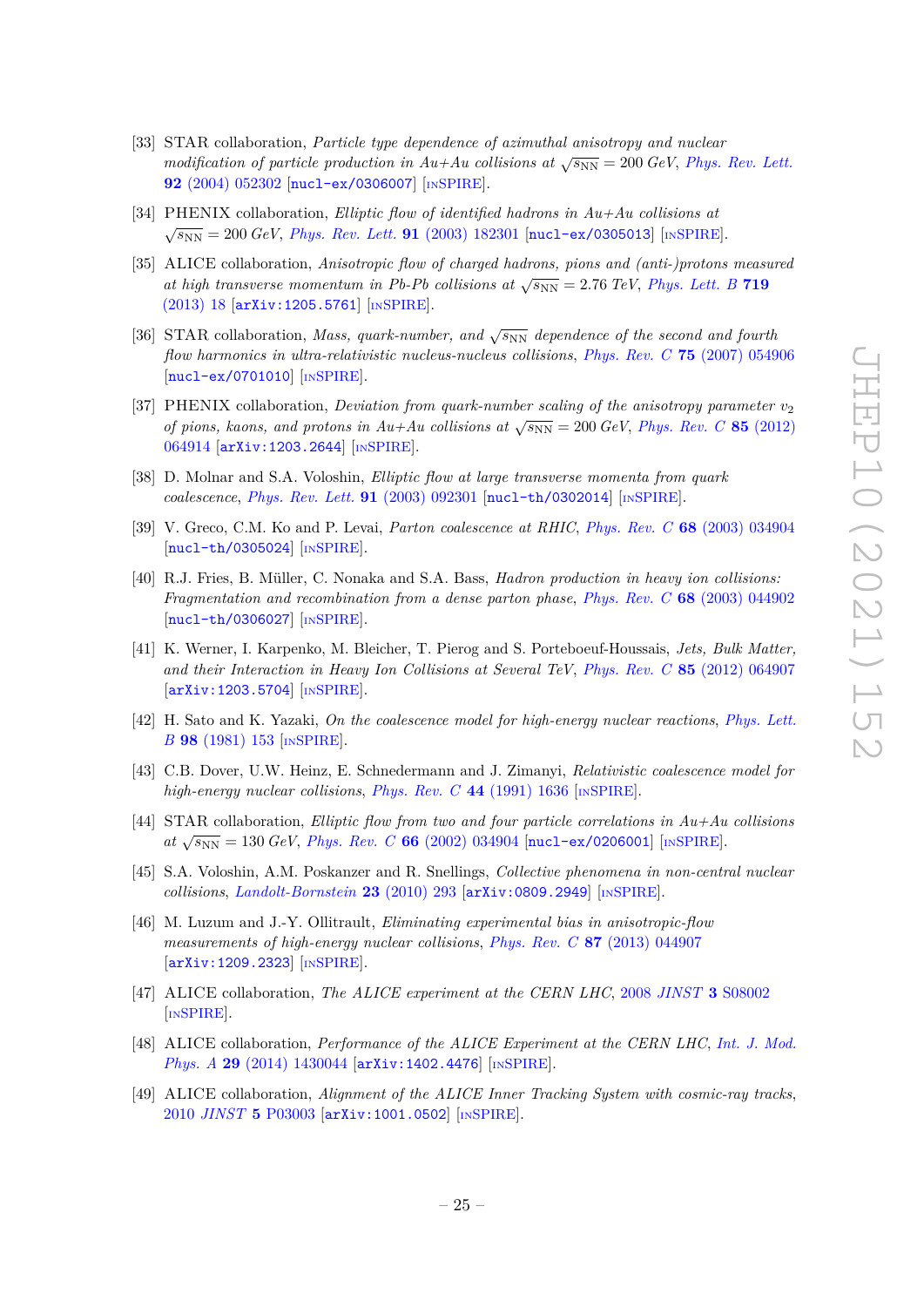- [50] J. Alme et al., *The ALICE TPC, a large 3-dimensional tracking device with fast readout for ultra-high multiplicity events*, *[Nucl. Instrum. Meth. A](https://doi.org/10.1016/j.nima.2010.04.042)* **622** (2010) 316 [[arXiv:1001.1950](https://arxiv.org/abs/1001.1950)] [IN[SPIRE](https://inspirehep.net/search?p=find+EPRINT%2BarXiv%3A1001.1950)].
- [51] A. Akindinov et al., *Performance of the ALICE Time-Of-Flight detector at the LHC*, *[Eur.](https://doi.org/10.1140/epjp/i2013-13044-x) [Phys. J. Plus](https://doi.org/10.1140/epjp/i2013-13044-x)* **128** (2013) 44 [IN[SPIRE](https://inspirehep.net/search?p=find+J%20%22Eur.Phys.J.Plus%2C128%2C44%22)].
- [52] ALICE collaboration, *Performance of the ALICE VZERO system*, 2013 *JINST* **8** [P10016](https://doi.org/10.1088/1748-0221/8/10/P10016) [[arXiv:1306.3130](https://arxiv.org/abs/1306.3130)] [IN[SPIRE](https://inspirehep.net/search?p=find+EPRINT%2BarXiv%3A1306.3130)].
- [53] M. Bondila et al., *ALICE T0 detector*, *[IEEE Trans. Nucl. Sci.](https://doi.org/10.1109/TNS.2005.856900)* **52** (2005) 1705 [IN[SPIRE](https://inspirehep.net/search?p=find+J%20%22IEEE%20Trans.Nucl.Sci.%2C52%2C1705%22)].
- [54] ALICE collaboration, *Centrality determination using the Glauber model in Xe-Xe collisions at*  $\sqrt{s_{NN}} = 5.44 \text{ TeV}$ , [ALICE-PUBLIC-2018-003](https://cds.cern.ch/record/2315401) (2018).
- [55] R. Arnaldi et al., *The Zero degree calorimeters for the ALICE experiment*, *[Nucl. Instrum.](https://doi.org/10.1016/j.nima.2008.04.009) Meth. A* **581** [\(2007\) 397](https://doi.org/10.1016/j.nima.2008.04.009) [*Erratum ibid.* **604** (2009) 765] [IN[SPIRE](https://inspirehep.net/search?p=find+J%20%22Nucl.Instrum.Meth.%2CA581%2C397%22)].
- [56] ALICE collaboration, *Transverse momentum spectra and nuclear modification factors of charged particles in Xe-Xe collisions at*  $\sqrt{s_{NN}} = 5.44$  *TeV, [Phys. Lett. B](https://doi.org/10.1016/j.physletb.2018.10.052)* **788** (2019) 166 [[arXiv:1805.04399](https://arxiv.org/abs/1805.04399)] [IN[SPIRE](https://inspirehep.net/search?p=find+EPRINT%2BarXiv%3A1805.04399)].
- [57] ALICE collaboration, *Centrality dependence of π, K, p production in Pb-Pb collisions at*  $\sqrt{s_{NN}} = 2.76 \text{ TeV}, \text{Phys. Rev. C } 88 \text{ (2013) 044910 [arXiv:1303.0737] [nSPIRE].}$  $\sqrt{s_{NN}} = 2.76 \text{ TeV}, \text{Phys. Rev. C } 88 \text{ (2013) 044910 [arXiv:1303.0737] [nSPIRE].}$  $\sqrt{s_{NN}} = 2.76 \text{ TeV}, \text{Phys. Rev. C } 88 \text{ (2013) 044910 [arXiv:1303.0737] [nSPIRE].}$  $\sqrt{s_{NN}} = 2.76 \text{ TeV}, \text{Phys. Rev. C } 88 \text{ (2013) 044910 [arXiv:1303.0737] [nSPIRE].}$  $\sqrt{s_{NN}} = 2.76 \text{ TeV}, \text{Phys. Rev. C } 88 \text{ (2013) 044910 [arXiv:1303.0737] [nSPIRE].}$  $\sqrt{s_{NN}} = 2.76 \text{ TeV}, \text{Phys. Rev. C } 88 \text{ (2013) 044910 [arXiv:1303.0737] [nSPIRE].}$  $\sqrt{s_{NN}} = 2.76 \text{ TeV}, \text{Phys. Rev. C } 88 \text{ (2013) 044910 [arXiv:1303.0737] [nSPIRE].}$
- [58] J. Podolanski and R. Armenteros, *Iii. analysis of v-events*, *[Philos. Mag.](https://doi.org/10.1080/14786440108520416)* **45** (1954) 13.
- [59] I. Selyuzhenkov and S. Voloshin, *Effects of non-uniform acceptance in anisotropic flow measurement*, *Phys. Rev. C* **77** [\(2008\) 034904](https://doi.org/10.1103/PhysRevC.77.034904) [[arXiv:0707.4672](https://arxiv.org/abs/0707.4672)] [IN[SPIRE](https://inspirehep.net/search?p=find+EPRINT%2BarXiv%3A0707.4672)].
- [60] N. Borghini and J.Y. Ollitrault, *Azimuthally sensitive correlations in nucleus-nucleus collisions*, *Phys. Rev. C* **70** [\(2004\) 064905](https://doi.org/10.1103/PhysRevC.70.064905) [[nucl-th/0407041](https://arxiv.org/abs/nucl-th/0407041)] [IN[SPIRE](https://inspirehep.net/search?p=find+EPRINT%2Bnucl-th%2F0407041)].
- [61] R. Barlow, *Systematic errors: Facts and fictions*, in *Conference on Advanced Statistical Techniques in Particle Physics*, pp. 134-144 (2002) [[hep-ex/0207026](https://arxiv.org/abs/hep-ex/0207026)] [IN[SPIRE](https://inspirehep.net/search?p=find+EPRINT%2Bhep-ex%2F0207026)].
- [62] H. Song and U.W. Heinz, *Suppression of elliptic flow in a minimally viscous quark-gluon plasma*, *[Phys. Lett. B](https://doi.org/10.1016/j.physletb.2007.11.019)* **658** (2008) 279 [[arXiv:0709.0742](https://arxiv.org/abs/0709.0742)] [IN[SPIRE](https://inspirehep.net/search?p=find+EPRINT%2BarXiv%3A0709.0742)].
- [63] H. Song, S. Bass and U.W. Heinz, *Spectra and elliptic flow for identified hadrons in 2.76A TeV Pb+Pb collisions*, *Phys. Rev. C* **89** [\(2014\) 034919](https://doi.org/10.1103/PhysRevC.89.034919) [[arXiv:1311.0157](https://arxiv.org/abs/1311.0157)] [IN[SPIRE](https://inspirehep.net/search?p=find+EPRINT%2BarXiv%3A1311.0157)].
- [64] ALICE collaboration, *Production of pions, kaons, (anti-)protons and φ mesons in Xe-Xe collisions at*  $\sqrt{s_{NN}} = 5.44 \text{ TeV}$ , *[Eur. Phys. J. C](https://doi.org/10.1140/epjc/s10052-021-09304-4)* **81** (2021) 584 [[arXiv:2101.03100](https://arxiv.org/abs/2101.03100)] [IN[SPIRE](https://inspirehep.net/search?p=find+EPRINT%2BarXiv%3A2101.03100)].
- [65] R.J. Fries, V. Greco and P. Sorensen, *Coalescence Models For Hadron Formation From Quark Gluon Plasma*, *[Ann. Rev. Nucl. Part. Sci.](https://doi.org/10.1146/annurev.nucl.58.110707.171134)* **58** (2008) 177 [[arXiv:0807.4939](https://arxiv.org/abs/0807.4939)] [IN[SPIRE](https://inspirehep.net/search?p=find+EPRINT%2BarXiv%3A0807.4939)].
- [66] N. Borghini and J.-Y. Ollitrault, *Momentum spectra, anisotropic flow, and ideal fluids*, *[Phys.](https://doi.org/10.1016/j.physletb.2006.09.062) Lett. B* **642** [\(2006\) 227](https://doi.org/10.1016/j.physletb.2006.09.062) [[nucl-th/0506045](https://arxiv.org/abs/nucl-th/0506045)] [IN[SPIRE](https://inspirehep.net/search?p=find+EPRINT%2Bnucl-th%2F0506045)].
- [67] B. Schenke, C. Shen and P. Tribedy, *Running the gamut of high energy nuclear collisions*, *Phys. Rev. C* 102 [\(2020\) 044905](https://doi.org/10.1103/PhysRevC.102.044905) [[arXiv:2005.14682](https://arxiv.org/abs/2005.14682)] [IN[SPIRE](https://inspirehep.net/search?p=find+EPRINT%2BarXiv%3A2005.14682)].
- [68] B. Schenke, S. Jeon and C. Gale, *Elliptic and triangular flow in event-by-event* (3 + 1)*D viscous hydrodynamics*, *[Phys. Rev. Lett.](https://doi.org/10.1103/PhysRevLett.106.042301)* **106** (2011) 042301 [[arXiv:1009.3244](https://arxiv.org/abs/1009.3244)] [IN[SPIRE](https://inspirehep.net/search?p=find+EPRINT%2BarXiv%3A1009.3244)].
- [69] B. Schenke, P. Tribedy and R. Venugopalan, *Fluctuating Glasma initial conditions and flow in heavy ion collisions, [Phys. Rev. Lett.](https://doi.org/10.1103/PhysRevLett.108.252301)* **108** (2012) 252301  $\arXiv:1202.6646$  $\arXiv:1202.6646$  [IN[SPIRE](https://inspirehep.net/search?p=find+J%20%22Phys.Rev.Lett.%2C108%2C252301%22)].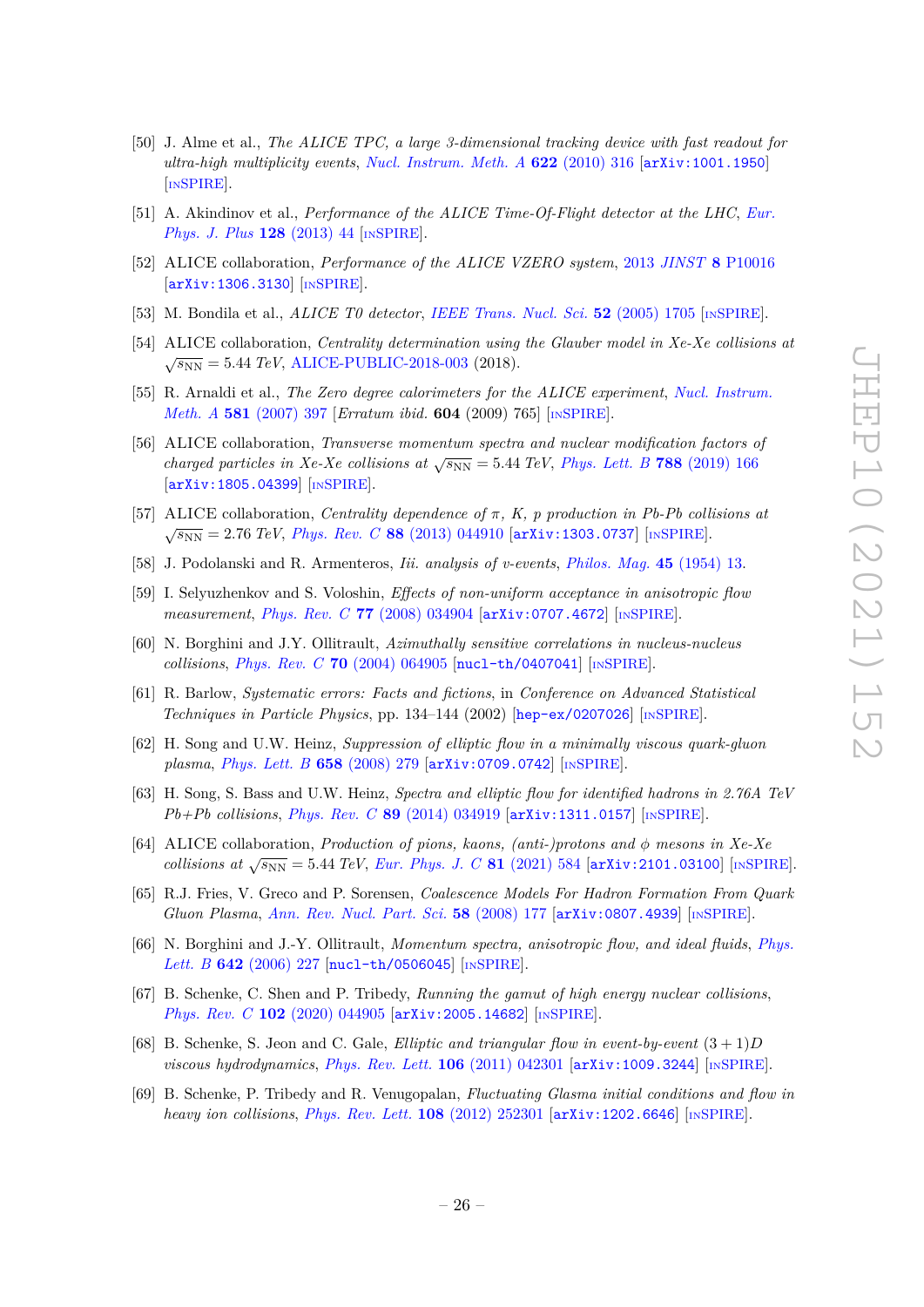- [70] B. Schenke, P. Tribedy and R. Venugopalan, *Event-by-event gluon multiplicity, energy density, and eccentricities in ultrarelativistic heavy-ion collisions*, *Phys. Rev. C* **86** [\(2012\) 034908](https://doi.org/10.1103/PhysRevC.86.034908) [[arXiv:1206.6805](https://arxiv.org/abs/1206.6805)] [IN[SPIRE](https://inspirehep.net/search?p=find+J%20%22Phys.Rev.%2CC86%2C034908%22)].
- [71] S.A. Bass et al., *Microscopic models for ultrarelativistic heavy ion collisions*, *[Prog. Part. Nucl.](https://doi.org/10.1016/S0146-6410(98)00058-1) Phys.* **41** [\(1998\) 255](https://doi.org/10.1016/S0146-6410(98)00058-1) [[nucl-th/9803035](https://arxiv.org/abs/nucl-th/9803035)] [IN[SPIRE](https://inspirehep.net/search?p=find+EPRINT%2Bnucl-th%2F9803035)].
- [72] M. Bleicher et al., *Relativistic hadron hadron collisions in the ultrarelativistic quantum molecular dynamics model*, *J. Phys. G* **25** [\(1999\) 1859](https://doi.org/10.1088/0954-3899/25/9/308) [[hep-ph/9909407](https://arxiv.org/abs/hep-ph/9909407)] [IN[SPIRE](https://inspirehep.net/search?p=find+EPRINT%2Bhep-ph%2F9909407)].
- [73] ALICE collaboration, *Centrality dependence of the charged-particle multiplicity density at midrapidity in Pb-Pb collisions at*  $\sqrt{s_{NN}} = 5.02$  *TeV, [Phys. Rev. Lett.](https://doi.org/10.1103/PhysRevLett.116.222302)* **116** (2016) 222302 [[arXiv:1512.06104](https://arxiv.org/abs/1512.06104)] [IN[SPIRE](https://inspirehep.net/search?p=find+EPRINT%2BarXiv%3A1512.06104)].
- [74] ALICE collaboration, *Centrality and pseudorapidity dependence of the charged-particle multiplicity density in Xe-Xe collisions at*  $\sqrt{s_{NN}} = 5.44$  *TeV*, *[Phys. Lett. B](https://doi.org/10.1016/j.physletb.2018.12.048)* **790** (2019) 35 [[arXiv:1805.04432](https://arxiv.org/abs/1805.04432)] [IN[SPIRE](https://inspirehep.net/search?p=find+EPRINT%2BarXiv%3A1805.04432)].
- [75] P. Möller, A.J. Sierk, T. Ichikawa and H. Sagawa, *Nuclear ground-state masses and deformations: FRDM(2012)*, *[Atom. Data Nucl. Data Tabl.](https://doi.org/10.1016/j.adt.2015.10.002)* **109-110** (2016) 1 [[arXiv:1508.06294](https://arxiv.org/abs/1508.06294)] [IN[SPIRE](https://inspirehep.net/search?p=find+EPRINT%2BarXiv%3A1508.06294)].
- [76] R.S. Bhalerao, M. Luzum and J.-Y. Ollitrault, *Understanding anisotropy generated by fluctuations in heavy-ion collisions*, *Phys. Rev. C* **84** [\(2011\) 054901](https://doi.org/10.1103/PhysRevC.84.054901) [[arXiv:1107.5485](https://arxiv.org/abs/1107.5485)] [IN[SPIRE](https://inspirehep.net/search?p=find+EPRINT%2BarXiv%3A1107.5485)].
- [77] A. Bzdak, P. Bozek and L. McLerran, *Fluctuation induced equality of multi-particle eccentricities for four or more particles*, *[Nucl. Phys. A](https://doi.org/10.1016/j.nuclphysa.2014.03.007)* **927** (2014) 15 [[arXiv:1311.7325](https://arxiv.org/abs/1311.7325)] [IN[SPIRE](https://inspirehep.net/search?p=find+EPRINT%2BarXiv%3A1311.7325)].
- [78] R. Baier, P. Romatschke, D.T. Son, A.O. Starinets and M.A. Stephanov, *Relativistic viscous hydrodynamics, conformal invariance, and holography*, *JHEP* **04** [\(2008\) 100](https://doi.org/10.1088/1126-6708/2008/04/100) [[arXiv:0712.2451](https://arxiv.org/abs/0712.2451)] [IN[SPIRE](https://inspirehep.net/search?p=find+EPRINT%2BarXiv%3A0712.2451)].
- [79] P. Romatschke and U. Romatschke, *Viscosity Information from Relativistic Nuclear Collisions: How Perfect is the Fluid Observed at RHIC?*, *[Phys. Rev. Lett.](https://doi.org/10.1103/PhysRevLett.99.172301)* **99** (2007) 172301 [[arXiv:0706.1522](https://arxiv.org/abs/0706.1522)] [IN[SPIRE](https://inspirehep.net/search?p=find+EPRINT%2BarXiv%3A0706.1522)].
- [80] J. Noronha-Hostler, J. Noronha and F. Grassi, *Bulk viscosity-driven suppression of shear viscosity effects on the flow harmonics at energies available at the BNL Relativistic Heavy Ion Collider*, *Phys. Rev. C* **90** [\(2014\) 034907](https://doi.org/10.1103/PhysRevC.90.034907) [[arXiv:1406.3333](https://arxiv.org/abs/1406.3333)] [IN[SPIRE](https://inspirehep.net/search?p=find+EPRINT%2BarXiv%3A1406.3333)].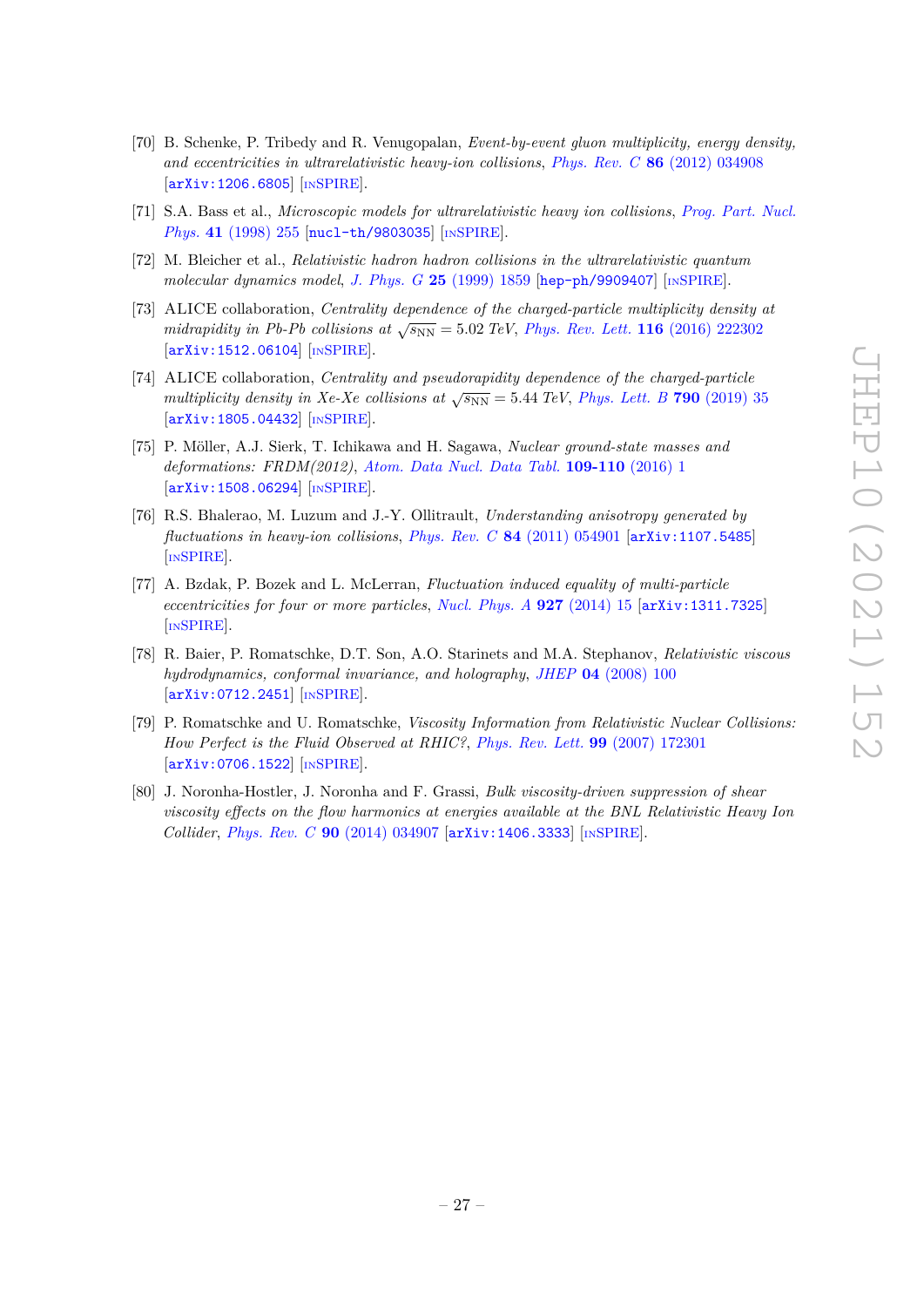# **The ALICE collaboration**

S. Acharya<sup>141</sup>, D. Adamová<sup>96</sup>, A. Adler<sup>74</sup>, G. Aglieri Rinella<sup>34</sup>, M. Agnello<sup>30</sup>, N. Agrawal<sup>54</sup>, Z. Ahammed<sup>141</sup>, S. Ahmad<sup>16</sup>, S.U. Ahn<sup>76</sup>, I. Ahuja<sup>38</sup>, Z. Akbar<sup>51</sup>, A. Akindinov<sup>93</sup>, M. Al-Turany<sup>108</sup>, S.N. Alam<sup>16,40</sup>, D. Aleksandrov<sup>89</sup>, B. Alessandro<sup>59</sup>, H.M. Alfanda<sup>7</sup>, R. Alfaro Molina<sup>71</sup>, B. Ali<sup>16</sup>, Y. Ali<sup>14</sup>, A. Alici<sup>25</sup>, N. Alizadehvandchali<sup>125</sup>, A. Alkin<sup>34</sup>, J. Alme<sup>21</sup>, T. Alt<sup>68</sup>, L. Altenkamper<sup>21</sup>, I. Altsybeev<sup>113</sup>, M.N. Anaam<sup>7</sup>, C. Andrei<sup>48</sup>, D. Andreou<sup>91</sup>, A. Andronic<sup>144</sup>, M. Angeletti<sup>34</sup>, V. Anguelov<sup>105</sup>, F. Antinori<sup>57</sup>, P. Antonioli<sup>54</sup>, C. Anuj<sup>16</sup>, N. Apadula<sup>80</sup>, L. Aphecetche<sup>115</sup>, H. Appelshäuser<sup>68</sup>, S. Arcelli<sup>25</sup>, R. Arnaldi<sup>59</sup>, I.C. Arsene<sup>20</sup>, M. Arslandok<sup>146,105</sup>, A. Augustinus<sup>34</sup>, R. Averbeck<sup>108</sup>, S. Aziz<sup>78</sup>, M.D. Azmi<sup>16</sup>, A. Badalà<sup>56</sup>, Y.W. Baek<sup>41</sup>, X. Bai<sup>129,108</sup>, R. Bailhache<sup>68</sup>, Y. Bailung<sup>50</sup>, R. Bala<sup>102</sup>, A. Balbino<sup>30</sup>, A. Baldisseri<sup>138</sup>, B. Balis<sup>2</sup>, M. Ball<sup>43</sup>, D. Banerjee<sup>4</sup>, R. Barbera<sup>26</sup>, L. Barioglio<sup>106</sup>, M. Barlou<sup>85</sup>, G.G. Barnaföldi<sup>145</sup>, L.S. Barnby<sup>95</sup>, V. Barret<sup>135</sup>, C. Bartels<sup>128</sup>, K. Barth<sup>34</sup>, E. Bartsch<sup>68</sup>, F. Baruffaldi<sup>27</sup>, N. Bastid<sup>135</sup>, S. Basu<sup>81</sup>, G. Batigne<sup>115</sup>, B. Batyunya<sup>75</sup>, D. Bauri<sup>49</sup>, J.L. Bazo Alba<sup>112</sup>, I.G. Bearden<sup>90</sup>, C. Beattie<sup>146</sup>, I. Belikov<sup>137</sup>, A.D.C. Bell Hechavarria<sup>144</sup>, F. Bellini<sup>25</sup>, R. Bellwied<sup>125</sup>, S. Belokurova<sup>113</sup>, V. Belyaev<sup>94</sup>, G. Bencedi<sup>69</sup>, S. Beole<sup>24</sup>, A. Bercuci<sup>48</sup>, Y. Berdnikov<sup>99</sup>, A. Berdnikova<sup>105</sup>, L. Bergmann<sup>105</sup>, M.G. Besoiu<sup>67</sup>, L. Betev<sup>34</sup>, P.P. Bhaduri<sup>141</sup>, A. Bhasin<sup>102</sup>, I.R. Bhat<sup>102</sup>, M.A. Bhat<sup>4</sup>, B. Bhattacharjee<sup>42</sup>, P. Bhattacharya<sup>22</sup>, L. Bianchi<sup>24</sup>, N. Bianchi<sup>52</sup>, J. Bielčík<sup>37</sup>, J. Bielčíková<sup>96</sup>, J. Biernat<sup>118</sup>, A. Bilandzic<sup>106</sup>, G. Biro<sup>145</sup>, S. Biswas<sup>4</sup>, J.T. Blair<sup>119</sup>, D. Blau<sup>89,82</sup>, M.B. Blidaru<sup>108</sup>, C. Blume<sup>68</sup>, G. Boca<sup>28,58</sup>, F. Bock<sup>97</sup>, A. Bogdanov<sup>94</sup>, S. Boi<sup>22</sup>, J. Bok<sup>61</sup>, L. Boldizsár<sup>145</sup>, A. Bolozdynya<sup>94</sup>, M. Bombara<sup>38</sup>, P.M. Bond<sup>34</sup>, G. Bonomi<sup>140,58</sup>, H. Borel<sup>138</sup>, A. Borissov<sup>82</sup>, H. Bossi<sup>146</sup>, E. Botta<sup>24</sup>, L. Bratrud<sup>68</sup>, P. Braun-Munzinger<sup>108</sup>, M. Bregant<sup>121</sup>, M. Broz<sup>37</sup>, G.E. Bruno<sup>107,33</sup>, M.D. Buckland<sup>128</sup>, D. Budnikov<sup>109</sup>, H. Buesching<sup>68</sup>, S. Bufalino<sup>30</sup>, O. Bugnon<sup>115</sup>, P. Buhler<sup>114</sup>, Z. Buthelezi<sup>72,132</sup>, J.B. Butt<sup>14</sup>, S.A. Bysiak<sup>118</sup>, M. Cai<sup>27,7</sup>, H. Caines<sup>146</sup>, A. Caliva<sup>108</sup>, E. Calvo Villar<sup>112</sup>, J.M.M. Camacho<sup>120</sup>, R.S. Camacho<sup>45</sup>, P. Camerini<sup>23</sup>, F.D.M. Canedo<sup>121</sup>, F. Carnesecchi<sup>34,25</sup>, R. Caron<sup>138</sup>, J. Castillo Castellanos<sup>138</sup>, E.A.R. Casula<sup>22</sup>, F. Catalano<sup>30</sup>, C. Ceballos Sanchez<sup>75</sup>, P. Chakraborty<sup>49</sup>, S. Chandra<sup>141</sup>, S. Chapeland<sup>34</sup>, M. Chartier<sup>128</sup>, S. Chattopadhyay<sup>141</sup>, S. Chattopadhyay<sup>110</sup>, A. Chauvin<sup>22</sup>, T.G. Chavez<sup>45</sup>, T. Cheng<sup>7</sup>, C. Cheshkov<sup>136</sup>, B. Cheynis<sup>136</sup>, V. Chibante Barroso<sup>34</sup>, D.D. Chinellato<sup>122</sup>, S. Cho<sup>61</sup>, P. Chochula<sup>34</sup>, P. Christakoglou<sup>91</sup>, C.H. Christensen<sup>90</sup>, P. Christiansen<sup>81</sup>, T. Chujo<sup>134</sup>, C. Cicalo<sup>55</sup>, L. Cifarelli<sup>25</sup>, F. Cindolo<sup>54</sup>, M.R. Ciupek<sup>108</sup>, G. Clai<sup>II,54</sup>, J. Cleymans<sup>I,124</sup>, F. Colamaria<sup>53</sup>, J.S. Colburn<sup>111</sup>, D. Colella<sup>107,53,33,145</sup>, A. Collu<sup>80</sup>, M. Colocci<sup>34</sup>, M. Concas<sup>III,59</sup>, G. Conesa Balbastre<sup>79</sup>, Z. Conesa del Valle<sup>78</sup>, G. Contin<sup>23</sup>, J.G. Contreras<sup>37</sup>, M.L. Coquet<sup>138</sup>, T.M. Cormier<sup>97</sup>, P. Cortese<sup>31</sup>, M.R. Cosentino<sup>123</sup>, F. Costa<sup>34</sup>, S. Costanza<sup>28,58</sup>, P. Crochet<sup>135</sup>, R. Cruz-Torres<sup>80</sup>, E. Cuautle<sup>69</sup>, P. Cui<sup>7</sup>, L. Cunqueiro<sup>97</sup>, A. Dainese<sup>57</sup>, M.C. Danisch<sup>105</sup>, A. Danu<sup>67</sup>, I. Das<sup>110</sup>, P. Das<sup>87</sup>, P. Das<sup>4</sup>, S. Das<sup>4</sup>, S. Dash<sup>49</sup>, S.  $De^{87}$ , A. De Caro<sup>29</sup>, G. de Cataldo<sup>53</sup>, L. De Cilladi<sup>24</sup>, J. de Cuveland<sup>39</sup>, A. De Falco<sup>22</sup>, D. De Gruttola<sup>29</sup>, N. De Marco<sup>59</sup>, C. De Martin<sup>23</sup>, S. De Pasquale<sup>29</sup>, S. Deb<sup>50</sup>, H.F. Degenhardt<sup>121</sup>, K.R. Deja<sup>142</sup>, L. Dello Stritto<sup>29</sup>, S. Delsanto<sup>24</sup>, W. Deng<sup>7</sup>,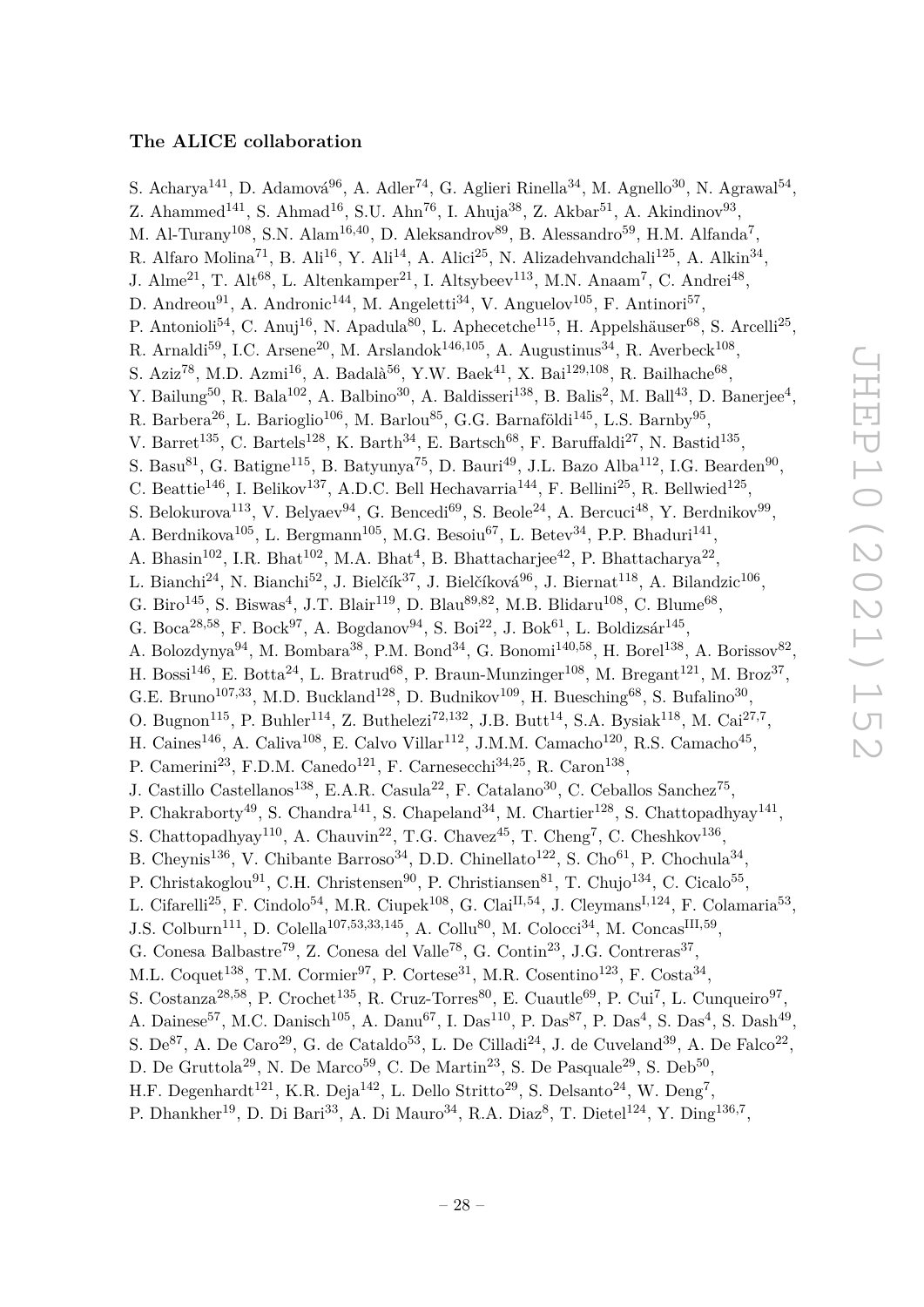R. Divià $^{34}$ , D.U. Dixit<sup>19</sup>, Ø. Djuvsland<sup>21</sup>, U. Dmitrieva<sup>63</sup>, J. Do<sup>61</sup>, A. Dobrin<sup>67</sup>, B. Dönigus<sup>68</sup>, O. Dordic<sup>20</sup>, A.K. Dubey<sup>141</sup>, A. Dubla<sup>108,91</sup>, S. Dudi<sup>101</sup>, M. Dukhishyam<sup>87</sup>, P. Dupieux<sup>135</sup>, N. Dzalaiova<sup>13</sup>, T.M. Eder<sup>144</sup>, R.J. Ehlers<sup>97</sup>, V.N. Eikeland<sup>21</sup>, F. Eisenhut<sup>68</sup>, D. Elia<sup>53</sup>, B. Erazmus<sup>115</sup>, F. Ercolessi<sup>25</sup>, F. Erhardt<sup>100</sup>, A. Erokhin<sup>113</sup>, M.R. Ersdal<sup>21</sup>, B. Espagnon<sup>78</sup>, G. Eulisse<sup>34</sup>, D. Evans<sup>111</sup>, S. Evdokimov<sup>92</sup>, L. Fabbietti<sup>106</sup>, M. Faggin<sup>27</sup>, J. Faivre<sup>79</sup>, F. Fan<sup>7</sup>, A. Fantoni<sup>52</sup>, M. Fasel<sup>97</sup>, P. Fecchio<sup>30</sup>, A. Feliciello<sup>59</sup>, G. Feofilov<sup>113</sup>, A. Fernández Téllez<sup>45</sup>, A. Ferrero<sup>138</sup>, A. Ferretti<sup>24</sup>, V.J.G. Feuillard<sup>105</sup>, J. Figiel<sup>118</sup>, S. Filchagin<sup>109</sup>, D. Finogeev<sup>63</sup>, F.M. Fionda<sup>55,21</sup>, G. Fiorenza<sup>34,107</sup>, F. Flor<sup>125</sup>, A.N. Flores<sup>119</sup>, S. Foertsch<sup>72</sup>, P. Foka<sup>108</sup>, S. Fokin<sup>89</sup>, E. Fragiacomo<sup>60</sup>, E. Frajna<sup>145</sup>, U. Fuchs<sup>34</sup>, N. Funicello<sup>29</sup>, C. Furget<sup>79</sup>, A. Furs<sup>63</sup>, J.J. Gaardhøje<sup>90</sup>, M. Gagliardi<sup>24</sup>, A.M. Gago<sup>112</sup>, A. Gal<sup>137</sup>, C.D. Galvan<sup>120</sup>, P. Ganoti<sup>85</sup>, C. Garabatos<sup>108</sup>, J.R.A. Garcia<sup>45</sup>, E. Garcia-Solis<sup>10</sup>, K. Garg<sup>115</sup>, C. Gargiulo<sup>34</sup>, A. Garibli<sup>88</sup>, K. Garner<sup>144</sup>, P. Gasik<sup>108</sup>, E.F. Gauger<sup>119</sup>, A. Gautam<sup>127</sup>, M.B. Gay Ducati<sup>70</sup>, M. Germain<sup>115</sup>, P. Ghosh<sup>141</sup>, S.K. Ghosh<sup>4</sup>, M. Giacalone<sup>25</sup>, P. Gianotti<sup>52</sup>, P. Giubellino<sup>108,59</sup>, P. Giubilato<sup>27</sup>, A.M.C. Glaenzer<sup>138</sup>, P. Glässel<sup>105</sup>, D.J.Q. Goh<sup>83</sup>, V. Gonzalez<sup>143</sup>, L.H. González-Trueba<sup>71</sup>, S. Gorbunov<sup>39</sup>, M. Gorgon<sup>2</sup>, L. Görlich<sup>118</sup>, S. Gotovac<sup>35</sup>, V. Grabski<sup>71</sup>, L.K. Graczykowski $^{142}$ , L. Greiner $^{80}$ , A. Grelli $^{62}$ , C. Grigoras $^{34}$ , V. Grigoriev $^{94}$ , S. Grigoryan<sup>75,1</sup>, O.S. Groettvik<sup>21</sup>, F. Grosa<sup>34,59</sup>, J.F. Grosse-Oetringhaus<sup>34</sup>, R. Grosso<sup>108</sup>, G.G. Guardiano<sup>122</sup>, R. Guernane<sup>79</sup>, M. Guilbaud<sup>115</sup>, K. Gulbrandsen<sup>90</sup>, T. Gunji<sup>133</sup>, W. Guo<sup>7</sup>, A. Gupta<sup>102</sup>, R. Gupta<sup>102</sup>, S.P. Guzman<sup>45</sup>, L. Gyulai<sup>145</sup>, M.K. Habib<sup>108</sup>, C. Hadjidakis<sup>78</sup>, G. Halimoglu<sup>68</sup>, H. Hamagaki<sup>83</sup>, G. Hamar<sup>145</sup>, M. Hamid<sup>7</sup>, R. Hannigan<sup>119</sup>, M.R. Haque<sup>142,87</sup>, A. Harlenderova<sup>108</sup>, J.W. Harris<sup>146</sup>, A. Harton<sup>10</sup>, J.A. Hasenbichler<sup>34</sup>, H. Hassan<sup>97</sup>, D. Hatzifotiadou<sup>54</sup>, P. Hauer<sup>43</sup>, L.B. Havener<sup>146</sup>, S. Hayashi<sup>133</sup>, S.T. Heckel<sup>106</sup>, E. Hellbär<sup>108</sup>, H. Helstrup<sup>36</sup>, T. Herman<sup>37</sup>, E.G. Hernandez<sup>45</sup>, G. Herrera Corral<sup>9</sup>, F. Herrmann<sup>144</sup>, K.F. Hetland<sup>36</sup>, H. Hillemanns<sup>34</sup>, C. Hills<sup>128</sup>, B. Hippolyte<sup>137</sup>, B. Hofman<sup>62</sup>, B. Hohlweger<sup>91</sup>, J. Honermann<sup>144</sup>, G.H. Hong<sup>147</sup>, D. Horak<sup>37</sup>, S. Hornung<sup>108</sup>, A. Horzyk<sup>2</sup>, R. Hosokawa<sup>15</sup>, Y. Hou<sup>7</sup>, P. Hristov<sup>34</sup>, C. Hughes<sup>131</sup>, P. Huhn<sup>68</sup>, T.J. Humanic<sup>98</sup>, H. Hushnud<sup>110</sup>, L.A. Husova<sup>144</sup>, A. Hutson<sup>125</sup>, D. Hutter<sup>39</sup>, J.P. Iddon<sup>34,128</sup>, R. Ilkaev<sup>109</sup>, H. Ilyas<sup>14</sup>, M. Inaba<sup>134</sup>, G.M. Innocenti<sup>34</sup>, M. Ippolitov<sup>89</sup>, A. Isakov<sup>37,96</sup>, M.S. Islam<sup>110</sup>, M. Ivanov<sup>108</sup>, V. Ivanov<sup>99</sup>, V. Izucheev<sup>92</sup>, M. Jablonski<sup>2</sup>, B. Jacak<sup>80</sup>, N. Jacazio<sup>34</sup>, P.M. Jacobs<sup>80</sup>, S. Jadlovska<sup>117</sup>, J. Jadlovsky<sup>117</sup>, S. Jaelani<sup>62</sup>, C. Jahnke<sup>122,121</sup>, M.J. Jakubowska<sup>142</sup>, A. Jalotra<sup>102</sup>, M.A. Janik<sup>142</sup>, T. Janson<sup>74</sup>, M. Jercic<sup>100</sup>, O. Jevons<sup>111</sup>, A.A.P. Jimenez<sup>69</sup>, F. Jonas<sup>97,144</sup>, P.G. Jones<sup>111</sup>, J.M. Jowett<sup>34,108</sup>, J. Jung<sup>68</sup>, M. Jung<sup>68</sup>, A. Junique<sup>34</sup>, A. Jusko<sup>111</sup>, J. Kaewjai<sup>116</sup>, P. Kalinak<sup>64</sup>, A. Kalweit<sup>34</sup>, V. Kaplin<sup>94</sup>, S. Kar<sup>7</sup>, A. Karasu Uysal<sup>77</sup>, D. Karatovic<sup>100</sup>, O. Karavichev<sup>63</sup>, T. Karavicheva<sup>63</sup>, P. Karczmarczyk<sup>142</sup>, E. Karpechev<sup>63</sup>, A. Kazantsev<sup>89</sup>, U. Kebschull<sup>74</sup>, R. Keidel<sup>47</sup>, D.L.D. Keijdener<sup>62</sup>, M. Keil<sup>34</sup>, B. Ketzer<sup>43</sup>, Z. Khabanova<sup>91</sup>, A.M. Khan<sup>7</sup>, S. Khan<sup>16</sup>, A. Khanzadeev<sup>99</sup>, Y. Kharlov<sup>92,82</sup>, A. Khatun<sup>16</sup>, A. Khuntia<sup>118</sup>, B. Kileng<sup>36</sup>, B. Kim<sup>17,61</sup>, C. Kim<sup>17</sup>, D.J. Kim<sup>126</sup>, E.J. Kim<sup>73</sup>, J. Kim<sup>147</sup>, J.S. Kim<sup>41</sup>, J. Kim<sup>105</sup>, J. Kim<sup>147</sup>, J. Kim<sup>73</sup>, M. Kim<sup>105</sup>, S. Kim<sup>18</sup>, T. Kim<sup>147</sup>, S. Kirsch<sup>68</sup>, I. Kisel<sup>39</sup>, S. Kiselev<sup>93</sup>, A. Kisiel<sup>142</sup>, J.P. Kitowski<sup>2</sup>, J.L. Klay<sup>6</sup>, J. Klein<sup>34</sup>, S. Klein<sup>80</sup>,

C. Klein-Bösing<sup>144</sup>, M. Kleiner<sup>68</sup>, T. Klemenz<sup>106</sup>, A. Kluge<sup>34</sup>, A.G. Knospe<sup>125</sup>,

C. Kobdaj<sup>116</sup>, M.K. Köhler<sup>105</sup>, T. Kollegger<sup>108</sup>, A. Kondratyev<sup>75</sup>, N. Kondratyeva<sup>94</sup>,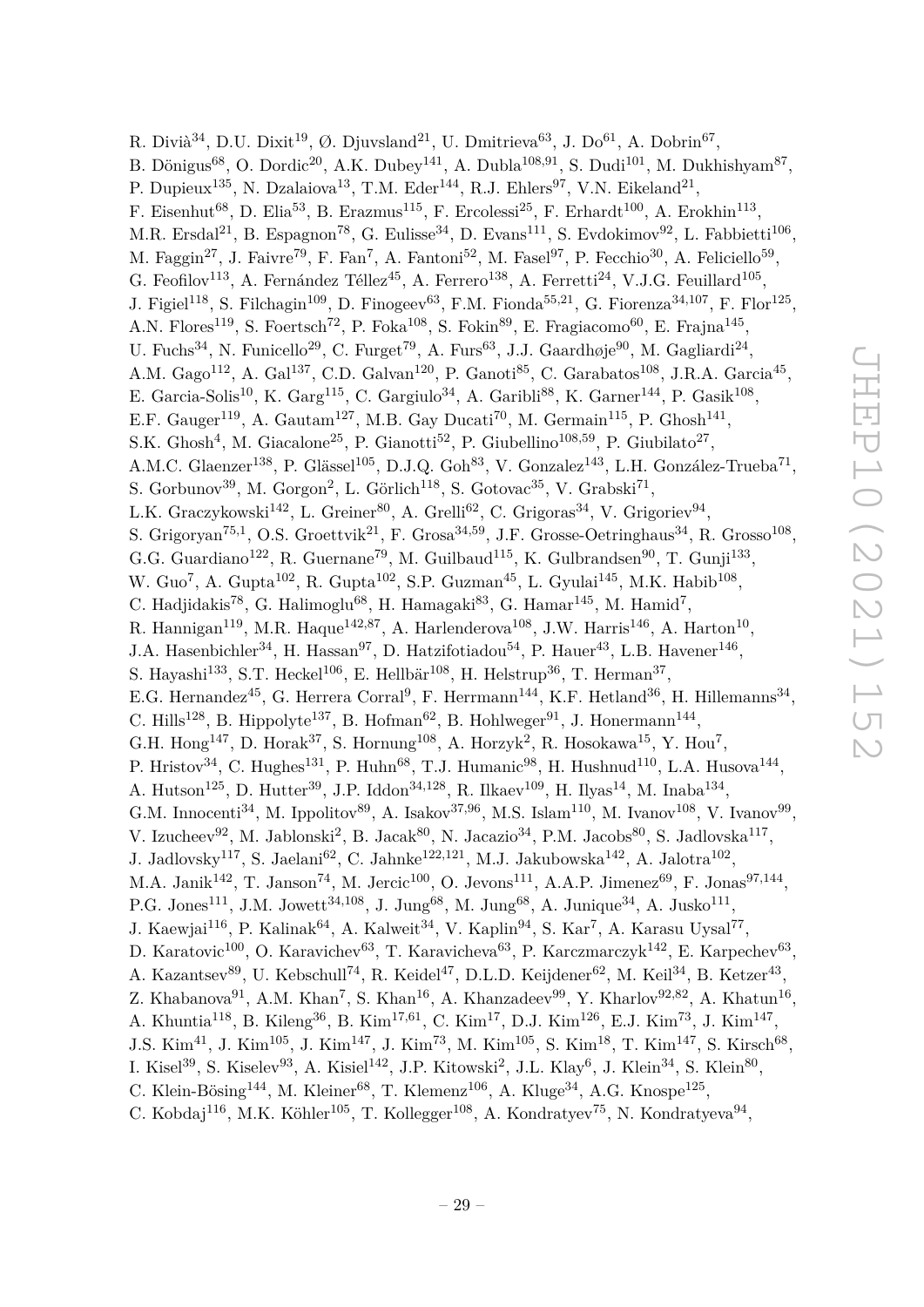E. Kondratyuk<sup>92</sup>, J. Konig<sup>68</sup>, S.A. Konigstorfer<sup>106</sup>, P.J. Konopka<sup>34,2</sup>, G. Kornakov<sup>142</sup>, S.D. Koryciak<sup>2</sup>, L. Koska<sup>117</sup>, A. Kotliarov<sup>96</sup>, O. Kovalenko<sup>86</sup>, V. Kovalenko<sup>113</sup>, M. Kowalski<sup>118</sup>, I. Králik<sup>64</sup>, A. Kravčáková<sup>38</sup>, L. Kreis<sup>108</sup>, M. Krivda<sup>111,64</sup>, F. Krizek<sup>96</sup>, K. Krizkova Gajdosova $^{37}$ , M. Kroesen $^{105}$ , M. Krüger $^{68}$ , E. Kryshen $^{99}$ , M. Krzewicki $^{39}$ , V. Kučera<sup>34</sup>, C. Kuhn<sup>137</sup>, P.G. Kuijer<sup>91</sup>, T. Kumaoka<sup>134</sup>, D. Kumar<sup>141</sup>, L. Kumar<sup>101</sup>, N. Kumar<sup>101</sup>, S. Kundu<sup>34,87</sup>, P. Kurashvili<sup>86</sup>, A. Kurepin<sup>63</sup>, A.B. Kurepin<sup>63</sup>, A. Kuryakin<sup>109</sup>, S. Kushpil<sup>96</sup>, J. Kvapil<sup>111</sup>, M.J. Kweon<sup>61</sup>, J.Y. Kwon<sup>61</sup>, Y. Kwon<sup>147</sup>, S.L. La Pointe<sup>39</sup>, P. La Rocca<sup>26</sup>, Y.S. Lai<sup>80</sup>, A. Lakrathok<sup>116</sup>, M. Lamanna<sup>34</sup>, R. Langoy<sup>130</sup>, K. Lapidus<sup>34</sup>, P. Larionov<sup>34,52</sup>, E. Laudi<sup>34</sup>, L. Lautner<sup>34,106</sup>, R. Lavicka<sup>37</sup>, T. Lazareva<sup>113</sup>, R. Lea<sup>140,23,58</sup>, J. Lehrbach<sup>39</sup>, R.C. Lemmon<sup>95</sup>, I. León Monzón<sup>120</sup>, E.D. Lesser<sup>19</sup>, M. Lettrich<sup>34,106</sup>, P. Lévai<sup>145</sup>, X. Li<sup>11</sup>, X.L. Li<sup>7</sup>, J. Lien<sup>130</sup>, R. Lietava<sup>111</sup>, B. Lim<sup>17</sup>, S.H. Lim<sup>17</sup>, V. Lindenstruth<sup>39</sup>, A. Lindner<sup>48</sup>, C. Lippmann<sup>108</sup>, A. Liu<sup>19</sup>, D.H. Liu<sup>7</sup>, J. Liu<sup>128</sup>, I.M. Lofnes<sup>21</sup>, V. Loginov<sup>94</sup>, C. Loizides<sup>97</sup>, P. Loncar<sup>35</sup>, J.A. Lopez<sup>105</sup>, X. Lopez<sup>135</sup>, E. López Torres<sup>8</sup>, J.R. Luhder<sup>144</sup>, M. Lunardon<sup>27</sup>, G. Luparello<sup>60</sup>, Y.G. Ma<sup>40</sup>, A. Maevskaya<sup>63</sup>, M. Mager<sup>34</sup>, T. Mahmoud<sup>43</sup>, A. Maire<sup>137</sup>, M. Malaev<sup>99</sup>, N.M. Malik<sup>102</sup>, Q.W. Malik<sup>20</sup>, L. Malinina<sup>IV,75</sup>, D. Mal'Kevich<sup>93</sup>, N. Mallick<sup>50</sup>, P. Malzacher<sup>108</sup>, G. Mandaglio<sup>32,56</sup>, V. Manko<sup>89</sup>, F. Manso<sup>135</sup>, V. Manzari<sup>53</sup>, Y. Mao<sup>7</sup>, J. Mareš<sup>66</sup>, G.V. Margagliotti<sup>23</sup>, A. Margotti<sup>54</sup>, A. Marín<sup>108</sup>, C. Markert<sup>119</sup>, M. Marquard<sup>68</sup>, N.A. Martin<sup>105</sup>, P. Martinengo<sup>34</sup>, J.L. Martinez<sup>125</sup>, M.I. Martínez<sup>45</sup>, G. Martínez García<sup>115</sup>, S. Masciocchi<sup>108</sup>, M. Masera<sup>24</sup>, A. Masoni<sup>55</sup>, L. Massacrier<sup>78</sup>, A. Mastroserio<sup>139,53</sup>, A.M. Mathis<sup>106</sup>, O. Matonoha<sup>81</sup>, P.F.T. Matuoka<sup>121</sup>, A. Matyja<sup>118</sup>, C. Mayer<sup>118</sup>, A.L. Mazuecos<sup>34</sup>, F. Mazzaschi<sup>24</sup>, M. Mazzilli<sup>34</sup>, J.E. Mdhluli<sup>132</sup>, A.F. Mechler<sup>68</sup>, Y. Melikyan<sup>63</sup>, A. Menchaca-Rocha<sup>71</sup>, E. Meninno<sup>114,29</sup>, A.S. Menon<sup>125</sup>, M. Meres<sup>13</sup>, S. Mhlanga<sup>124,72</sup>, Y. Miake<sup>134</sup>, L. Micheletti<sup>59,24</sup>, L.C. Migliorin<sup>136</sup>, D.L. Mihaylov<sup>106</sup>, K. Mikhaylov<sup>75,93</sup>, A.N. Mishra<sup>145</sup>, D. Miśkowiec<sup>108</sup>, A. Modak<sup>4</sup>, A.P. Mohanty<sup>62</sup>, B. Mohanty<sup>87</sup>, M. Mohisin Khan<sup>V,16</sup>, M.A. Molander<sup>44</sup>, Z. Moravcova<sup>90</sup>, C. Mordasini<sup>106</sup>, D.A. Moreira De Godoy<sup>144</sup>, L.A.P. Moreno<sup>45</sup>, I. Morozov<sup>63</sup>, A. Morsch<sup>34</sup>, T. Mrnjavac<sup>34</sup>, V. Muccifora<sup>52</sup>, E. Mudnic<sup>35</sup>, D. Mühlheim<sup>144</sup>, S. Muhuri<sup>141</sup>, J.D. Mulligan<sup>80</sup>, A. Mulliri<sup>22</sup>, M.G. Munhoz<sup>121</sup>, R.H. Munzer<sup>68</sup>, H. Murakami<sup>133</sup>, S. Murray<sup>124</sup>, L. Musa<sup>34</sup>, J. Musinsky<sup>64</sup>, J.W. Myrcha<sup>142</sup>, B. Naik<sup>132,49</sup>, R. Nair<sup>86</sup>, B.K. Nandi<sup>49</sup>, R. Nania<sup>54</sup>, E. Nappi<sup>53</sup>, A.F. Nassirpour<sup>81</sup>, A. Nath<sup>105</sup>, C. Nattrass<sup>131</sup>, A. Neagu<sup>20</sup>, L. Nellen<sup>69</sup>, S.V. Nesbo<sup>36</sup>, G. Neskovic<sup>39</sup>, D. Nesterov<sup>113</sup>, B.S. Nielsen<sup>90</sup>, S. Nikolaev<sup>89</sup>, S. Nikulin<sup>89</sup>, V. Nikulin<sup>99</sup>, F. Noferini<sup>54</sup>, S. Noh<sup>12</sup>, P. Nomokonov<sup>75</sup>, J. Norman<sup>128</sup>, N. Novitzky<sup>134</sup>, P. Nowakowski<sup>142</sup>, A. Nyanin<sup>89</sup>, J. Nystrand<sup>21</sup>, M. Ogino<sup>83</sup>, A. Ohlson<sup>81</sup>, V.A. Okorokov<sup>94</sup>, J. Oleniacz<sup>142</sup>, A.C. Oliveira Da Silva<sup>131</sup>, M.H. Oliver<sup>146</sup>, A. Onnerstad<sup>126</sup>, C. Oppedisano<sup>59</sup>, A. Ortiz Velasquez<sup>69</sup>, T. Osako<sup>46</sup>, A. Oskarsson<sup>81</sup>, J. Otwinowski<sup>118</sup>, M. Oya<sup>46</sup>, K. Oyama<sup>83</sup>, Y. Pachmayer<sup>105</sup>, S. Padhan<sup>49</sup>, D. Pagano<sup>140,58</sup>, G. Paić<sup>69</sup>, A. Palasciano<sup>53</sup>, J. Pan<sup>143</sup>, S. Panebianco<sup>138</sup>, P. Pareek<sup>141</sup>, J. Park<sup>61</sup>, J.E. Parkkila<sup>126</sup>, S.P. Pathak<sup>125</sup>, R.N. Patra<sup>102,34</sup>, B. Paul<sup>22</sup>, H. Pei<sup>7</sup>, T. Peitzmann<sup>62</sup>, X. Peng<sup>7</sup>, L.G. Pereira<sup>70</sup>, H. Pereira Da Costa<sup>138</sup>, D. Peresunko<sup>89,82</sup>, G.M. Perez<sup>8</sup>, S. Perrin<sup>138</sup>, Y. Pestov<sup>5</sup>, V. Petráček<sup>37</sup>, M. Petrovici<sup>48</sup>, R.P. Pezzi<sup>115,70</sup>, S. Piano<sup>60</sup>, M. Pikna<sup>13</sup>, P. Pillot<sup>115</sup>, O. Pinazza<sup>54,34</sup>, L. Pinsky<sup>125</sup>, C. Pinto<sup>26</sup>, S. Pisano<sup>52</sup>, M. Płoskoń<sup>80</sup>, M. Planinic<sup>100</sup>,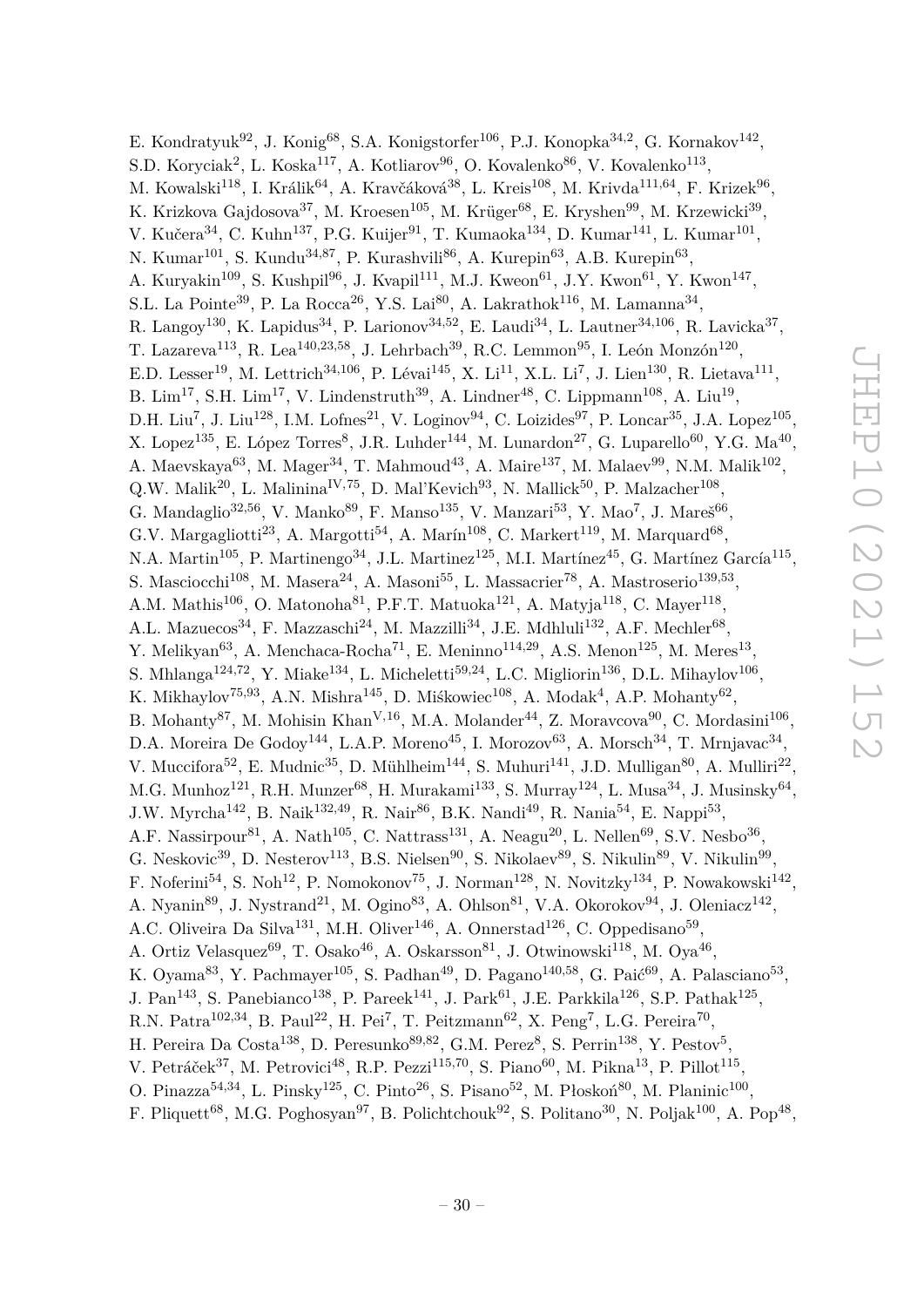S. Porteboeuf-Houssais<sup>135</sup>, J. Porter<sup>80</sup>, V. Pozdniakov<sup>75</sup>, S.K. Prasad<sup>4</sup>, R. Preghenella<sup>54</sup>, F. Prino<sup>59</sup>, C.A. Pruneau<sup>143</sup>, I. Pshenichnov<sup>63</sup>, M. Puccio<sup>34</sup>, S. Qiu<sup>91</sup>, L. Quaglia<sup>24</sup>, R.E. Quishpe<sup>125</sup>, S. Ragoni<sup>111</sup>, A. Rakotozafindrabe<sup>138</sup>, L. Ramello<sup>31</sup>, F. Rami<sup>137</sup>, S.A.R. Ramirez<sup>45</sup>, A.G.T. Ramos<sup>33</sup>, T.A. Rancien<sup>79</sup>, R. Raniwala<sup>103</sup>, S. Raniwala<sup>103</sup>, S.S. Räsänen<sup>44</sup>, R. Rath<sup>50</sup>, I. Ravasenga<sup>91</sup>, K.F. Read<sup>97,131</sup>, A.R. Redelbach<sup>39</sup>, K. Redlich<sup>VI,86</sup>, A. Rehman<sup>21</sup>, P. Reichelt<sup>68</sup>, F. Reidt<sup>34</sup>, H.A. Reme-ness<sup>36</sup>, R. Renfordt<sup>68</sup>, Z. Rescakova<sup>38</sup>, K. Reygers<sup>105</sup>, A. Riabov<sup>99</sup>, V. Riabov<sup>99</sup>, T. Richert<sup>81</sup>, M. Richter<sup>20</sup>, W. Riegler<sup>34</sup>, F. Riggi<sup>26</sup>, C. Ristea<sup>67</sup>, M. Rodríguez Cahuantzi<sup>45</sup>, K. Røed<sup>20</sup>, R. Rogalev<sup>92</sup>, E. Rogochaya<sup>75</sup>, T.S. Rogoschinski<sup>68</sup>, D. Rohr<sup>34</sup>, D. Röhrich<sup>21</sup>, P.F. Rojas<sup>45</sup>, P.S. Rokita<sup>142</sup>, F. Ronchetti<sup>52</sup>, A. Rosano<sup>32,56</sup>, E.D. Rosas<sup>69</sup>, A. Rossi<sup>57</sup>, A. Rotondi<sup>28,58</sup>, A. Roy<sup>50</sup>, P. Roy<sup>110</sup>, S. Roy<sup>49</sup>, N. Rubini<sup>25</sup>, O.V. Rueda<sup>81</sup>, R. Rui<sup>23</sup>, B. Rumyantsev<sup>75</sup>, P.G. Russek<sup>2</sup>, A. Rustamov<sup>88</sup>, E. Ryabinkin<sup>89</sup>, Y. Ryabov<sup>99</sup>, A. Rybicki<sup>118</sup>, H. Rytkonen<sup>126</sup>, W. Rzesa<sup>142</sup>, O.A.M. Saarimaki<sup>44</sup>, R. Sadek<sup>115</sup>, S. Sadovsky<sup>92</sup>, J. Saetre<sup>21</sup>, K. Šafařík $^{37}$ , S.K. Saha $^{141}$ , S. Saha $^{87}$ , B. Sahoo $^{49}$ , P. Sahoo $^{49}$ , R. Sahoo $^{50}$ , S. Sahoo $^{65}$ , D. Sahu<sup>50</sup>, P.K. Sahu<sup>65</sup>, J. Saini<sup>141</sup>, S. Sakai<sup>134</sup>, S. Sambyal<sup>102</sup>, V. Samsonov<sup>I,99,94</sup>, D. Sarkar<sup>143</sup>, N. Sarkar<sup>141</sup>, P. Sarma<sup>42</sup>, V.M. Sarti<sup>106</sup>, M.H.P. Sas<sup>146</sup>, J. Schambach<sup>97,119</sup>, H.S. Scheid<sup>68</sup>, C. Schiaua<sup>48</sup>, R. Schicker<sup>105</sup>, A. Schmah<sup>105</sup>, C. Schmidt<sup>108</sup>, H.R. Schmidt<sup>104</sup>, M.O. Schmidt<sup>34</sup>, M. Schmidt<sup>104</sup>, N.V. Schmidt<sup>97,68</sup>, A.R. Schmier<sup>131</sup>, R. Schotter<sup>137</sup>, J. Schukraft<sup>34</sup>, Y. Schutz<sup>137</sup>, K. Schwarz<sup>108</sup>, K. Schweda<sup>108</sup>, G. Scioli<sup>25</sup>, E. Scomparin<sup>59</sup>, J.E. Seger<sup>15</sup>, Y. Sekiguchi<sup>133</sup>, D. Sekihata<sup>133</sup>, I. Selyuzhenkov<sup>108,94</sup>, S. Senyukov<sup>137</sup>, J.J. Seo<sup>61</sup>, D. Serebryakov<sup>63</sup>, L. Šerkšnytė<sup>106</sup>, A. Sevcenco<sup>67</sup>, T.J. Shaba<sup>72</sup>, A. Shabanov<sup>63</sup>, A. Shabetai<sup>115</sup>, R. Shahoyan<sup>34</sup>, W. Shaikh<sup>110</sup>, A. Shangaraev<sup>92</sup>, A. Sharma<sup>101</sup>, H. Sharma<sup>118</sup>, M. Sharma<sup>102</sup>, N. Sharma<sup>101</sup>, S. Sharma<sup>102</sup>, U. Sharma<sup>102</sup>, O. Sheibani<sup>125</sup>, K. Shigaki $^{46}$ , M. Shimomura $^{84}$ , S. Shirinkin $^{93}$ , Q. Shou $^{40}$ , Y. Sibiriak $^{89}$ , S. Siddhanta $^{55}$ , T. Siemiarczuk<sup>86</sup>, T.F. Silva<sup>121</sup>, D. Silvermyr<sup>81</sup>, G. Simonetti<sup>34</sup>, B. Singh<sup>106</sup>, R. Singh<sup>87</sup>, R. Singh<sup>102</sup>, R. Singh<sup>50</sup>, V.K. Singh<sup>141</sup>, V. Singhal<sup>141</sup>, T. Sinha<sup>110</sup>, B. Sitar<sup>13</sup>, M. Sitta<sup>31</sup>, T.B. Skaali<sup>20</sup>, G. Skorodumovs<sup>105</sup>, M. Slupecki<sup>44</sup>, N. Smirnov<sup>146</sup>, R.J.M. Snellings<sup>62</sup>, C. Soncco<sup>112</sup>, J. Song<sup>125</sup>, A. Songmoolnak<sup>116</sup>, F. Soramel<sup>27</sup>, S. Sorensen<sup>131</sup>, I. Sputowska<sup>118</sup>, J. Stachel<sup>105</sup>, I. Stan<sup>67</sup>, P.J. Steffanic<sup>131</sup>, S.F. Stiefelmaier<sup>105</sup>, D. Stocco<sup>115</sup>, I. Storehaug<sup>20</sup>, M.M. Storetvedt<sup>36</sup>, C.P. Stylianidis<sup>91</sup>, A.A.P. Suaide<sup>121</sup>, T. Sugitate<sup>46</sup>, C. Suire<sup>78</sup>, M. Sukhanov<sup>63</sup>, M. Suljic<sup>34</sup>, R. Sultanov<sup>93</sup>, M. Šumbera<sup>96</sup>, V. Sumberia<sup>102</sup>, S. Sumowidagdo<sup>51</sup>, S. Swain<sup>65</sup>, A. Szabo<sup>13</sup>, I. Szarka<sup>13</sup>, U. Tabassam<sup>14</sup>, S.F. Taghavi<sup>106</sup>, G. Taillepied<sup>135</sup>, J. Takahashi<sup>122</sup>, G.J. Tambave<sup>21</sup>, S. Tang<sup>135,7</sup>, Z. Tang<sup>129</sup>, J.D. Tapia Takaki<sup>VII,127</sup>, M. Tarhini<sup>115</sup>, M.G. Tarzila<sup>48</sup>, A. Tauro<sup>34</sup>, G. Tejeda Muñoz<sup>45</sup>, A. Telesca<sup>34</sup>, L. Terlizzi<sup>24</sup>, C. Terrevoli<sup>125</sup>, G. Tersimonov<sup>3</sup>, S. Thakur<sup>141</sup>, D. Thomas<sup>119</sup>, R. Tieulent<sup>136</sup>, A. Tikhonov<sup>63</sup>, A.R. Timmins<sup>125</sup>, M. Tkacik<sup>117</sup>, A. Toia<sup>68</sup>, N. Topilskaya<sup>63</sup>, M. Toppi<sup>52</sup>, F. Torales-Acosta<sup>19</sup>, T. Tork<sup>78</sup>, S.R. Torres<sup>37</sup>, A. Trifiró<sup>32,56</sup>, S. Tripathy<sup>54,69</sup>, T. Tripathy<sup>49</sup>, S. Trogolo<sup>34,27</sup>, G. Trombetta<sup>33</sup>, V. Trubnikov<sup>3</sup>, W.H. Trzaska<sup>126</sup>, T.P. Trzcinski<sup>142</sup>, B.A. Trzeciak<sup>37</sup>, A. Tumkin<sup>109</sup>, R. Turrisi<sup>57</sup>, T.S. Tveter<sup>20</sup>, K. Ullaland<sup>21</sup>, A. Uras<sup>136</sup>, M. Urioni<sup>58,140</sup>, G.L. Usai<sup>22</sup>, M. Vala<sup>38</sup>, N. Valle<sup>58,28</sup>, S. Vallero<sup>59</sup>, N. van der Kolk<sup>62</sup>, L.V.R. van Doremalen<sup>62</sup>, M. van Leeuwen<sup>91</sup>, P. Vande Vyvre<sup>34</sup>, D. Varga<sup>145</sup>, Z. Varga<sup>145</sup>, M. Varga-Kofarago<sup>145</sup>, A. Vargas<sup>45</sup>,

M. Vasileiou<sup>85</sup>, A. Vasiliev<sup>89</sup>, O. Vázquez Doce<sup>52,106</sup>, V. Vechernin<sup>113</sup>, E. Vercellin<sup>24</sup>,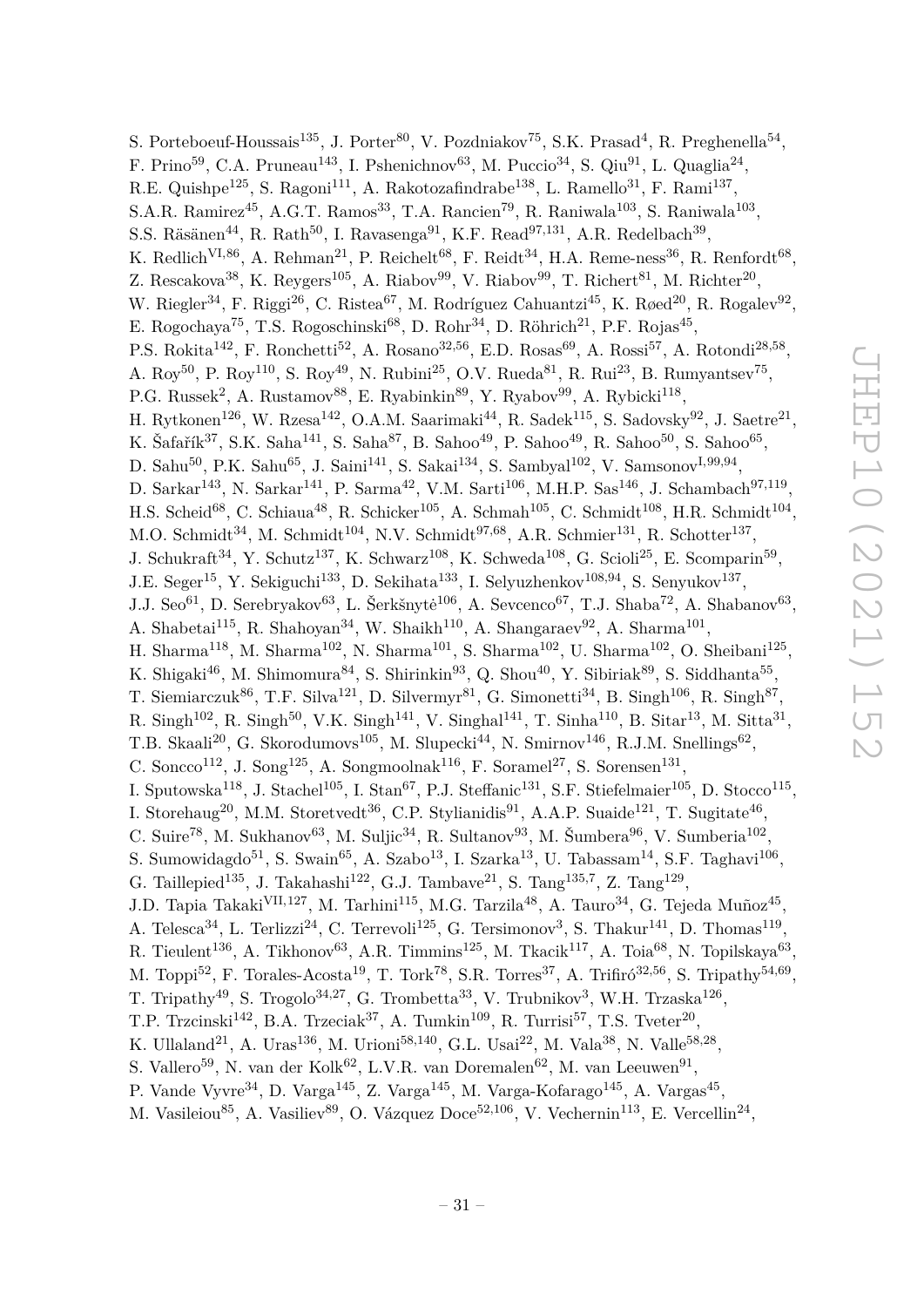- S. Vergara Limón<sup>45</sup>, L. Vermunt<sup>62</sup>, R. Vértesi<sup>145</sup>, M. Verweij<sup>62</sup>, L. Vickovic<sup>35</sup>,
- Z. Vilakazi<sup>132</sup>, O. Villalobos Baillie<sup>111</sup>, G. Vino<sup>53</sup>, A. Vinogradov<sup>89</sup>, T. Virgili<sup>29</sup>,
- V. Vislavicius<sup>90</sup>, A. Vodopyanov<sup>75</sup>, B. Volkel<sup>34</sup>, M.A. Völkl<sup>105</sup>, K. Voloshin<sup>93</sup>,
- S.A. Voloshin<sup>143</sup>, G. Volpe<sup>33</sup>, B. von Haller<sup>34</sup>, I. Vorobyev<sup>106</sup>, D. Voscek<sup>117</sup>, N. Vozniuk<sup>63</sup>,
- J. Vrláková<sup>38</sup>, B. Wagner<sup>21</sup>, C. Wang<sup>40</sup>, D. Wang<sup>40</sup>, M. Weber<sup>114</sup>, R.J.G.V. Weelden<sup>91</sup>,
- A. Wegrzynek<sup>34</sup>, S.C. Wenzel<sup>34</sup>, J.P. Wessels<sup>144</sup>, J. Wiechula<sup>68</sup>, J. Wikne<sup>20</sup>, G. Wilk<sup>86</sup>,
- J. Wilkinson<sup>108</sup>, G.A. Willems<sup>144</sup>, B. Windelband<sup>105</sup>, M. Winn<sup>138</sup>, W.E. Witt<sup>131</sup>,
- J.R. Wright<sup>119</sup>, W. Wu<sup>40</sup>, Y. Wu<sup>129</sup>, R. Xu<sup>7</sup>, A.K. Yadav<sup>141</sup>, S. Yalcin<sup>77</sup>, Y. Yamaguchi<sup>46</sup>,
- K. Yamakawa $^{46}$ , S. Yang $^{21}$ , S. Yano $^{46}$ , Z. Yin<sup>7</sup>, H. Yokoyama $^{62}$ , I.-K. Yoo<sup>17</sup>, J.H. Yoon $^{61}$ ,
- S. Yuan<sup>21</sup>, A. Yuncu<sup>105</sup>, V. Zaccolo<sup>23</sup>, C. Zampolli<sup>34</sup>, H.J.C. Zanoli<sup>62</sup>, N. Zardoshti<sup>34</sup>,
- A. Zarochentsev<sup>113</sup>, P. Závada<sup>66</sup>, N. Zaviyalov<sup>109</sup>, M. Zhalov<sup>99</sup>, B. Zhang<sup>7</sup>, S. Zhang<sup>40</sup>,
- X. Zhang<sup>7</sup>, Y. Zhang<sup>129</sup>, V. Zherebchevskii<sup>113</sup>, Y. Zhi<sup>11</sup>, N. Zhigareva<sup>93</sup>, D. Zhou<sup>7</sup>,
- Y. Zhou<sup>90</sup>, J. Zhu<sup>7,108</sup>, Y. Zhu<sup>7</sup>, A. Zichichi<sup>25</sup>, G. Zinovjev<sup>3</sup>, N. Zurlo<sup>140,58</sup>
	- <sup>1</sup> *A.I. Alikhanyan National Science Laboratory (Yerevan Physics Institute) Foundation, Yerevan, Armenia*
	- <sup>2</sup> *AGH University of Science and Technology, Cracow, Poland*
	- <sup>3</sup> *Bogolyubov Institute for Theoretical Physics, National Academy of Sciences of Ukraine, Kiev, Ukraine* <sup>4</sup> *Bose Institute, Department of Physics and Centre for Astroparticle Physics and Space Science (CAPSS), Kolkata, India*
	- <sup>5</sup> *Budker Institute for Nuclear Physics, Novosibirsk, Russia*
	- <sup>6</sup> *California Polytechnic State University, San Luis Obispo, California, United States*
	- <sup>7</sup> *Central China Normal University, Wuhan, China*
	- <sup>8</sup> *Centro de Aplicaciones Tecnológicas y Desarrollo Nuclear (CEADEN), Havana, Cuba*
	- <sup>9</sup> *Centro de Investigación y de Estudios Avanzados (CINVESTAV), Mexico City and Mérida, Mexico*
	- <sup>10</sup> *Chicago State University, Chicago, Illinois, United States*
	- <sup>11</sup> *China Institute of Atomic Energy, Beijing, China*
	- <sup>12</sup> *Chungbuk National University, Cheongju, Republic of Korea*
	- <sup>13</sup> *Comenius University Bratislava, Faculty of Mathematics, Physics and Informatics, Bratislava, Slovakia*
	- <sup>14</sup> *COMSATS University Islamabad, Islamabad, Pakistan*
	- <sup>15</sup> *Creighton University, Omaha, Nebraska, United States*
	- <sup>16</sup> *Department of Physics, Aligarh Muslim University, Aligarh, India*
	- <sup>17</sup> *Department of Physics, Pusan National University, Pusan, Republic of Korea*
	- <sup>18</sup> *Department of Physics, Sejong University, Seoul, Republic of Korea*
	- <sup>19</sup> *Department of Physics, University of California, Berkeley, California, United States*
	- <sup>20</sup> *Department of Physics, University of Oslo, Oslo, Norway*
	- <sup>21</sup> Department of Physics and Technology, University of Bergen, Bergen, Norway<br><sup>22</sup> Dinartimento di Fisica dell'Università and Sezione INFN Capliari, Italy
	- <sup>22</sup> *Dipartimento di Fisica dell'Università and Sezione INFN, Cagliari, Italy*
	- <sup>23</sup> *Dipartimento di Fisica dell'Università and Sezione INFN, Trieste, Italy*
	- <sup>24</sup> *Dipartimento di Fisica dell'Università and Sezione INFN, Turin, Italy*
	- <sup>25</sup> *Dipartimento di Fisica e Astronomia dell'Università and Sezione INFN, Bologna, Italy*
	- <sup>26</sup> *Dipartimento di Fisica e Astronomia dell'Università and Sezione INFN, Catania, Italy*
	- <sup>27</sup> *Dipartimento di Fisica e Astronomia dell'Università and Sezione INFN, Padova, Italy*
	- <sup>28</sup> *Dipartimento di Fisica e Nucleare e Teorica, Università di Pavia, Pavia, Italy*
	- <sup>29</sup> *Dipartimento di Fisica 'E.R. Caianiello' dell'Università and Gruppo Collegato INFN, Salerno, Italy*
	- <sup>30</sup> *Dipartimento DISAT del Politecnico and Sezione INFN, Turin, Italy*
	- <sup>31</sup> *Dipartimento di Scienze e Innovazione Tecnologica dell'Università del Piemonte Orientale and INFN Sezione di Torino, Alessandria, Italy*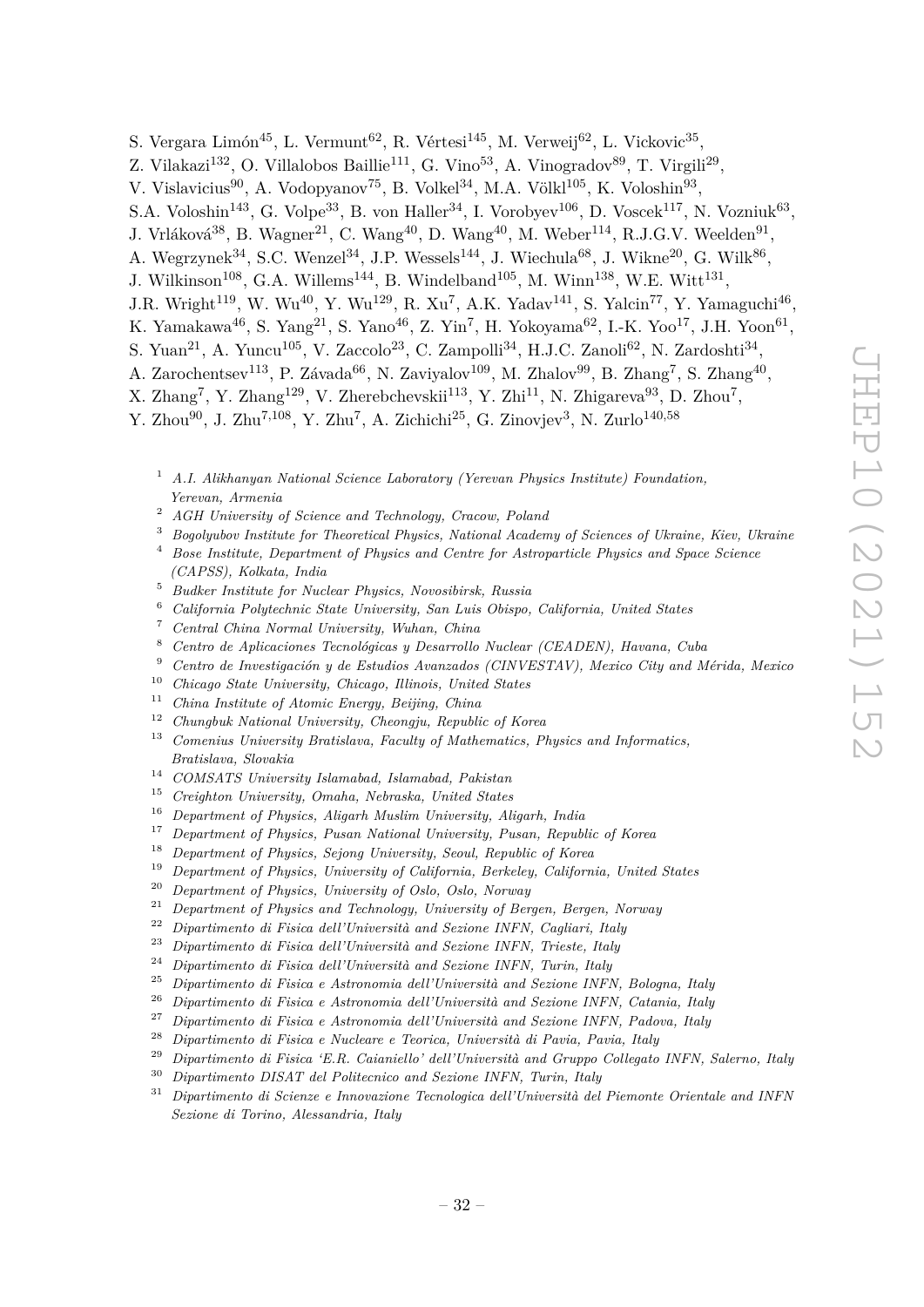- *Dipartimento di Scienze MIFT, Università di Messina, Messina, Italy*
- *Dipartimento Interateneo di Fisica 'M. Merlin' and Sezione INFN, Bari, Italy*
- *European Organization for Nuclear Research (CERN), Geneva, Switzerland*
- *Faculty of Electrical Engineering, Mechanical Engineering and Naval Architecture, University of Split, Split, Croatia*
- *Faculty of Engineering and Science, Western Norway University of Applied Sciences, Bergen, Norway*
- *Faculty of Nuclear Sciences and Physical Engineering, Czech Technical University in Prague, Prague, Czech Republic*
- *Faculty of Science, P.J. Šafárik University, Košice, Slovakia*
- *Frankfurt Institute for Advanced Studies, Johann Wolfgang Goethe-Universität Frankfurt, Frankfurt, Germany*
- *Fudan University, Shanghai, China*
- *Gangneung-Wonju National University, Gangneung, Republic of Korea*
- *Gauhati University, Department of Physics, Guwahati, India*
- *Helmholtz-Institut für Strahlen- und Kernphysik, Rheinische Friedrich-Wilhelms-Universität Bonn, Bonn, Germany*
- *Helsinki Institute of Physics (HIP), Helsinki, Finland*
- *High Energy Physics Group, Universidad Autónoma de Puebla, Puebla, Mexico*
- *Hiroshima University, Hiroshima, Japan*
- *Hochschule Worms, Zentrum für Technologietransfer und Telekommunikation (ZTT), Worms, Germany*
- *Horia Hulubei National Institute of Physics and Nuclear Engineering, Bucharest, Romania*
- *Indian Institute of Technology Bombay (IIT), Mumbai, India*
- *Indian Institute of Technology Indore, Indore, India*
- *Indonesian Institute of Sciences, Jakarta, Indonesia*
- *INFN, Laboratori Nazionali di Frascati, Frascati, Italy*
- *INFN, Sezione di Bari, Bari, Italy*
- *INFN, Sezione di Bologna, Bologna, Italy*
- *INFN, Sezione di Cagliari, Cagliari, Italy*
- *INFN, Sezione di Catania, Catania, Italy*
- *INFN, Sezione di Padova, Padova, Italy*
- *INFN, Sezione di Pavia, Pavia, Italy*
- *INFN, Sezione di Torino, Turin, Italy*
- *INFN, Sezione di Trieste, Trieste, Italy*
- *Inha University, Incheon, Republic of Korea*
- *Institute for Gravitational and Subatomic Physics (GRASP), Utrecht University/Nikhef, Utrecht, Netherlands*
- *Institute for Nuclear Research, Academy of Sciences, Moscow, Russia*
- *Institute of Experimental Physics, Slovak Academy of Sciences, Košice, Slovakia*
- *Institute of Physics, Homi Bhabha National Institute, Bhubaneswar, India*
- *Institute of Physics of the Czech Academy of Sciences, Prague, Czech Republic*
- *Institute of Space Science (ISS), Bucharest, Romania*
- *Institut für Kernphysik, Johann Wolfgang Goethe-Universität Frankfurt, Frankfurt, Germany*
- *Instituto de Ciencias Nucleares, Universidad Nacional Autónoma de México, Mexico City, Mexico*
- *Instituto de Física, Universidade Federal do Rio Grande do Sul (UFRGS), Porto Alegre, Brazil*
- *Instituto de Física, Universidad Nacional Autónoma de México, Mexico City, Mexico*
- *iThemba LABS, National Research Foundation, Somerset West, South Africa*
- *Jeonbuk National University, Jeonju, Republic of Korea*
- *Johann-Wolfgang-Goethe Universität Frankfurt Institut für Informatik, Fachbereich Informatik und Mathematik, Frankfurt, Germany*
- *Joint Institute for Nuclear Research (JINR), Dubna, Russia*
- *Korea Institute of Science and Technology Information, Daejeon, Republic of Korea*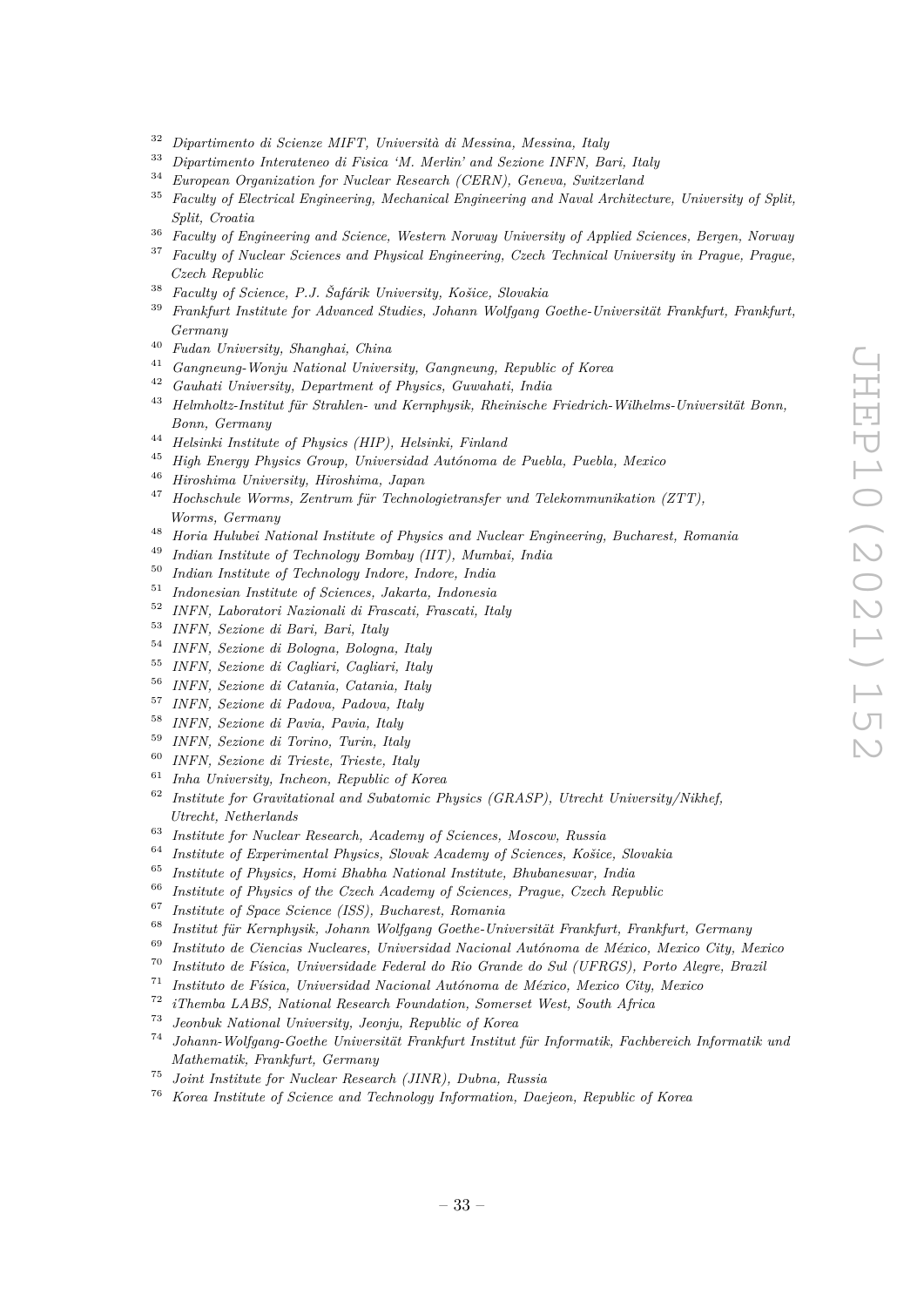- *KTO Karatay University, Konya, Turkey*
- *Laboratoire de Physique des 2 Infinis, Irène Joliot-Curie, Orsay, France*
- *Laboratoire de Physique Subatomique et de Cosmologie, Université Grenoble-Alpes, CNRS-IN2P3, Grenoble, France*
- *Lawrence Berkeley National Laboratory, Berkeley, California, United States*
- *Lund University Department of Physics, Division of Particle Physics, Lund, Sweden*
- *Moscow Institute for Physics and Technology, Moscow, Russia*
- *Nagasaki Institute of Applied Science, Nagasaki, Japan*
- *Nara Women's University (NWU), Nara, Japan*
- *National and Kapodistrian University of Athens, School of Science, Department of Physics, Athens, Greece*
- *National Centre for Nuclear Research, Warsaw, Poland*
- *National Institute of Science Education and Research, Homi Bhabha National Institute, Jatni, India*
- *National Nuclear Research Center, Baku, Azerbaijan*
- *National Research Centre Kurchatov Institute, Moscow, Russia*
- *Niels Bohr Institute, University of Copenhagen, Copenhagen, Denmark*
- *Nikhef, National institute for subatomic physics, Amsterdam, Netherlands*
- *NRC Kurchatov Institute IHEP, Protvino, Russia*
- *NRC «Kurchatov»Institute ITEP, Moscow, Russia*
- *NRNU Moscow Engineering Physics Institute, Moscow, Russia*
- *Nuclear Physics Group, STFC Daresbury Laboratory, Daresbury, United Kingdom*
- *Nuclear Physics Institute of the Czech Academy of Sciences, Řež u Prahy, Czech Republic*
- *Oak Ridge National Laboratory, Oak Ridge, Tennessee, United States*
- *Ohio State University, Columbus, Ohio, United States*
- *Petersburg Nuclear Physics Institute, Gatchina, Russia*
- *Physics department, Faculty of science, University of Zagreb, Zagreb, Croatia*
- *Physics Department, Panjab University, Chandigarh, India*
- *Physics Department, University of Jammu, Jammu, India*
- *Physics Department, University of Rajasthan, Jaipur, India*
- *Physikalisches Institut, Eberhard-Karls-Universität Tübingen, Tübingen, Germany*
- *Physikalisches Institut, Ruprecht-Karls-Universität Heidelberg, Heidelberg, Germany*
- *Physik Department, Technische Universität München, Munich, Germany*
- *Politecnico di Bari and Sezione INFN, Bari, Italy*
- *Research Division and ExtreMe Matter Institute EMMI, GSI Helmholtzzentrum für Schwerionenforschung GmbH, Darmstadt, Germany*
- *Russian Federal Nuclear Center (VNIIEF), Sarov, Russia*
- *Saha Institute of Nuclear Physics, Homi Bhabha National Institute, Kolkata, India*
- *School of Physics and Astronomy, University of Birmingham, Birmingham, United Kingdom*
- *Sección Física, Departamento de Ciencias, Pontificia Universidad Católica del Perú, Lima, Peru*
- *St. Petersburg State University, St. Petersburg, Russia*
- *Stefan Meyer Institut für Subatomare Physik (SMI), Vienna, Austria*
- *SUBATECH, IMT Atlantique, Université de Nantes, CNRS-IN2P3, Nantes, France*
- *Suranaree University of Technology, Nakhon Ratchasima, Thailand*
- *Technical University of Košice, Košice, Slovakia*
- *The Henryk Niewodniczanski Institute of Nuclear Physics, Polish Academy of Sciences, Cracow, Poland*
- *The University of Texas at Austin, Austin, Texas, United States*
- *Universidad Autónoma de Sinaloa, Culiacán, Mexico*
- *Universidade de São Paulo (USP), São Paulo, Brazil*
- *Universidade Estadual de Campinas (UNICAMP), Campinas, Brazil*
- *Universidade Federal do ABC, Santo Andre, Brazil*
- *University of Cape Town, Cape Town, South Africa*